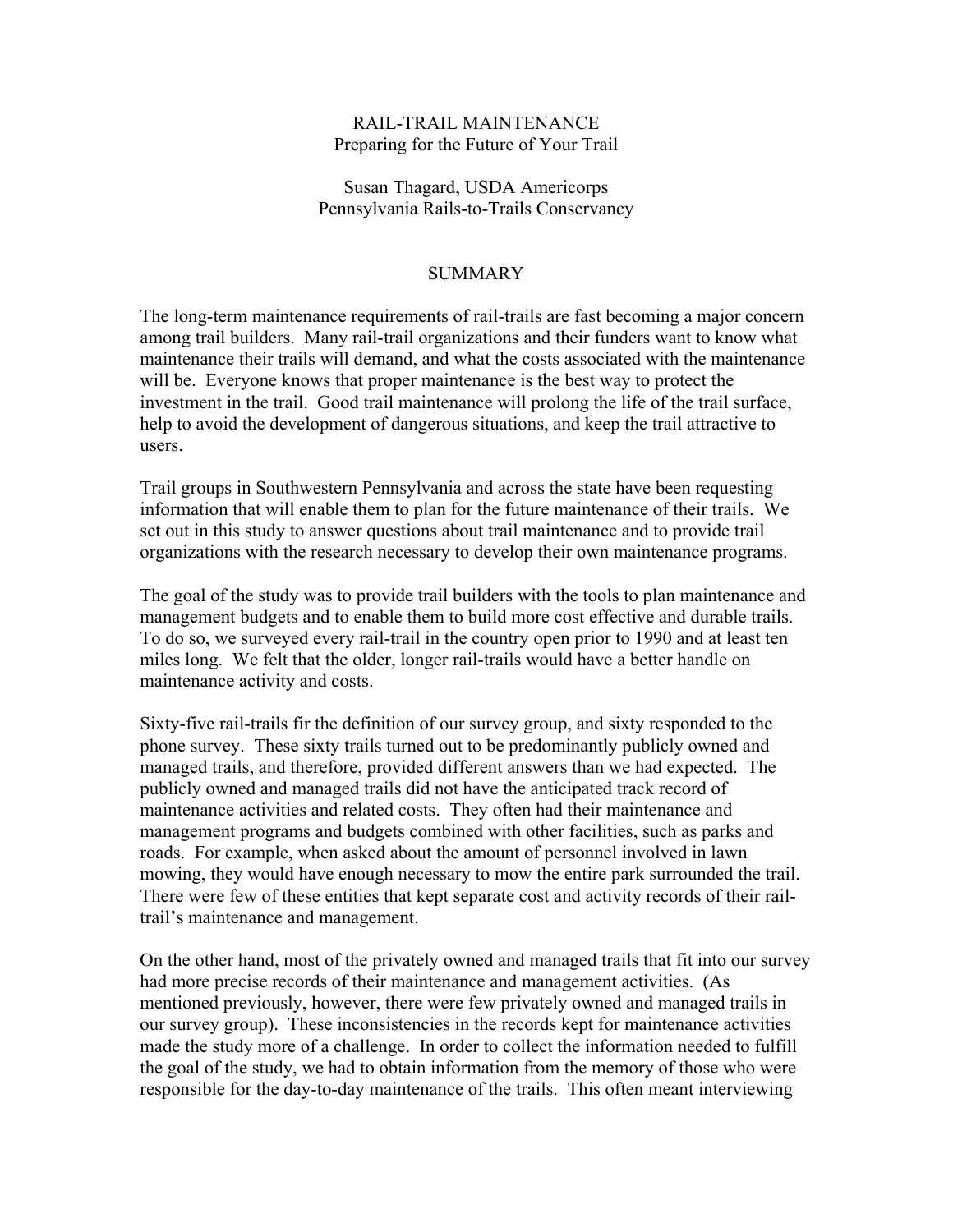more than one person at each trail. It turned out that we were able to obtain maintenance and management information that was not formally recorded.

Considering these aspects of the survey, the resulting information can be quite useful. Collectively, the survey information answers many questions about maintenance techniques, and provides insight to the construction characteristics of the rail-trails surveyed and to some extent rail-trails in general.

Many of the surveyed rail-trails have developed their own innovative methods of trail maintenance. Often, these methods are the result of working with tight budgets and the need to be creative with resources. Newer trail groups can learn from these experiences and innovations. The collection of maintenance and management statistics in this study may help trail groups to build trails right the first time and to set up maintenance and management programs using the elements from other trail maintenance programs that have been proven successful.

Planning appropriately for the future of our trails will advance the already successful railtrail movement and ensure public support. There is plenty of room to expand upon this survey, but we feel it is a good start at understanding the maintenance and management aspects of rail-trails.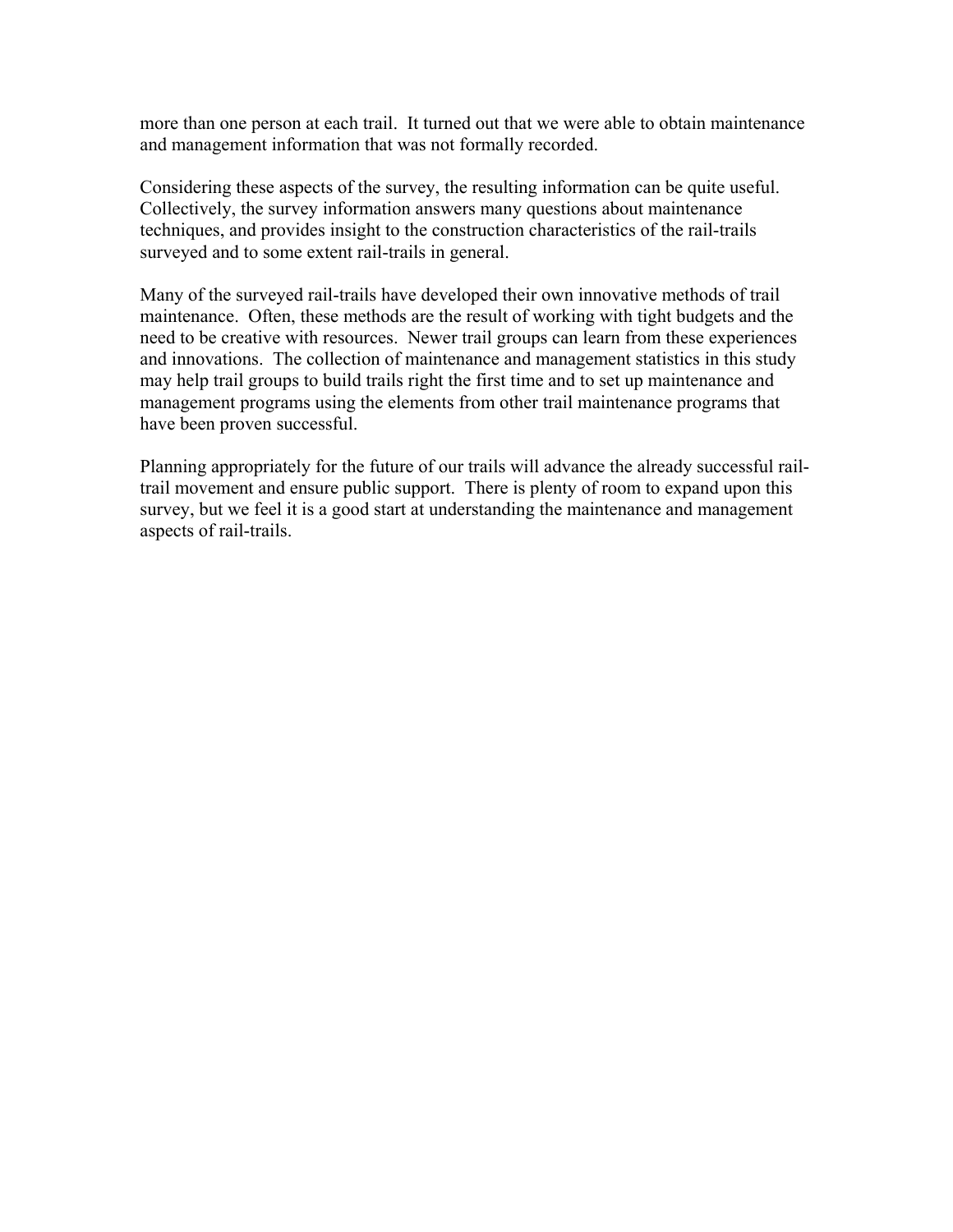#### MAINTENANCE SURVEY FINDINGS

#### Trail Specifications

#### 1. Percentage of surveyed trails in:

| <i>i.</i> Public Ownership | 92% | 55 |
|----------------------------|-----|----|
| ii. Private Ownsership     | 8%  |    |

#### 2. Percentage of surveyed trails owned by the:

| i. State         | 55%   | 33 |
|------------------|-------|----|
| ii. County       | 22%   | 13 |
| iii. Private     | $7\%$ | 4  |
| iv. USFS         | 7%    |    |
| v. Mix           | 6%    |    |
| vi. Municipality | 3%    |    |

# 3. Most commonly used management entities:

| $\dot{1}$ . | State                                 | 53%   |       | 32           |
|-------------|---------------------------------------|-------|-------|--------------|
|             | ii. County                            | 25%   |       | 15           |
|             | iii. Private                          | $7\%$ |       |              |
|             | iv. USFS                              | $7\%$ |       |              |
|             | v. Municipalities (Councils)          | $5\%$ |       | $\mathbf{R}$ |
|             | vi. USFS $&$ County or municipalities |       | $3\%$ |              |

#### 4. Most common source of maintenance funds (public or private):

| <i>i.</i> public       | 88%   | 53 |
|------------------------|-------|----|
| ii. public/private mix | 10%   | 6  |
| iii. private           | $2\%$ |    |

Liability is a concern among landowners who fear that trail users will wander on their property, injure themselves, and then hold the landowner liable. Many states now have "recreational use" statutes or a "rails-to-trails act" that covers the owner's general liability. Under these statutes, no landowner is liable for recreation injuries resulting from mere carelessness. To recover damages, an injured person would need to prove that a landowner engaged in willful and wanton misconduct. Only if a fee is charged for access to their property would landowners not have protection under a recreational use statute. Rail-trails are considered among the safest public facilities. Many privately owned trails carry enough insurance to protect themselves from the unlikely event that a user would claim gross negligence. In general, insurance amounts to another cost in the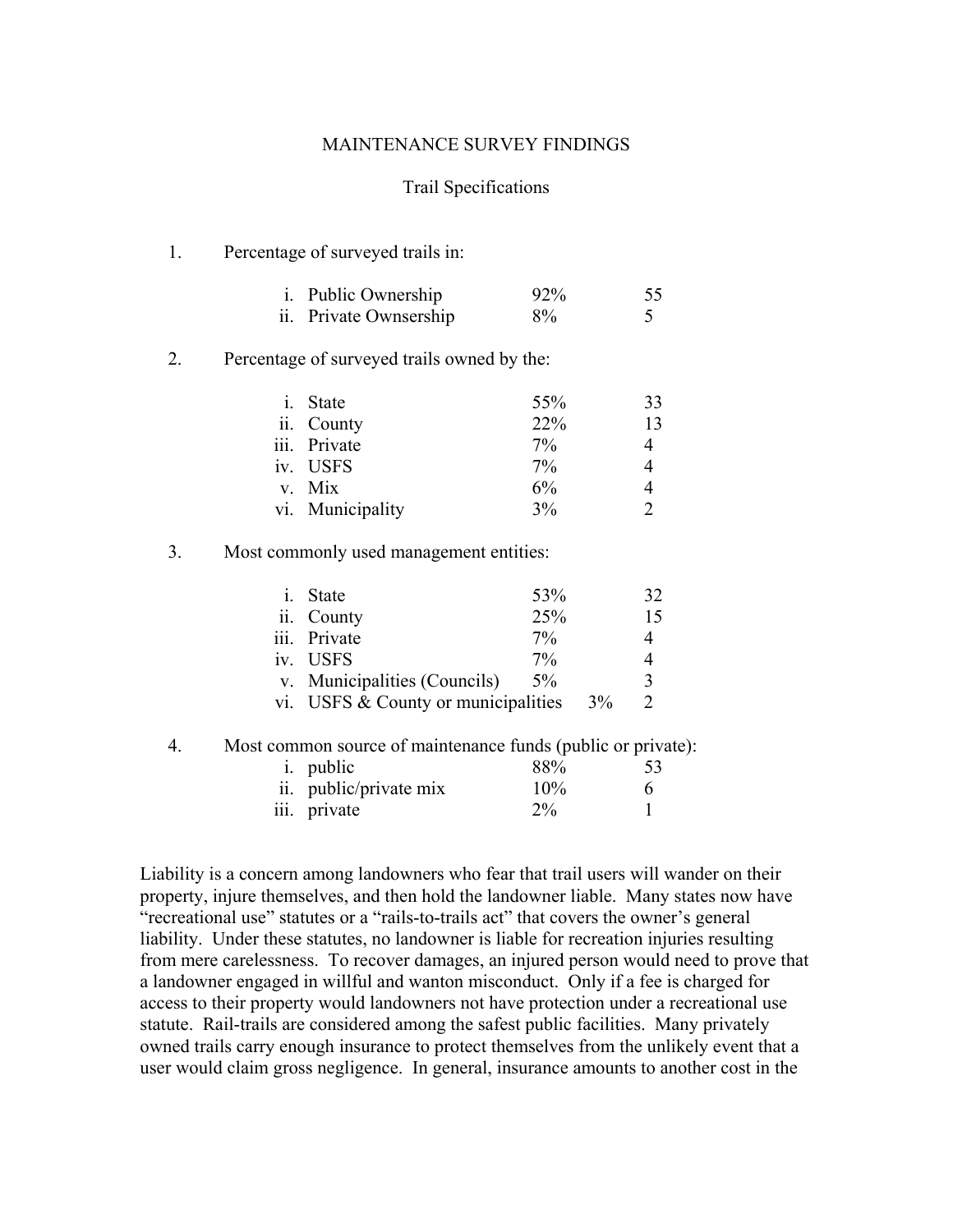development and maintenance of the trail. This limited liability insurance is the subject of the following questions.

5. Percentage of trails that carry their own liability insurance:

|  |                  | 10%                                                                    |    |  |
|--|------------------|------------------------------------------------------------------------|----|--|
|  |                  | a. Percentage of trails that are covered under the following policies: |    |  |
|  | i. State         | 52%                                                                    | 33 |  |
|  | ii. County       | 20%                                                                    | 12 |  |
|  | iii. USFS        | 8%                                                                     |    |  |
|  | iv. Municipality | 7%                                                                     |    |  |

b. Average amount of liability coverage held by private trails:

| \$2 million/yr. |  |
|-----------------|--|
| \$5 million/yr  |  |
| \$1 million/yr  |  |
| \$3,200/yr      |  |
| minimal/yr      |  |

# Surface Material Definitions

**Crushed stone** refers to any limestone, granite, gravel or sand material that is used to build a new surface material. In this study, "crushed limestone" was used when it was specified in the surveys.

**Asphalt** or Macadam surface material is a smoothly paved surface that is usable for inline skating. It is preferred in urban areas where trails are often used for commuting to and from work.

**Ballast** usually refers to the layer of crushed rock used to elevate a railroad bed above the surrounding grade to provide proper drainage and level surface for the ties and rails. Railroad companies used different materials for ballast, ranging from cinders to gravel to fist-sized rock. Trails of limited budgets often regrade any remaining ballast to use as the trail surface. Original ballast in this study means a trail uses only this material as its surface.

**Mixed asphalt and crushed stone** refers to trails that use asphalt in urban areas and crushed stone in rural areas. This efficient way of addressing user demand is a popular trend.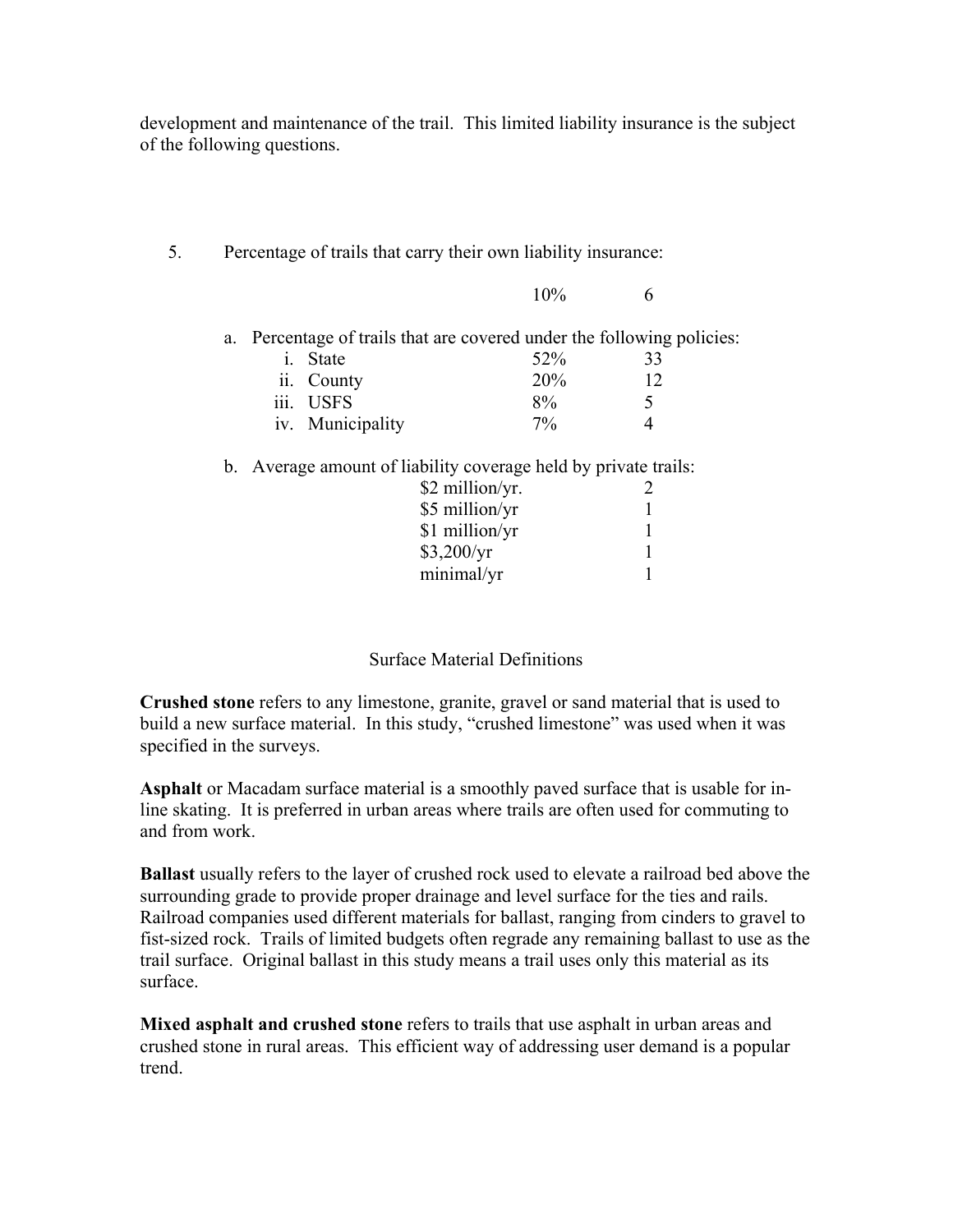| 6. | Percentage of trails with: |  |
|----|----------------------------|--|
|----|----------------------------|--|

|    |                                               | i. Crushed stone surfaces               | 47%         | 28       |
|----|-----------------------------------------------|-----------------------------------------|-------------|----------|
|    |                                               | ii. Asphalt surfaces                    | 27%         | 16       |
|    |                                               | iii. Original ballast surfaces          | 23%         | 14       |
|    |                                               | iv. Mix of asphalt and crushed stone    | $3\%$       | 2        |
| 7. | a.                                            | Widths of crushed stone trail surfaces: |             |          |
|    |                                               | <i>i.</i> Average width                 | $11.3$ feet |          |
|    |                                               | ii. Most common width                   | 10 feet     | 13 of 28 |
|    | b. Widths of original ballast trail surfaces: |                                         |             |          |
|    |                                               | <i>i.</i> Average width                 | $10.4$ feet |          |
|    |                                               | ii. Most common width                   | 12 feet     | 4 of 12  |
|    |                                               | c. Width of asphalt trail surfaces      |             |          |
|    |                                               | i. Average width                        | 10.3 feet   |          |
|    |                                               | ii. Most common width                   | 8-10 feet   | 14 of 16 |

# MAINTENANCE PRACTICES

This survey did not include the numbers of staff involved in performing specific maintenance practices. It would be useful in a future study to address numbers of staff members used for each area. The number of staff required to maintain trails will affect budgetary planning. Many of the trails in this survey group are publicly owned and therefore, their maintenance staff for trails are usually part of a larger park or county wide maintenance staff.

|  | Percentage of trails that have maintenance done by:  |       |     |  |
|--|------------------------------------------------------|-------|-----|--|
|  | Staff only                                           | 52%   |     |  |
|  | ii. Mix of staff, volunteers, contract and municipal |       | 16% |  |
|  | iii. Mix of staff, volunteers only 15%               |       |     |  |
|  | iv. Contractor only                                  | 13%   |     |  |
|  | v. Volunteers only                                   | $2\%$ |     |  |
|  | vi. Municipalities                                   | $2\%$ |     |  |
|  |                                                      |       |     |  |

# 2. The 44 non-asphalted trails (including the two mixed trails) practice the following surface treatments:

| i. Grade only          | 34%   | 15                          |
|------------------------|-------|-----------------------------|
| ii. No treatment       | 31%   | 14                          |
| iii. Drag and grade    | 14%   | 6                           |
| iv. Drag               | 7%    | 3                           |
| v. Grade and roll only | $7\%$ | ζ                           |
| vi. Combination of all | $5\%$ | $\mathcal{D}_{\mathcal{L}}$ |
| vii. Roll only         | $2\%$ |                             |
|                        |       |                             |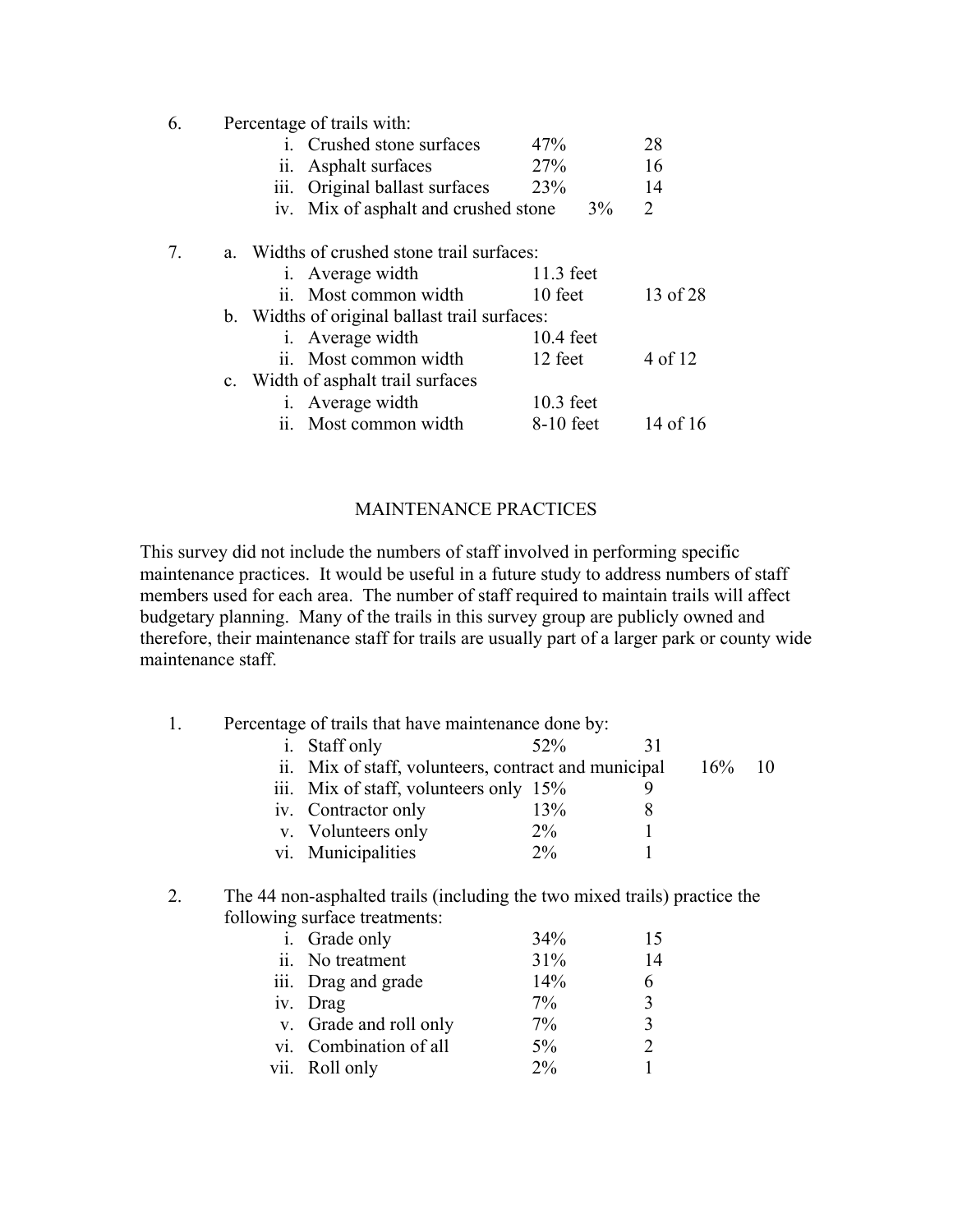3. The 44 non-asphalted trails (including the two mixed trails) treat at the following frequencies:

| <i>i</i> . Treat never                  | 36%    | 16            |
|-----------------------------------------|--------|---------------|
| ii. Treat once a year                   | 31%    | 13            |
| iii. Treat more than once a year $11\%$ |        | $\mathcal{L}$ |
| iv. Treat once every 2-7 years          | $11\%$ | $\rightarrow$ |
| v. Treat as needed                      | $11\%$ | 5             |

4. Of the 44 non-asphalted trails, 27 provided answers to what type of equipment they use of surface maintenance. Each type of equipment is given below along with how many of the 27 trails used it.

| <i>i.</i> Graders          | 15                      |
|----------------------------|-------------------------|
| ii. Various homemage drags | 8                       |
| iii. Rollers               | 6                       |
| iv. Tractors               | 6                       |
| v. Bulldozer               | $\mathbf{\mathfrak{p}}$ |

# 5. Trails were inspected at the following frequencies:

| i. Ongoing                | 22%   | 13 |
|---------------------------|-------|----|
| ii. Twice a year          | 18%   | 11 |
| iii. Once or twice a week | 15%   | 9  |
| iv. Daily                 | 13%   | 8  |
| v. Never                  | 11%   | 7  |
| vi. Once a year           | $7\%$ | 4  |
| vii. Once a month         | $7\%$ | 4  |
| viii. Twice a month       | 5%    | 3  |
| ix. Three times a year    | $2\%$ |    |
|                           |       |    |

#### MOWING AND GROWTH CONTROL

1. Trails mowed at the following frequencies:

| i. 2 to 3 times a year            | 23%   |       | 14             |
|-----------------------------------|-------|-------|----------------|
| ii. Do not mow                    | 22%   |       | 13             |
| iii. Once a week                  | 13%   |       | 8              |
| iv. Once a month                  | 12%   |       | 7              |
| v. 2 to 3 times a month in summer |       | 10%   |                |
| vi. Once a year                   | $8\%$ |       |                |
| vii. Once every two or more years |       | $7\%$ | $\overline{4}$ |
| viii. As needed                   |       |       |                |
|                                   |       |       |                |

Many of the trails that do not mow grass usually have the following characteristics: they are state owned and managed, they run through forested areas where grass doesn't grow high, they run through prairie areas where the dry grass is not a problem, and/or the trail is of a length that would be inefficient to mow.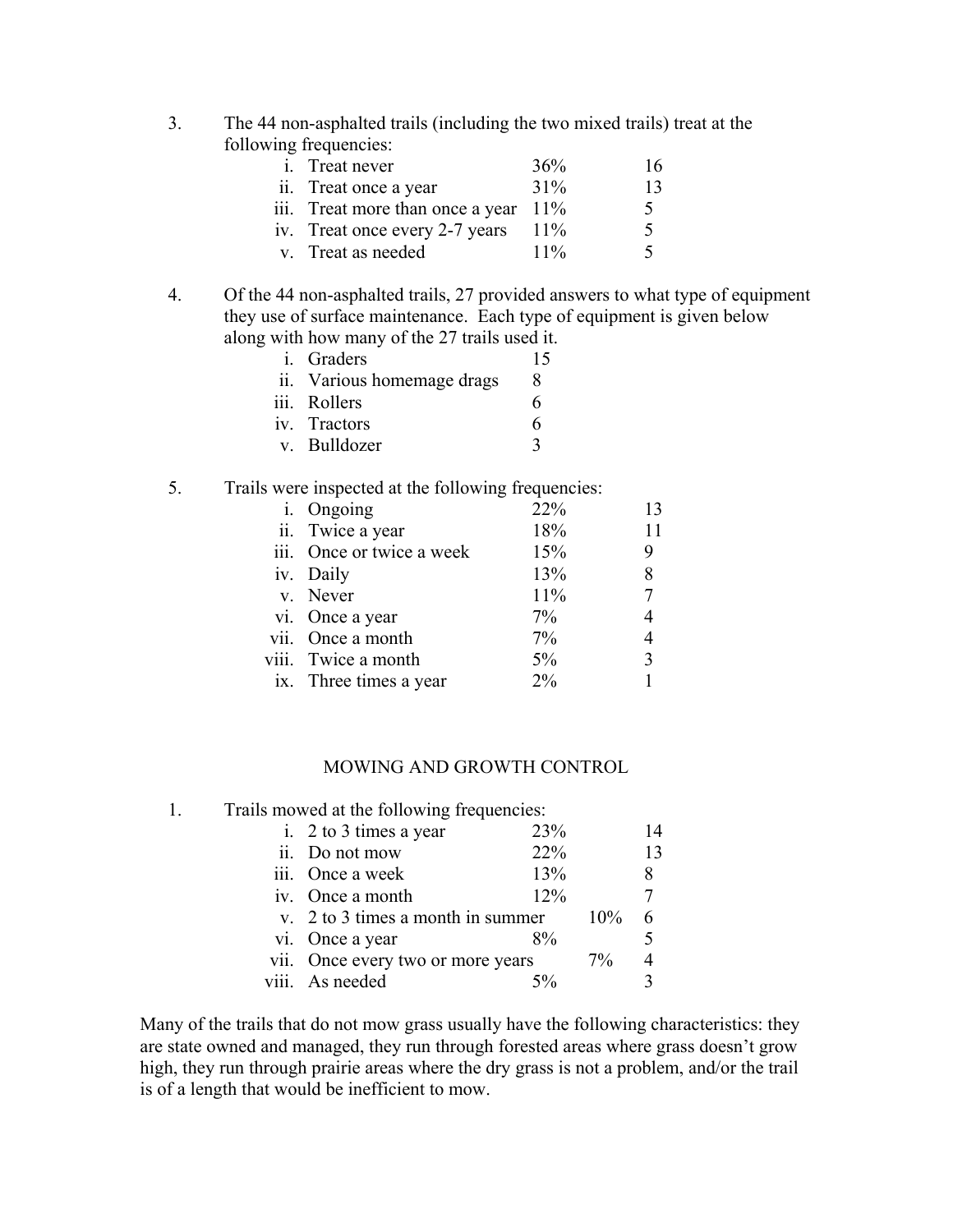Of the 47 trails surveyed that mow….

| 2. | a. The average mowing width:                                       | 11 feet      |                                 |
|----|--------------------------------------------------------------------|--------------|---------------------------------|
|    | b. The widest mowing width:                                        | 40 feet      |                                 |
|    | c. The most narrow mowing width:                                   | 2.5 feet     |                                 |
|    | d. The most common mowing widths:                                  |              |                                 |
|    | i. Five feet                                                       | 23%          | 11                              |
|    | ii. Four feet                                                      | 21%          | 10                              |
|    | iii. Three feet                                                    | 21%          | 10                              |
|    | iv. Six feet                                                       | 21%          | 10                              |
|    |                                                                    |              |                                 |
| 3. | a. most commonly used type of mowing equipment:                    |              |                                 |
|    | i. Tractor, with attachment                                        | 40%          | 19                              |
|    | ii. Push mowers                                                    | 34%          | 16                              |
|    | iii. Combination of push and tractor mowers                        |              | 26%<br>12                       |
|    | b. Most commonly mentioned mowing equipment used:                  |              |                                 |
|    | John Deere<br>$i_{-}$                                              |              | side mount 3 point hitch mowers |
|    | ii. Toro groundmaster                                              | weed eater   |                                 |
|    | <b>Brushhog</b><br>111.                                            | flail mowers |                                 |
| 4. | Trails have their mowing done by:                                  |              |                                 |
|    | Staff only<br>$\mathbf{i}$ .                                       | 48%          | 29                              |
|    | ii. Do not mow                                                     | 20%          | 12                              |
|    | iii. Contractor only                                               | 10%          | 6                               |
|    | iv. Volunteers only                                                | 10%          | 6                               |
|    | v. Mix of staff and others                                         | 8%           | 5                               |
|    |                                                                    |              | $\overline{2}$                  |
|    | vi. Municipalities only                                            | 3%           |                                 |
| 5. | Trails use herbicides at the following frequencies:                |              |                                 |
|    | i. Never                                                           | 60%          | 36                              |
|    | ii. As needed                                                      | 15%          | 9                               |
|    | iii. Once a year                                                   | 10%          | 6                               |
|    | iv. Once every two to six years                                    | 8%           | 5                               |
|    | v. Two to three times a year                                       | 7%           | $\overline{4}$                  |
|    |                                                                    |              |                                 |
| 6. | Trails do tree trimming at the following frequencies:<br>As needed | 57%          |                                 |
|    | i.                                                                 |              | 34                              |
|    | Once a year<br>11.                                                 | 17%          | 10                              |
|    | Never<br>111.                                                      | 11%          | 7                               |
|    | Twice a year<br>1V.                                                | 8%           | 5                               |
|    | Once every two to five years 5%<br>V.                              |              | $\overline{3}$                  |
|    | Once a week<br>vi.                                                 | 2%           | 1                               |

7. Trails do sweeping at the following frequencies: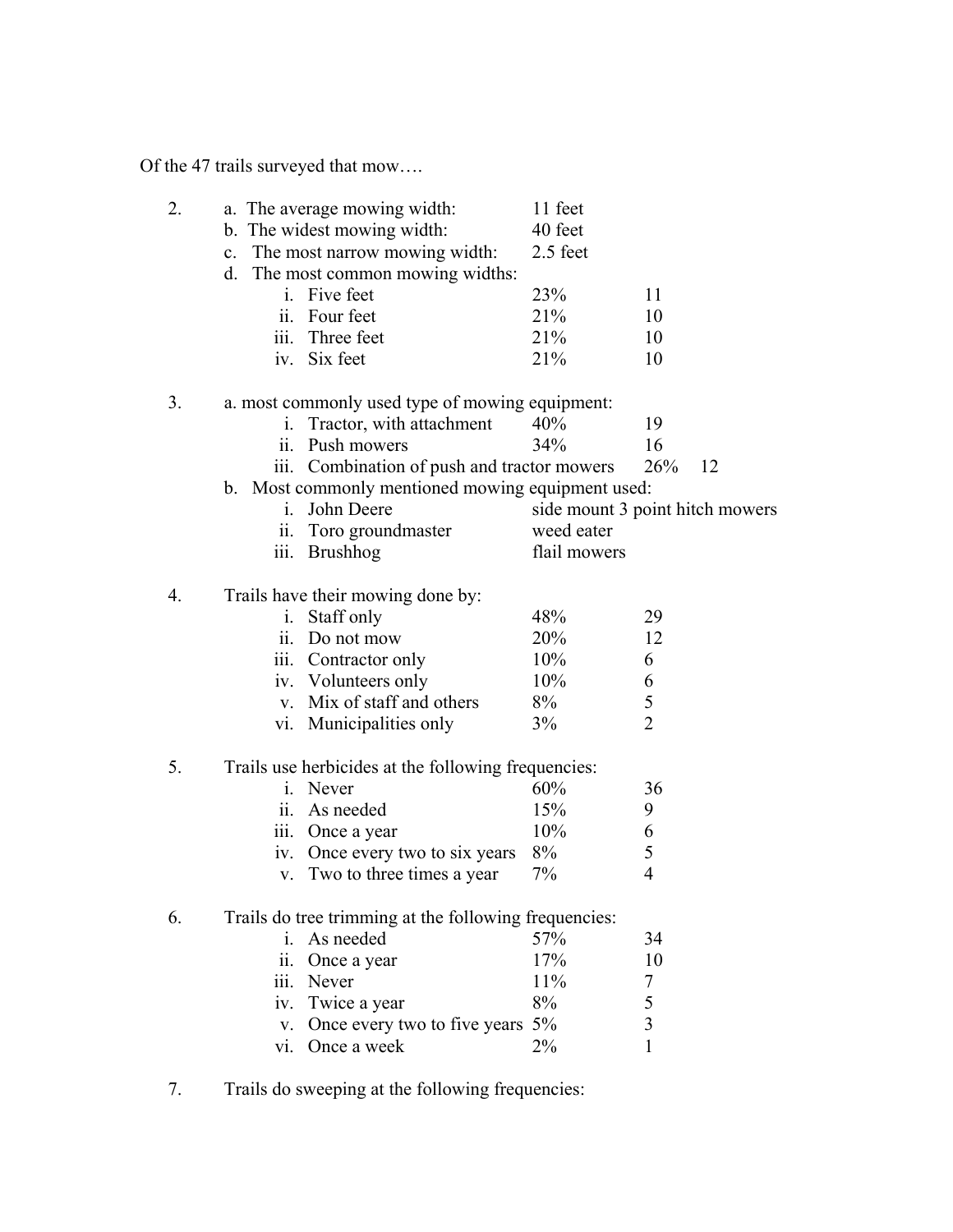| <i>i</i> . Never               | 65%   | 39            |
|--------------------------------|-------|---------------|
| ii. As needed                  | 20%   | 12            |
| iii. Two to five times a year  | $7\%$ | 4             |
| iv. Six to twelve times a year | $5\%$ | $\mathcal{R}$ |
| v. Once every three years      | 3%    | $\mathcal{D}$ |
|                                |       |               |

# PATCHING AND RESURFACING

| 1. |          | Trails patch erosion at the following frequencies: |       |    |
|----|----------|----------------------------------------------------|-------|----|
|    |          | Once a year                                        | 32%   | 19 |
|    | 11.      | Never                                              | 30%   | 18 |
|    |          | iii. As needed                                     | 12%   | 8  |
|    | $1V_{-}$ | Once a week                                        | 8%    | 5  |
|    | $V_{-}$  | Once a month                                       | 7%    | 4  |
|    | V1.      | Four times a year                                  | $7\%$ | 4  |
|    | vii.     | Once every four years                              | $2\%$ |    |
|    | V111.    | Twice a year                                       | $2\%$ |    |

#### 2. a. Percentage of crushed stone trails that find erosion to be a problem:

|                             | no     | 47% | 28 |
|-----------------------------|--------|-----|----|
| $\ddot{\phantom{0}}$<br>11. | ves    | 45% | 27 |
| iii.                        | little | 5%  | 3  |
| iv.                         | spotty | 3%  |    |

# b. The 28 crushed stone trails patch erosion at the following frequencies:

| i. Once a year         | 39%   |                             |
|------------------------|-------|-----------------------------|
| ii. Never              | 21%   | 6                           |
| iii. Four times a year | 11%   | 3                           |
| iv. Once a week        | 11%   | $\mathbf{3}$                |
| v. As needed           | $7\%$ | $\mathcal{D}_{\mathcal{L}}$ |
| vi. Once a month       | $7\%$ | $\mathcal{D}_{\mathcal{L}}$ |
| vii. Twice a year      | $4\%$ |                             |

# c. Average thickness of crushed stone resurfacing: i. 2.9" packed

# d. Cost of crushed stone resurfacing per mile:

| of or crustical storic resurrituality per inflict. |                 |
|----------------------------------------------------|-----------------|
| i. Average of 13 out of 28 that answered:          | \$7,700.00      |
| ii. Most common answer of the 13                   | \$3,000-\$5,000 |

The erosion referred to in this section was any general erosion that requires some regular frequency of maintenance attention. Erosion examples included: potholes, cracking, surface weardown, heavy rain trenching, and beaver damage.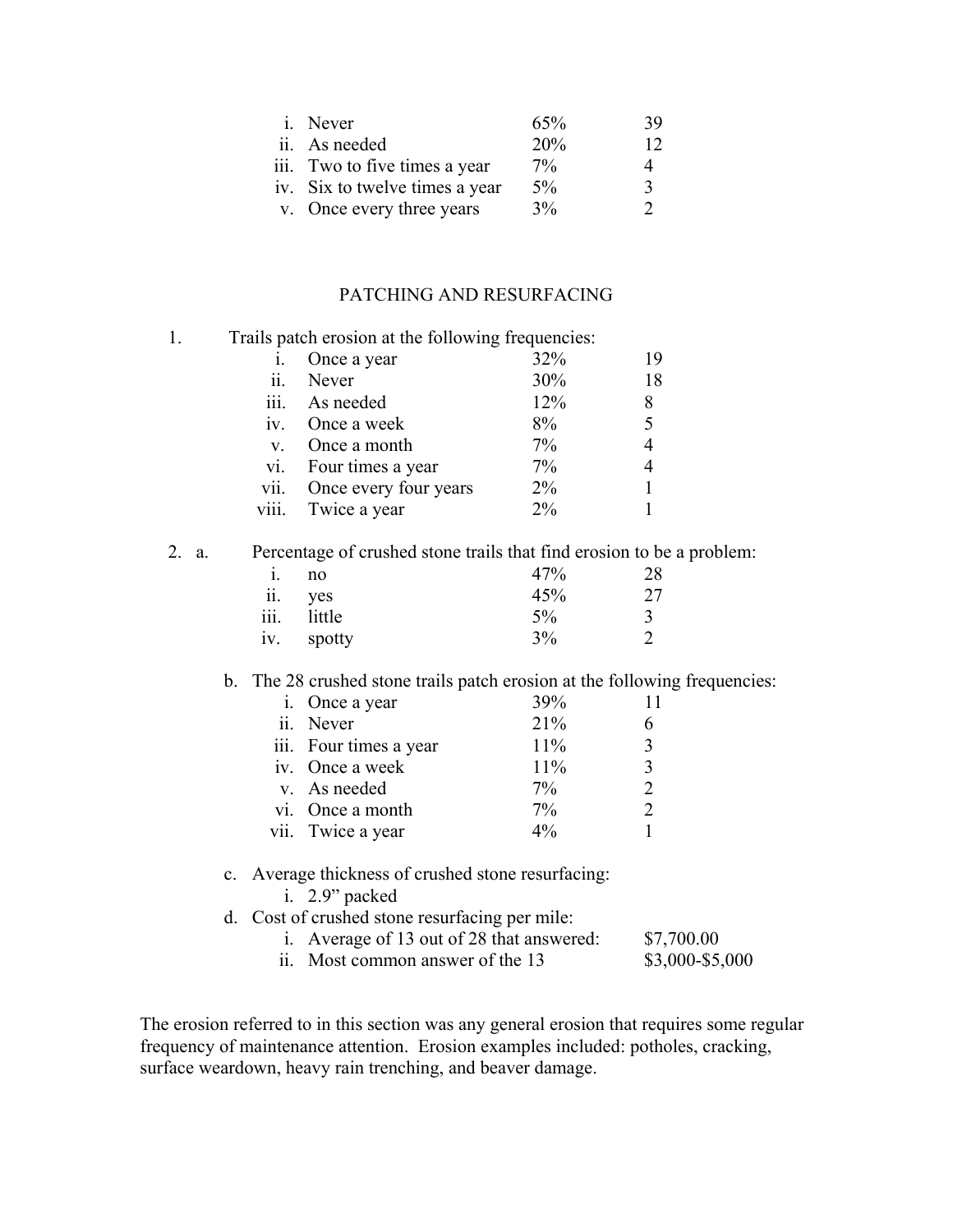3. Asphalt trails

|                  | a. | Percentage of asphalt trails that find erosion to be a problem:               |             |             |
|------------------|----|-------------------------------------------------------------------------------|-------------|-------------|
|                  |    | Yes                                                                           | 55%         | 33          |
|                  |    | N <sub>0</sub>                                                                | 45%         | 27          |
|                  |    | b. The 16 asphalt trails patch erosion at the following frequencies:          |             |             |
|                  |    | Never<br>1.                                                                   | 44%         | 7           |
|                  |    | Once a year<br>11.                                                            | 19%         | 3           |
|                  |    | iii. As needed                                                                | 19%         | 3           |
|                  |    | iv. Once a month                                                              | 6%          |             |
|                  |    | Once every four years<br>$V_{\rm A}$                                          | 6%          | 1           |
|                  |    | Ongoing<br>V1.                                                                | 6%          | 1           |
|                  |    | c. Average thickness of asphalt resurfacing:                                  |             |             |
|                  |    | i. 10 of 17 answered                                                          | 2.5" packed |             |
|                  |    | d. Cost of asphalt resurfacing per mile:                                      |             |             |
|                  |    | i. Average of 8 out of 16 that answered:                                      |             | \$42,188.00 |
|                  |    | Most common answer of the 8:<br>$11 -$                                        |             | \$50,000.00 |
| $\overline{4}$ . |    | <b>Ballast trails</b>                                                         |             |             |
|                  | a. | Percentage of the 14 original ballast trails that find erosion to be a        |             |             |
|                  |    | problem:                                                                      |             |             |
|                  |    | i. No                                                                         | 64%         | 9           |
|                  |    | ii. Yes                                                                       | 36%         | 5           |
|                  |    | b. The 14 original ballast trails patch erosion at the following frequencies: |             |             |
|                  |    | Never<br>1                                                                    | 36%         | 5           |
|                  |    | Once a year<br>11.                                                            | 36%         | 5           |
|                  |    | iii. Once a month                                                             | 7%          | 1           |
|                  |    | iv. 4 times a year                                                            | 7%          |             |
|                  |    | v. Once a week                                                                | 7%          | 1           |
|                  |    | vi. As needed                                                                 | 7%          |             |

The average life of trail surfaces could not be determined from this study. Most of the trail groups surveyed patch their trails as needed, few resurface the entire trail at one time, rather they resurface only the sections where it is most needed. Trail groups were asked what the expected lifespan of their trail was, often the answer was: "When the trail gets bad enough, and when there is enough money, that's when they will resurface the entire trail."

# DRAINAGE INSPECTION FREQUENCIES:

1. Trails inspect drain pipes at the following frequencies:

| i. Once a year    | 28%    | 17 |
|-------------------|--------|----|
| ii. As needed     | 23%    | 14 |
| iii. Twice a year | 17%    | 10 |
| iv. Never         | $12\%$ |    |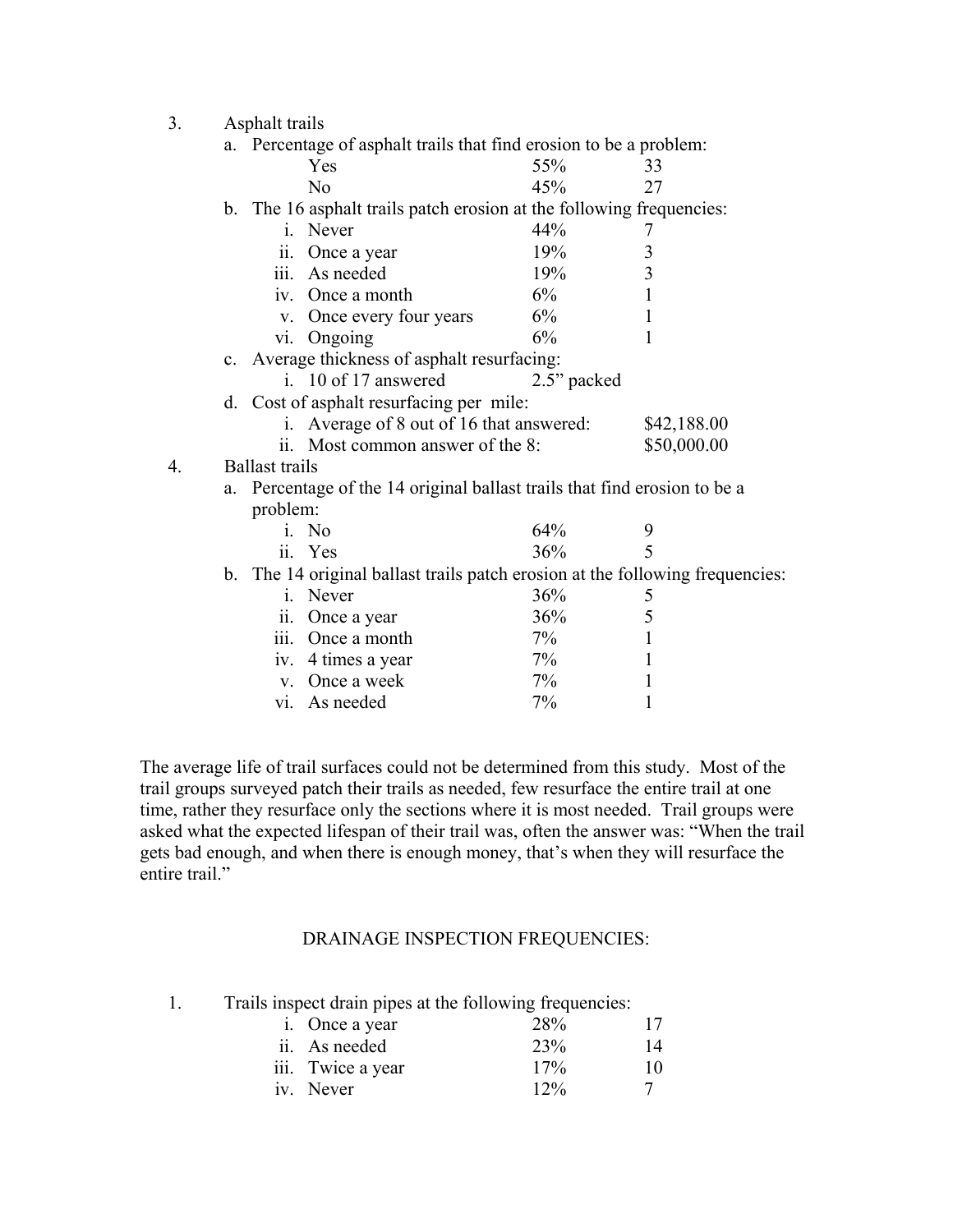| v. Four to six times a year | $5\%$ |  |
|-----------------------------|-------|--|
| vi. Once every 2-5 years    | 3%    |  |
| vii. Daily                  | 3%    |  |
| viii. Have no drain pipes   | 3%    |  |
| ix. Once a month            | 3%    |  |
| x. Twice a week             | 2%    |  |

**Drain pipes** on rail-trails run underneath trails and take water to a downhill channel or they run water away from along the sides of trails to downhill locations.

**Box culverts** on rail-trails are open passageways for water to flow underneath a trail. Box culverts can be slightly larger than drain pipes or be large enough to be considered a bridge.

The maintenance survey requested inspection frequencies from trail groups for drain pipes and box culverts in general because it is the manpower aspect of maintenance that is most affected by routine inspections. Drain pipes and box culverts are inspected because they can get clogged with debris that would impair their effectiveness.

| 2. | Trails inspect box culverts with the following frequencies: |       |    |
|----|-------------------------------------------------------------|-------|----|
|    | Once a year<br>a.                                           | 28%   | 16 |
|    | b. Twice a year                                             | 18%   |    |
|    | c. Ongoing                                                  | 17%   | 10 |
|    | Never<br>d.                                                 | 10%   | 6  |
|    | e. As needed                                                | 8%    |    |
|    | Four to six times a year<br>f.                              | 5%    |    |
|    | Once a month<br>g.                                          | 3%    |    |
|    | Daily<br>h.                                                 | 3%    |    |
|    | Once every five or more years                               | 3%    | 2  |
|    | Twice a week                                                | 3%    |    |
|    | Once every two years                                        | $2\%$ |    |

# LITTER MANAGEMENT

| $\mathbf{L}$ | Percentage of trails that do regular litter pick-up: |     |    |  |  |  |
|--------------|------------------------------------------------------|-----|----|--|--|--|
|              | a. Yes, by staff                                     | 37% | 22 |  |  |  |
|              | b. Yes, by volunteers                                | 23% | 14 |  |  |  |
|              | c. Do not have regular litter pickup                 | 22% | 11 |  |  |  |
|              | d. Yes, by staff and volunteers                      | 18% |    |  |  |  |
|              |                                                      |     |    |  |  |  |

# 3. Percentage of trails that have collected trash picked-up by:

| a. No collected trash | 50%    | 30.    |
|-----------------------|--------|--------|
|                       |        |        |
| b. Trail staff        | 25%    | 15.    |
| c. Municipalities     | $12\%$ |        |
| d. Contracted service | $8\%$  | $\sim$ |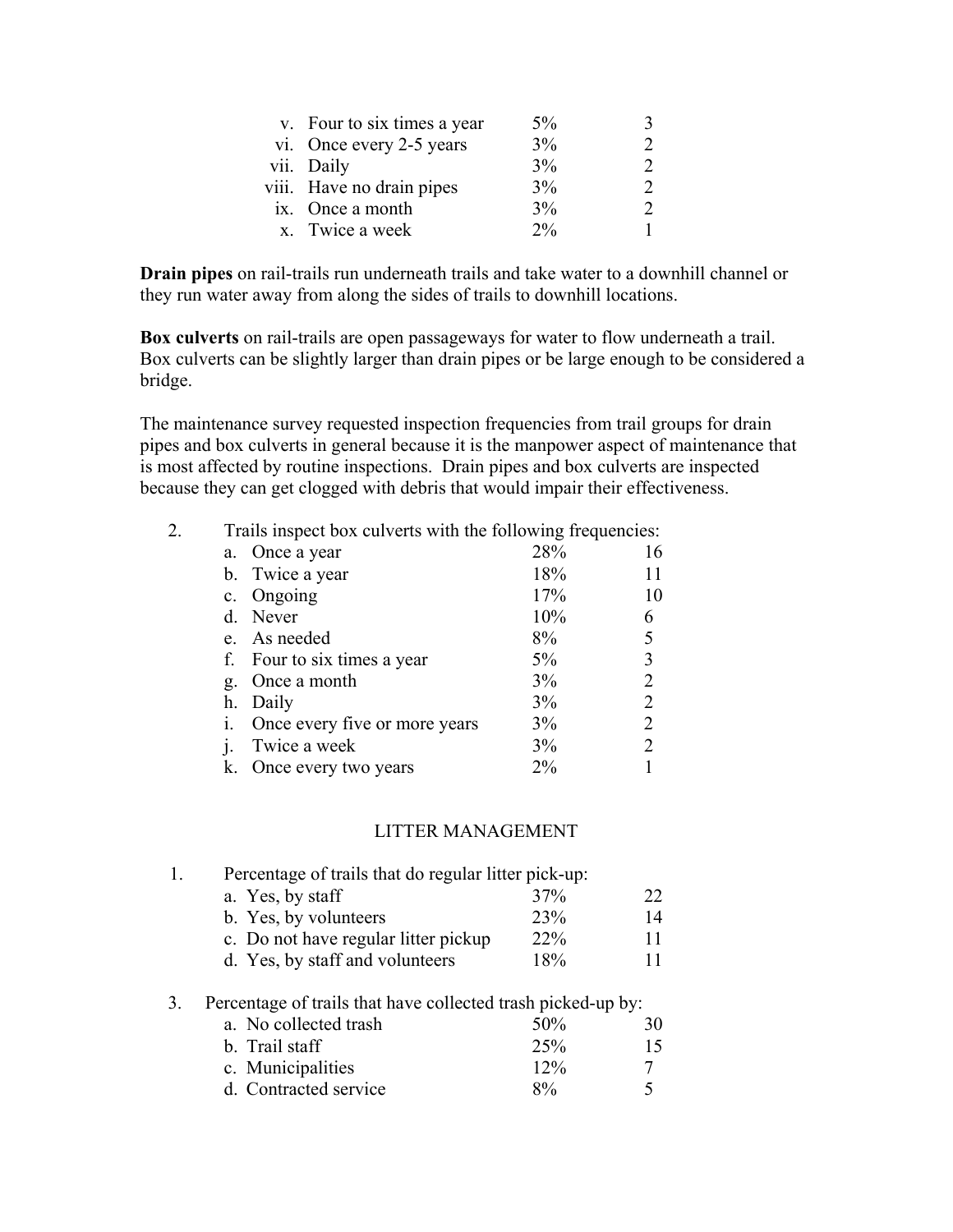|            | e. County                                                             |                              | 5%     | 3                                             |
|------------|-----------------------------------------------------------------------|------------------------------|--------|-----------------------------------------------|
| 4.         | Percentage of trails that have litter receptacles along the trail:    |                              | 23%    | 14                                            |
| 5.         | Percentage of trails that have litter receptacles at access areas:    |                              |        |                                               |
|            |                                                                       |                              | 55%    | 33                                            |
|            |                                                                       | <b>BRIDGES / TRESTLES</b>    |        |                                               |
| 1.         | Percentage of trails that have bridges:                               |                              | 92%    | 55                                            |
| 2.         | Trails with bridges have them inspected at the following frequencies: |                              |        |                                               |
|            | a. Never                                                              |                              | 31%    | 19                                            |
|            | b. By staff                                                           |                              | 33%    | 18                                            |
|            | c. By DOT                                                             |                              | $11\%$ | $\overline{7}$                                |
|            | d. Contracted engineer                                                |                              | $9\%$  | 6                                             |
|            | e. Forest Service                                                     |                              | 8%     | 5                                             |
|            | f. DNR                                                                |                              | $4\%$  | 3                                             |
|            | g. County                                                             |                              | $2\%$  | $\mathbf{1}$                                  |
|            | h. Community                                                          |                              | $2\%$  | 1                                             |
|            |                                                                       | <b>TUNNELS / UNDERPASSES</b> |        |                                               |
| 1.         | Percentage of trails that have tunnels:                               |                              | 20%    | 12                                            |
| 2.         | Trails with tunnels have them inspected at the following frequencies: |                              |        |                                               |
|            | a. By DOT                                                             |                              | 67%    | 40                                            |
|            | b. Never                                                              |                              | 17%    | 10                                            |
|            | c. By staff                                                           |                              | 8%     | 5                                             |
|            | d. Contracted engineer                                                |                              | 8%     | 5                                             |
|            | SURFACE MATERIAL, COST AND WIDTH COMPARISON OF TRAILS                 |                              |        |                                               |
| Avg. Width | Most Common                                                           | Avg. Cost/mi.                |        | Most common                                   |
| surfaces   | Width                                                                 | resurface                    |        | cost/mi to resurface                          |
|            | Crushed stone trails: 28                                              |                              |        |                                               |
| 11.3'      | $10^{\circ}$                                                          | \$7,700.00                   |        | $$3-5,000.00$<br>(13 of 28 had exact amounts) |
|            | Asphalt surfaces: 16                                                  |                              |        |                                               |

10.3' 8-10' \$42,188.00 \$50,000.00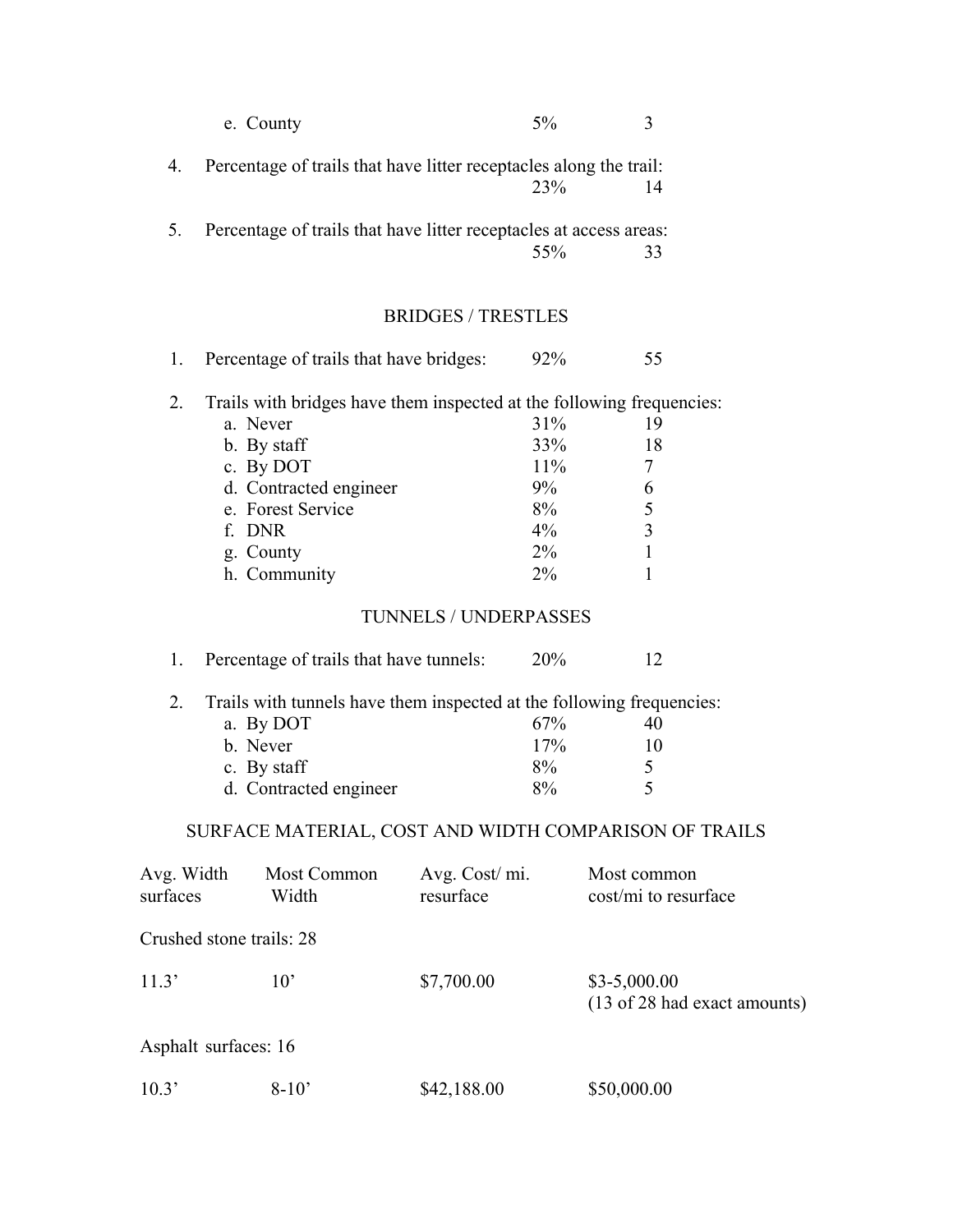(8 of 17 had exact amounts)

Original ballast surfaces: 14

10.4' 12' No surface material No surface material

# UNIQUE MAINTENANCE PRACTICES

 Many of the trails in this survey had original ballast surfaces that reportedly worked fine. This is a great alternative for the organizations under an exceptionally tight budget. After the trail is smoothed, graded, and bridges repaired, the ballast surface is left as surface material. Grass is allowed to grow through and act as an adhesive for the soil.

 A few states in the Great Lakes region have state trails programs that generate money from a gas tax and a snowmobile license fee. The program funds the building and maintenance of all the state trails.

 An inexpensive method of dragging crushed stone trails is to drag bed springs weighted down by railroad ties behind a tractor or pick-up truck.

The herbicide "Round-Up" was the most popular choice of trail groups for controlling noxious weeds around facilities and trail edges.

Trail groups effectively sweep the leaves off of trails by using leaf blowers in the back of pick-up trucks while driving along the trail.

 A couple of trail groups save money by having DWI offenders or other prisoners do litter clean-up or other maintenance work. Some trails use Conservation Corps Crews each summer to do the majority of their annual maintenance.

 One trail that has five tunnels ranging from 350 to 880 feet have lined the entrances to the tunnels with concrete. Rocks occasionally fall down inside, but are simply removed. The tunnels are inspected by engineers once every ten years.

 Another trial that has three tunnels ranging in length from 1000 to 4000 feet have their tunnels closed off in winter to prevent the effects of freezing and thawing.

One trail in New Hampshire has left the rails on one of their lines and allows privately owned light rail equipment to be used on it. There is a parallel trail for pedestrians and others to use.

 Many trails have turned to user fees to help pay for maintenance. Some charge by the day and others have an annual pass for purchase.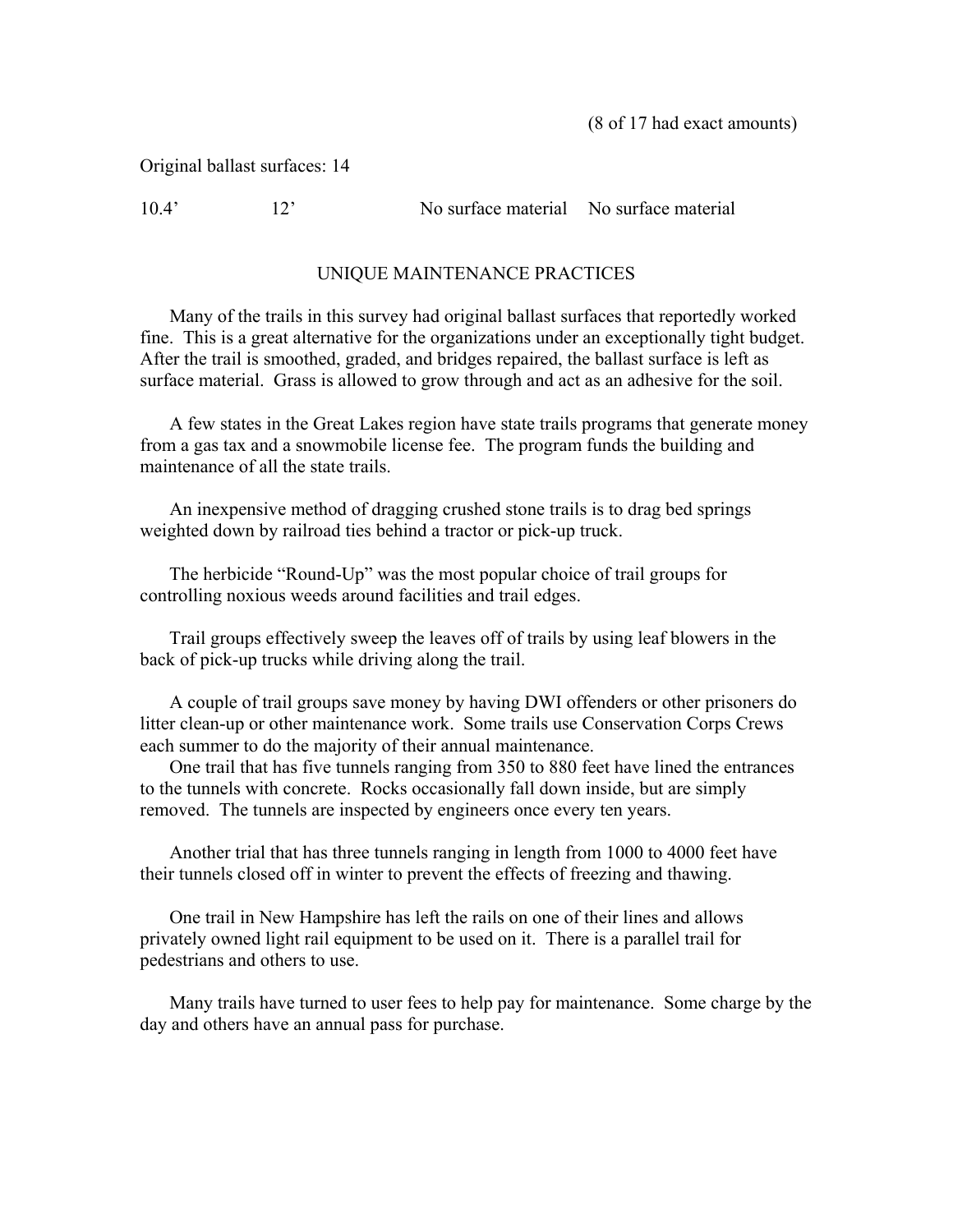#### SURVEY RESPONSES

Trail Location Surface Material Funding Liability / Activities Maintenance Staffing Surface Treatment Mowing Herbicide Use Tree Trimming Sweeping Erosion Parching Drainage Inspection Litter Management Bridges / Trestles Tunnels / Underpasses Survey Respondents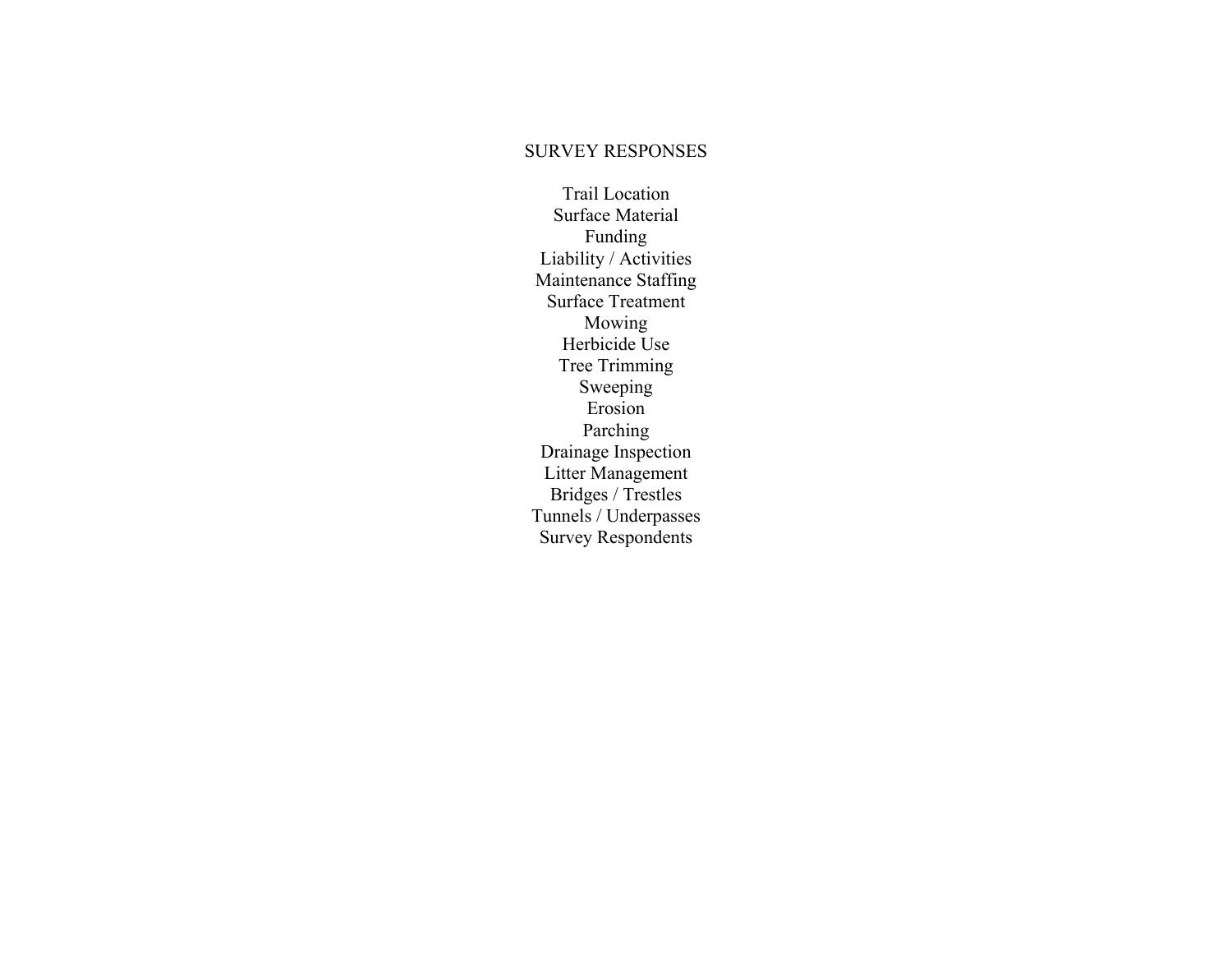#### **TRAIL LOCATION**

(DNR = Department of Natural Resources, DEP = Department of Environmental Protection)

Balitmore and Annapolis Trail Anne Arundel County Dept. Recreation and Parks Bearskin State Park Trail State DNR Bike and Hike Trail (ABC Rail-Trail) Ohio Edison Bike and Hike Trail Boreas Pass **County** County **County County USFS & County** Cannon Valley Trail County Joint Powers Board Cape Cod Rail Trail MA Dept. of Env. Mgmt MA Dept. of Env. Mgmt. Cayuga County Trail Cayuga Co. Co. Soil and Water Conserv. Dist. Cheese Country Recreation Trail Pawcatawnia Rail Transit Auth. Tri-County Trail Comm. East Bay Bicycle Path State State State State State Dept. of Parks and Rec. Elroy-Sparta State Park Trail State DNR Felch Grade Trail State Forest State Forest Contracted out Four-C Hiking Trail USFS USFS USFS Fox River Trail County & Park District County & Park District County & Park District Freda Trail & Bill Nicholls Trail State State State State State State State State State State State State State State State State State State State State State State State State State State State State State State State St Glacial Drumlin State Park DNR DNR Great River State Park Trail DNR DNR Great River Trail **Great River Trail (advisory)** Council municipalities Great River Trail (advisory) Council Hancock/Calumet Trail State DNR Heartland State Trail State DNR Heritage Trail County County County County County County County County County County County County County County County County County County County County County County County County County County County County County Coun Katy Trail State River Parks Authority Lagrange Right of Way Trail Bangor Aroostook RR State (lessee) Larkin Bridle Trail State State DEP Lehigh Gorge State Park Trail State State State State parks State parks State parks State parks State parks State parks State parks State parks State parks State parks State parks State parks State parks State parks State

**Trail Name Compact Service Compact By All Service Compact Service Compact Service Compact Service Compact Service Compact Service Compact Service Compact Service Compact Service Compact Service Compact Service Compact Ser** Aroostook Valley Trail Right of Way State State State

Cedar Valley Nature Trail 4 Counties 4 Counties Linn & Black Hawk Co. Consv. Bds. Heartland Pathways Heartland Pathways Nonprofit Corp. Heartland Pathways Nonprofit Corp.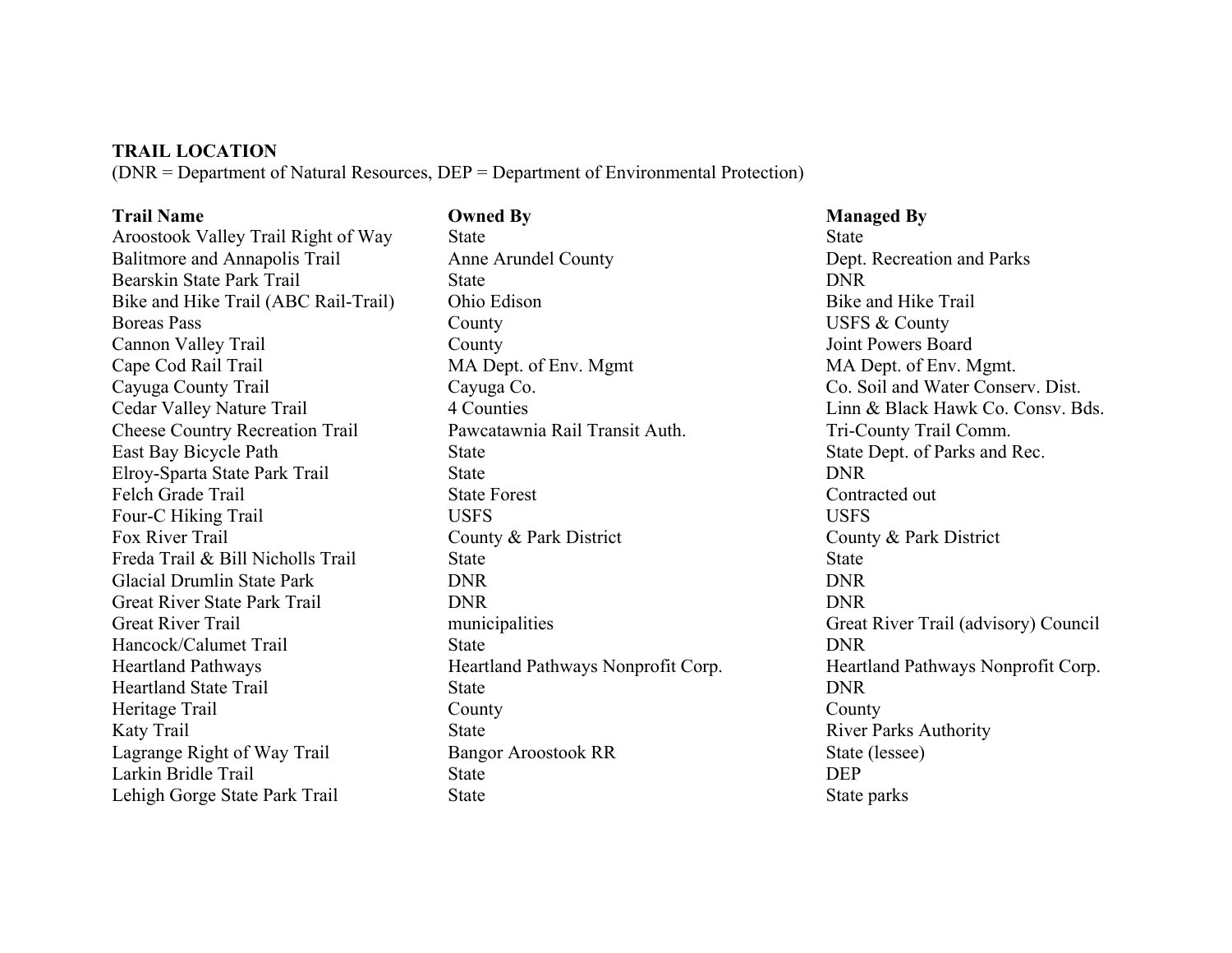Military Ridge State Park Trail State DNR

Milwaukee Road Corridor State State State State parks (1/2) DNR (1/2) Mohawk – Hudson Bikeway 3 Towns, 2 Co. Indiv. City and county parks Montpelier and Wells River Trail State, private landowners, and towns Dept. of Forests and Parks Nahma Grade Trail USFS USFS North Shore Path each county each county each county each county Northern Central Railroad Trail DNR DNR Omaha Trail Juneau County Juneau County Oswego Recreational Trail NYDOT Oswego Co. Dept. of Public Works Paint Creek Trailway 4 municipalities Local Commission Pinellas Trail State County (lessee) State County (lessee) Praerl Rail Trail County thru Conservation Bd. County thru Conservation Bd. Raccoon River Valley Trail Central IA Energy Coop. Power Co. County's Conservation Dept. Root River State Trail State State State State Parks and Red. Roughrider Trail **NDDOT**, leased to ND P&R State Parks and Rec. Sakatah Singing Hills State Trail State State State State State State State State State State State State State State State State State State State State State State State State State State State State State State State St Schuylkill River Trail Phila. Elec./Conrail, various fee simples owners Montgomery Co. Parks Snoqualmie Valley Trail State State State Parks Soo/Strans Trail-Sault Ste. Marie to Raco State, DNR State St. Marks Historic RR State Trail State State State State Parks (sublet from DOT) State Line Trail State State DNR Stony Valley Railroad Grade State Game Comm. State Game Comm. Sugar River State Park Trail State State DNR Switchback Railroad Trail Carbon Co. Carbon Co. Taconite State Trail State State DNR Tri-County Corridor Tri Co. Corridor Comm. Tri-County non-profit Tuscobla State Trail **DNR & WI DOT have lease** DNR Tuxachanie National Recreation USFS USFS Virginia Creeper Natl. Recreation Trail ½ towns, Abingdon & Damascus, ½ USFS 2 towns & USFS Washington&Old Dominion RR Reg. Park North VA Regional Park Auth. North VA Regional Park Auth. West Fork Trail USFS USFS USFS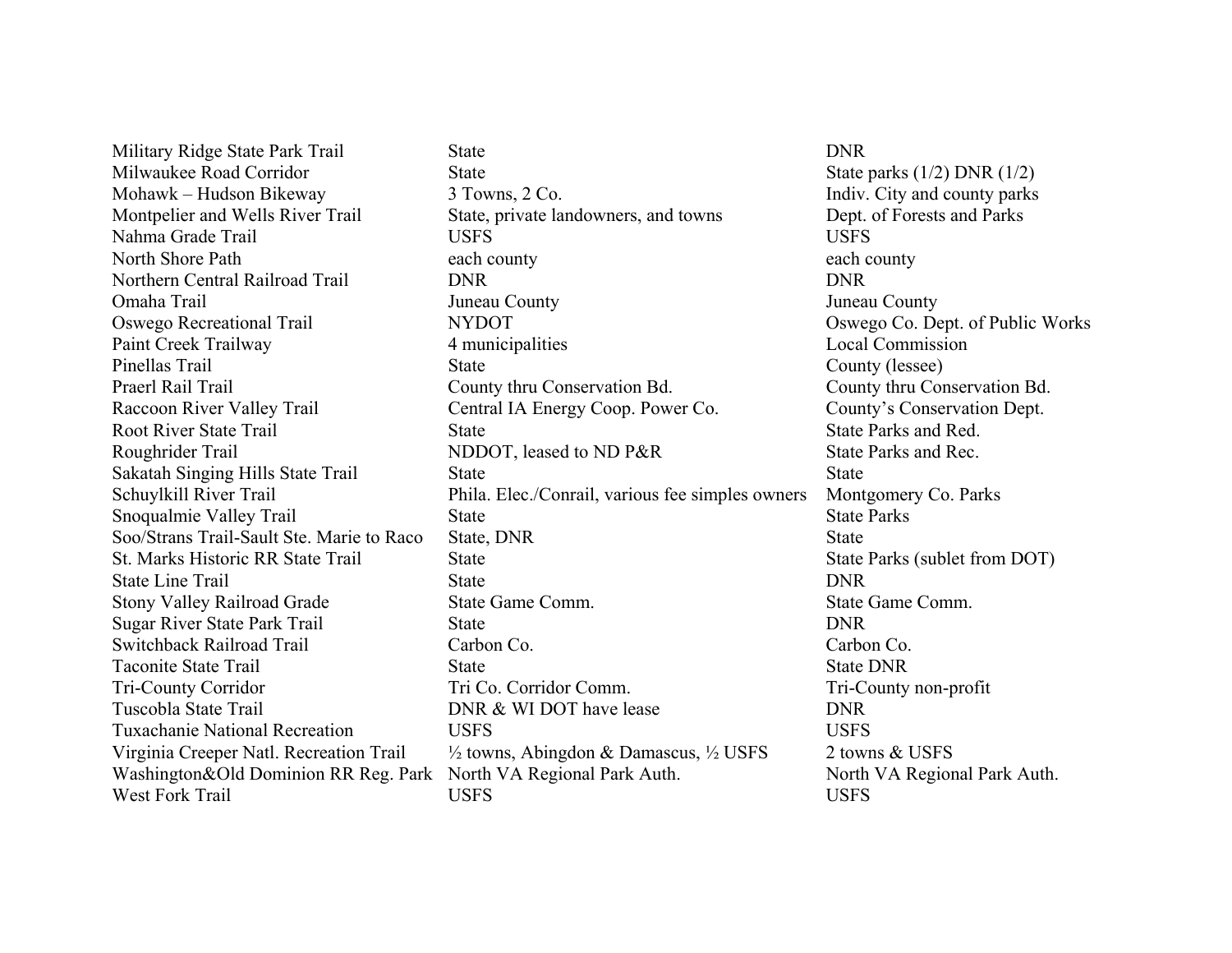Willard Munger State Trail State State DNR Wolfeboro-Sabornville Recreational Trail State Bureau of Trails Bureau of Trails

**Bureau of Trails** 

#### **SURFACE MATERIAL**

| <b>Trail Name</b>                      | <b>Surface Material</b>        | Trail       | Corridor   | <b>Surface</b> |
|----------------------------------------|--------------------------------|-------------|------------|----------------|
|                                        |                                | Length (mi) | Width (ft) | Width (ft)     |
| Aroostook Valley Trail Right of Way    | gravel                         | 71          | 16         | 12             |
| Balitmore and Annapolis Trail          | asphalt                        | 13.3        | 66         | 10             |
| Bearskin State Park Trail              | crushed granite                | 18          | 100        | 10             |
| Bike and Hike Trail (ABC Rail-Trail)   | crushed limestone              | 23          | 100        | 8              |
| <b>Boreas</b> Pass                     | crushed stone & gravel         | 21.7        | 60         | 30             |
| Cannon Valley Trail                    | asphalt                        | 20          | 100        | 8              |
| Cape Cod Rail Trail                    | asphalt                        | 25          | 80         | $8 - 10$       |
| Cayuga County Trail                    | dirt, cinder                   | 14          | $8 - 10$   | 10             |
| Cedar Valley Nature Trail              | crushed stone                  | 53          | 100        | 10             |
| <b>Cheese Country Recreation Trail</b> | crushed limestone              | 47          | 22         | 12             |
| East Bay Bicycle Path                  | asphalt                        | 14.5        | 80         | 10             |
| Elroy-Sparta State Park Trail          | 3/8" limestone screenings      | 32          | 100        | 10             |
| Felch Grade Trail                      | gravel and ballast             | 25          | 100        | 12             |
| Four-C Hiking Trail                    | ballast, some ties             | 20          | 300        | $2 - 6$        |
| Fox River Trail                        | asphalt & limestone            | 33          | 20         | $8-10$         |
| Freda Trail & Bill Nicholls Trail      | original ballast               | 11.2        | 24         | 12             |
| Glacial Drumlin State Park             | crushed limestone              | 47          | 100        | 10             |
| Great River State Park Trail           | limestone screenings           | 24          | 100        | 10             |
| Great River Trail                      | asphalt-urban, limestone-rural | 30          | $15 - 50$  | $10 - 12$      |
| Hancock/Calumet Trail                  | sand, original ballast         | 14          | 100        | 12             |
| <b>Heartland Pathways</b>              | original ballast               | 33          | 25         | $8 - 10$       |
| <b>Heartland State Trail</b>           | original ballast               | 55          | 25-600     | 10             |
| Heritage Trail                         | crushed stone                  | 26          | 15         | $8 - 10$       |
| Katy Trail                             | asphalt                        | 10          | 100        | 8              |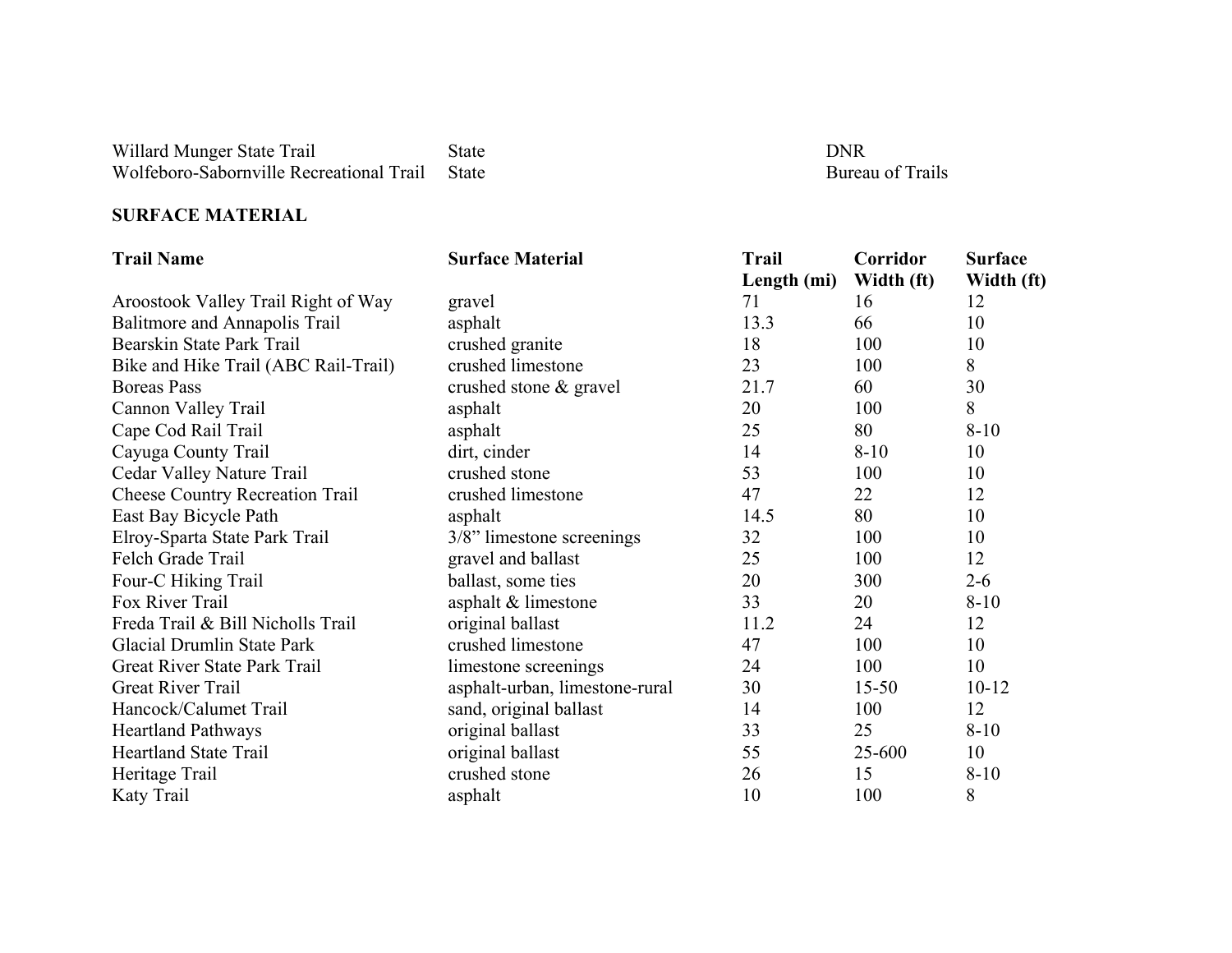| Lagrange Right of Way Trail               | original ballast                           | 12     | 14        | 12             |
|-------------------------------------------|--------------------------------------------|--------|-----------|----------------|
| Larkin Bridle Trail                       | ballast and cinder                         | 10.7   | 100       | 15             |
| Lehigh Gorge State Park Trail             | crushed stone, coal dust, ballast          | 20.5   | $16 - 18$ | 10             |
| Military Ridge State Park Trail           | limestone screenings, some chipsealed 39.6 |        | 85        | 10             |
| Milwaukee Road Corridor                   | ballast, compact soil                      | 243    | 100       | $12 - 14$      |
| Mohawk – Hudson Bikeway                   | blacktop and gravel                        | 19.5   | 60        | 9              |
| Montpelier and Wells River Trail          | gravel                                     | 10     | 50-150    | 16             |
| Nahma Grade Trail                         | natural dirt                               | 32.9   | 13        | 8              |
| North Shore Path                          | crushed limestone                          | 18.9   | 70        | 10             |
| Northern Central Railroad Trail           | crushed stone                              | 20     | 100       | 10             |
| Omaha Trail                               | chip seal                                  | 12.5   | 20        | 10             |
| Oswego Recreational Trail                 | ballast, grass                             | 26     | 100       | 15             |
| Paint Creek Trailway                      | limestone                                  | 8.5    | 60        | 10             |
| Pinellas Trail                            | asphalt                                    | 34     | 100       | 15             |
| Praerl Rail Trail                         | not totally dev. Trail                     | 10.5   | 100       | 8              |
| Raccoon River Valley Trail                | asphalt                                    | 34     | $20 - 25$ | 8              |
| <b>Root River State Trail</b>             | asphalt/blacktop                           | 35.323 | 50-100    | $8 - 10$       |
| Roughrider Trail                          | dirt, grass                                | 23     | 400       | $16 - 18$      |
| Sakatah Singing Hills State Trail         | asphalt                                    | 39     | 100       | $10 - 12$      |
| Schuylkill River Trail                    | macadam                                    | 11.5   | $16-19$   | $12 - 15$      |
| Snoqualmie Valley Trail                   | gravel, dirt                               | 23     | 50-100    | 12             |
| Soo/Strans Trail-Sault Ste. Marie to Raco | ballast & sand                             | 20     | 100       | $10 - 12$      |
| St. Marks Historic RR State Trail         | asphalt                                    | 16     | 60        | 8              |
| <b>State Line Trail</b>                   | gravel/sand ballast org.                   | 87     | 100       | 10             |
| <b>Stony Valley Railroad Grade</b>        | cinder, crushed limestone                  | 24     | 8         | 8              |
| Sugar River State Park Trail              | 3/8" crushed limestone screenings          | 23     | 100       | 10             |
| Switchback Railroad Trail                 | ballast, coalfines                         | 12     | $30 - 50$ | 12             |
| <b>Taconite State Trail</b>               | original ballast                           | 15     | 12        | 12             |
| Tri-County Corridor                       | blacktop, original ballast                 | 61.8   | 50-200    | 16             |
| Tuscobla State Trail                      | cinders, crushed gravel, sod               | 74     | 100       | $8 - 12$       |
| <b>Tuxachanie National Recreation</b>     | natural                                    | 17     | open      | $\overline{2}$ |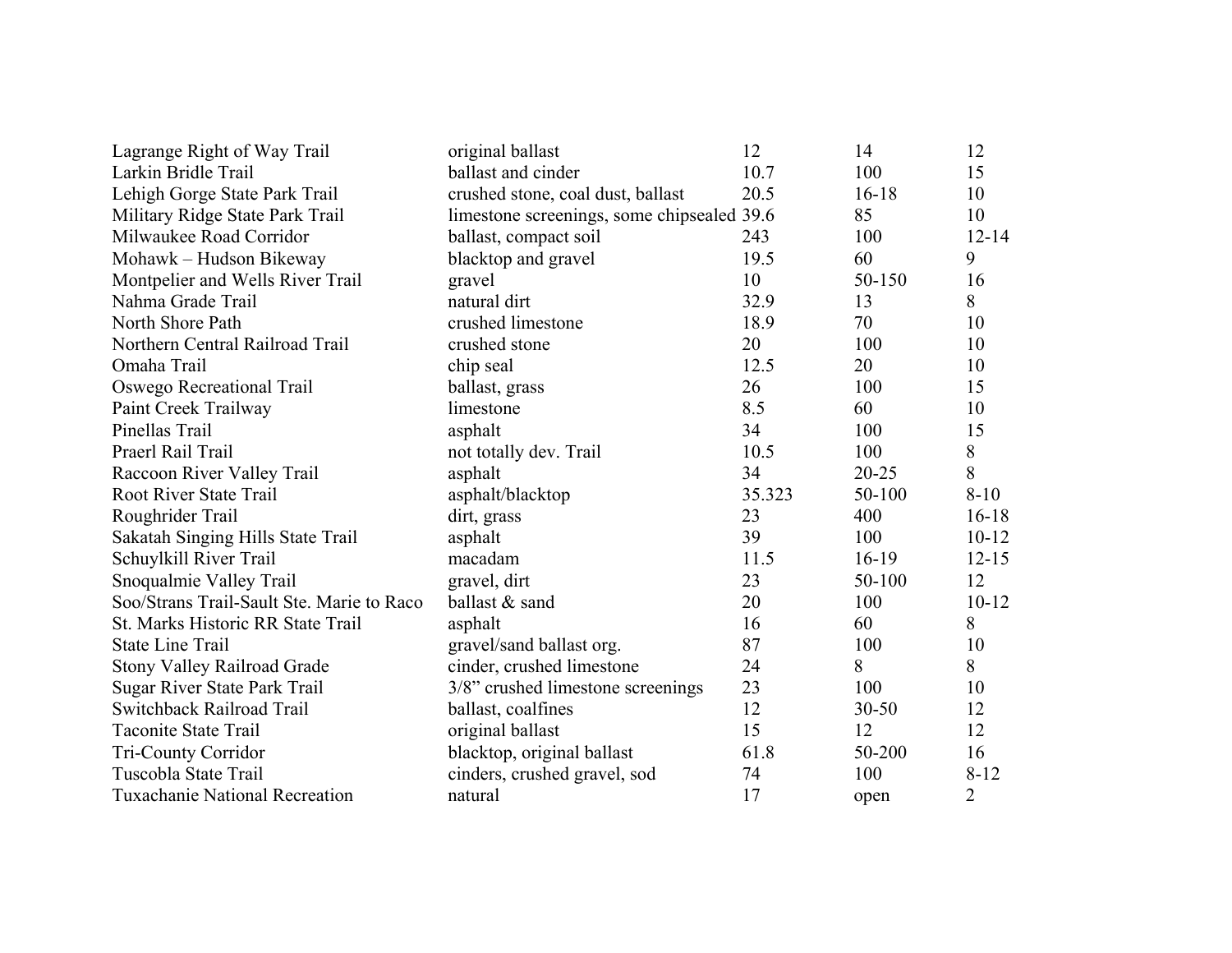| Virginia Creeper Natl. Recreation Trail        | crushed cinders, stone | 34 | 60      |          |
|------------------------------------------------|------------------------|----|---------|----------|
| Washington & Old Dominion RR Reg. Park asphalt |                        | 45 | 100     | $8 - 12$ |
| West Fork Trail                                | ballast                | 23 | 100     |          |
| Willard Munger State Trail                     | asphalt                | 72 | 130-150 | $8 - 10$ |
| Wolfeboro-Sabornville Recreational Trail       | crushed stone          | 10 | 100     |          |

#### **FUNDING**

| <b>Trail Name</b>                      | Maint. \$      | <b>Maint \$</b> | <b>Maint. Funding Description</b>                   |
|----------------------------------------|----------------|-----------------|-----------------------------------------------------|
|                                        | Public $(\% )$ | Private $(\% )$ |                                                     |
| Aroostook Valley Trail Right of Way    | 100            |                 | reg. Fees $-$ ATV/snowmobiles                       |
| Balitmore and Annapolis Trail          | 100            |                 |                                                     |
| Bearskin State Park Trail              | 100            |                 | $40\%$ user fees                                    |
| Bike and Hike Trail (ABC Rail-Trail)   | 100            |                 |                                                     |
| Boreas Pass                            | 100            |                 | USFS & County                                       |
| Cannon Valley Trail                    | 38             | 56              | Private \$ for donations and uses                   |
| Cape Cod Rail Trail                    | 100            |                 |                                                     |
| Cayuga County Trail                    | 100            |                 |                                                     |
| Cedar Valley Nature Trail              | 100            |                 | trail fee $$40,000/yr$ ( $$2/day, $40/yr$ )         |
| <b>Cheese Country Recreation Trail</b> | 100            |                 | Snowmobile/ATV gas tax to state trail program       |
| East Bay Bicycle Path                  | 100            |                 | Division of Parks & Recreation                      |
| Elroy-Sparta State Park Trail          | 100            |                 | 50% public and 50% trail fee into general fund      |
| Felch Grade Trail                      | 100            |                 | snowmobile registration fees $\&$ gas tax           |
| Four-C Hiking Trail                    | 80             | 20              | <b>USFS 80%</b>                                     |
| Fox River Trail                        | 100            |                 |                                                     |
| Freda Trail & Bill Nicholls Trail      | 100            |                 |                                                     |
| Glacial Drumlin State Park             | 100            |                 | user fees                                           |
| Great River State Park Trail           | 100            |                 | fed. Development funds, user fees, state operations |
| <b>Great River Trail</b>               | 100            |                 |                                                     |
| Hancock/Calumet Trail                  | 100            |                 |                                                     |
| <b>Heartland Pathways</b>              |                | 100             |                                                     |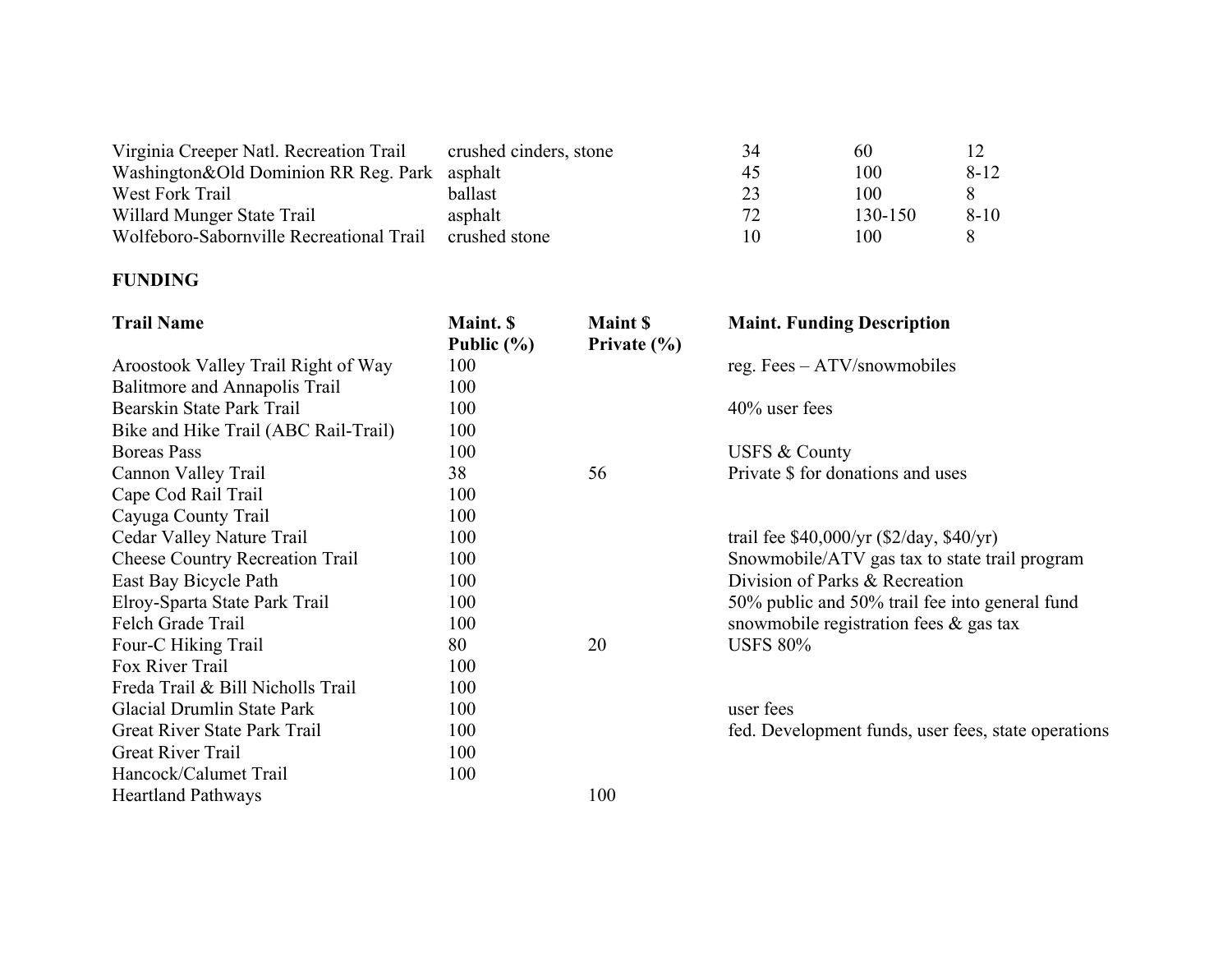| <b>Heartland State Trail</b>              | 100 |    |              |
|-------------------------------------------|-----|----|--------------|
| Heritage Trail                            | 99  | 1  | $$5.00/$ use |
| Katy Trail                                | 50  | 50 | fiber opti   |
| Lagrange Right of Way Trail               | 100 |    | registration |
| Larkin Bridle Trail                       | 100 |    | sewer line   |
| Lehigh Gorge State Park Trail             | 100 |    |              |
| Military Ridge State Park Trail           | 100 |    | user fees    |
| Milwaukee Road Corridor                   | 100 |    |              |
| Mohawk - Hudson Bikeway                   | 100 |    |              |
| Montpelier and Wells River Trail          | 100 |    |              |
| Nahma Grade Trail                         | 100 |    |              |
| North Shore Path                          | 100 |    |              |
| Northern Central Railroad Trail           | 100 |    |              |
| Omaha Trail                               | 100 |    |              |
| Oswego Recreational Trail                 | 100 |    |              |
| Paint Creek Trailway                      | 100 |    |              |
| Pinellas Trail                            | 100 |    |              |
| Praerl Rail Trail                         | 100 |    |              |
| Raccoon River Valley Trail                | 100 |    |              |
| <b>Root River State Trail</b>             | 100 |    |              |
| Roughrider Trail                          | 100 |    | Snowmol      |
| Sakatah Singing Hills State Trail         | 100 |    |              |
| Schuylkill River Trail                    | 100 |    |              |
| Snoqualmie Valley Trail                   | 100 |    |              |
| Soo/Strans Trail-Sault Ste. Marie to Raco | 100 |    |              |
| St. Marks Historic RR State Trail         | 100 |    |              |
| <b>State Line Trail</b>                   | 100 |    | snowmob      |
| <b>Stony Valley Railroad Grade</b>        | 100 |    |              |
| Sugar River State Park Trail              | 100 |    | $65\%$ user  |
| Switchback Railroad Trail                 | 100 |    |              |
| <b>Taconite State Trail</b>               | 100 |    | partial w/   |
|                                           |     |    |              |

1 \$5.00/user/yr<br>50 fiber optics ca fiber optics cable – 50% private registration fees – ATV/snowmobiles sewer line pays some

Snowmobile fund

snowmobile funds, gas tax, registration fees

partial w/ snowmobile fund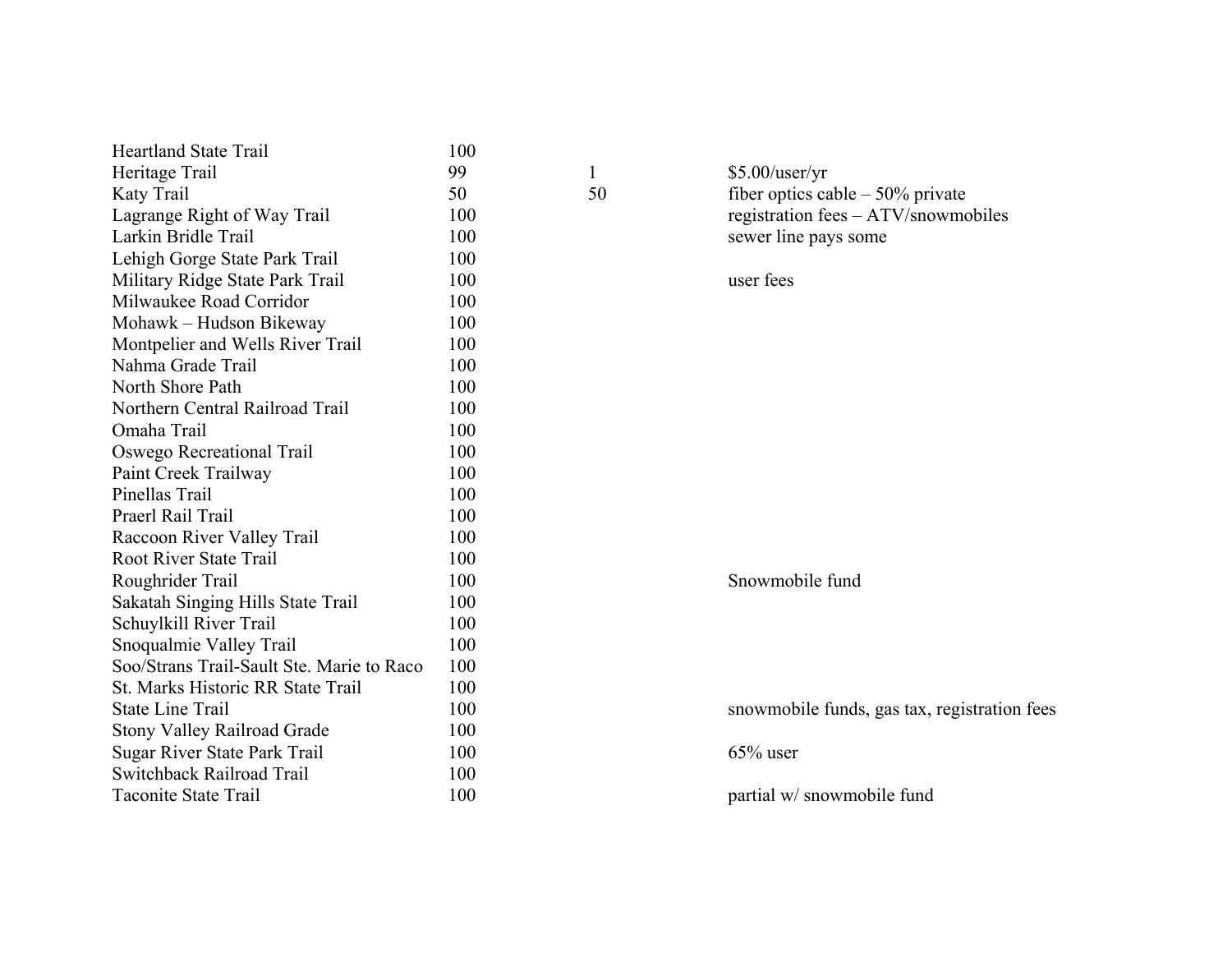| 90                                                | 10 | snowmobile and ATV fund, some private    |
|---------------------------------------------------|----|------------------------------------------|
| 100                                               |    | State Parks Dept, snowmobile/ATV fund    |
| 100                                               |    |                                          |
| 80                                                | 20 | Trail club maintains 20%                 |
| Washington&Old Dominion RR Reg. Park<br><b>30</b> | 70 | 70% Park Auth (AT&T fiber opt, fees, uti |
| 100                                               |    |                                          |
| 100                                               |    |                                          |
| 100                                               |    | National Rec. Trails Fund \$, & snowmobi |
|                                                   |    |                                          |

#### **LIABILITY / ACTIVITIES**

| <b>Trail Name</b>                      | <b>Activities</b>                            | <b>Liability</b><br><b>Insurance</b> | <b>Amt Liability</b><br><b>Insurance</b> |
|----------------------------------------|----------------------------------------------|--------------------------------------|------------------------------------------|
| Aroostook Valley Trail Right of Way    | bike, ped, horse, ski, snowmobile ATV        | yes                                  | State                                    |
| Baltimore & Annapolis Trail            | bike, ped, skate, horse, ski                 | yes                                  | county                                   |
| Bearskin State Park Trail              | bike, ped, snowmobile                        | yes                                  | State                                    |
| Bike and Hike Trail (ABC Rail-Trail)   | bike, ped, ski                               | yes                                  | municipality                             |
| Boreas Pass                            | bike, ped, snowmobile, ski                   | yes                                  | county                                   |
| Cannon Valley Trail                    | bike, ped, skate, ski                        | yes                                  | \$3200 vehicles bldg \$600,000           |
| Cape Cod Trail                         | bike, ped, skate, ski, horse special trail   | yes                                  | State                                    |
| Cayuga County Trail                    | bike, ped, skate, ski, snowmobile            | yes                                  | county                                   |
| Cedar Valley Nature Trail              | bike, ped, ski                               | yes                                  | blanket                                  |
| <b>Cheese Country Recreation Trail</b> | bike, ped, horse, ski, snowmobile/ATV        | yes                                  | <b>State</b>                             |
| East Bay Bicycle Path                  | bike, ped, skate                             | yes                                  | <b>State</b>                             |
| Elroy-Sparta State Park Trail          | bike, ped, snowmobile                        | yes                                  | <b>State</b>                             |
| Felch Grade Trail                      | bike, ped, horse, ski, snowmobile/ATV        | yes                                  | <b>State</b>                             |
| Four-C Hiking Trail                    | ped                                          | no                                   | <b>USFS</b>                              |
| Fox River Trail                        | bike, ped, skate, ski                        | yes                                  | no special rider                         |
| Freda Trail & Bill Nicholls Trail      | bike, ped, horse, ski, snowmobile, ATV       | yes                                  | <b>State</b>                             |
| Glacial Drumlin State Park             | bike, ped, ski, snowmobile                   | yes                                  | <b>State</b>                             |
| Great River State Park Trail           | bike, ped, ski, snwmobile, hunt, dogsled yes |                                      | <b>State</b>                             |

Tri-County Corridor 90 10 snowmobile and ATV fund, some private grants 20 Trail club maintains 20%<br>70 70% Park Auth (AT&T fi 70% Park Auth (AT&T fiber opt, fees, utilit, licens)

National Rec. Trails Fund \$, & snowmobile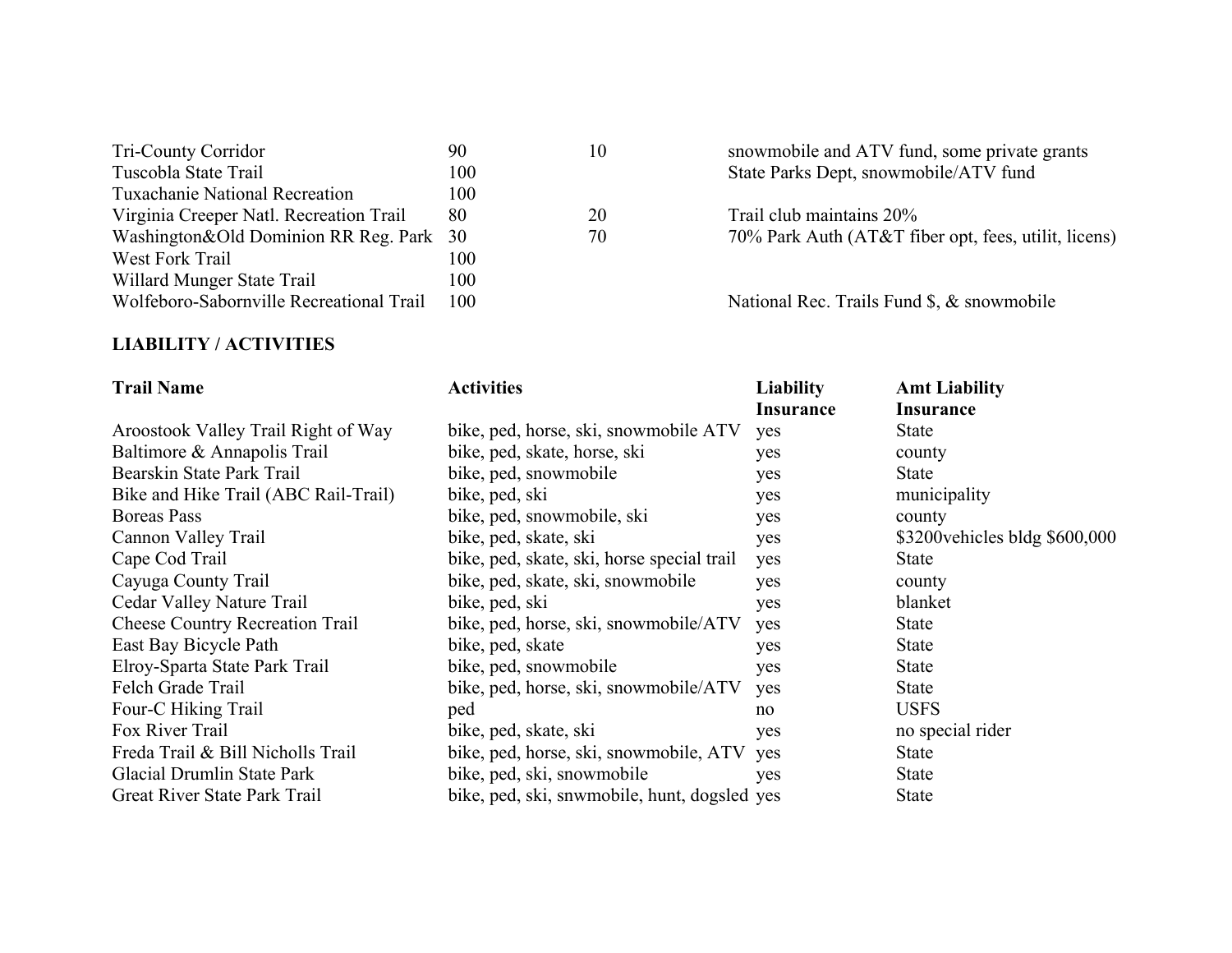| <b>Great River Trail</b>                  | bike, ped, skate, ski, snwmobile-sections yes     |     | municipalities                |
|-------------------------------------------|---------------------------------------------------|-----|-------------------------------|
| Hancock/Calumet Trail                     | bike, ped, horse, ski, snowmobile/ATV yes         |     | snowmobile 4mil/4mo           |
| <b>Heartland Pathways</b>                 | bike, ped, ski, snowmobile a lot                  |     |                               |
| <b>Heartland State Trail</b>              | bike, ped, skate, horse, ski                      | yes | <b>State</b>                  |
| Heritage Trail                            | bike, ped, ski, snowmobile                        | yes | county                        |
| Katy Trail                                | bike, ped, skate                                  | yes | one mill./year                |
| Lagrange Right of Way Trail               | bike, ped, horse, ski, snwmbl/atv, dogsleds       | yes | <b>State</b>                  |
| Larkin Bridle Trail                       | bike, ped, horse, ski                             | yes | <b>State</b>                  |
| Lehigh Gorge State Park Trail             | bike, ped, ski, snowmobile, fish/hunt             | yes | <b>State</b>                  |
| Military Ridge State Park Trail           | bike, ped, ski, snowmobile, dog sled              | yes | state                         |
| Milwaukee Road Corridor                   | bike, ped, skate, ski                             | yes | state                         |
| Mohawk-Hudson Bikeway                     | bike, ped, skate, ski                             | no  | municipalities have their own |
| Montpelier and Wells River Trail          | bike, ped, horse, ski, snowmobile                 | no  | state                         |
| Nahma Grade Trail                         | bike, ped, horse, ski, atv                        | yes | <b>USFS</b>                   |
| North Shore Path                          | bike, ped, ski                                    | yes | county                        |
| Nothern Central Railroad Trail            | bike, ped, horse, ski                             | yes | state                         |
| Omaha Trail                               | bike, ped, skate, snowmobile                      | yes | minimal                       |
| Oswego Recreational Trail                 | bike, ped, horse, snowmobile/atv                  | yes | did not know                  |
| Paint Creek Trailway                      | bike, ped, skate, horse, ski, fishing             | yes | 2 mil. Prop. Dmg, pers. inury |
| Pinellas Trail                            | bike, ped, skate                                  | yes | county                        |
| Praerl Rail Trail                         | bike, ped, horse, ski, snowmobile                 | yes | county                        |
| Raccoon River Valley Trail                | bike, ped, skate, ski                             | yes | county                        |
| <b>Root River State Trail</b>             | bike, ped, skate, ski                             | yes | state                         |
| Roughrider Trail                          | skate, snowmobile, atv                            | yes | state, snowmobile             |
| Sakatah Singing Hills State Trail         | bike, ped, skate, horse, ski, snowmobile yes      |     | $state - tort.$               |
| Schuylkill River Trail                    | bike, ped, skate, horse, ski                      | yes | county                        |
| Snoqualmie Valley Trail                   | bike, ped, horse                                  | yes | county                        |
| Soo/Strans Trail-Sault Ste. Marie to Raco | bike, ped, skate, horse, ski, snwmbile, atv yes   |     | state                         |
| St. Marks Historic RR State Trail         | bike, ped, skate, adjacent horse trail            | yes | state                         |
| <b>State Line Trail</b>                   | bike, ped, horse, ski, snowmble, atv, car, RV yes |     | state                         |
| <b>Stony Valley Railroad Grade</b>        | bike, ped, horse, ski, hunt/fish                  | yes | state                         |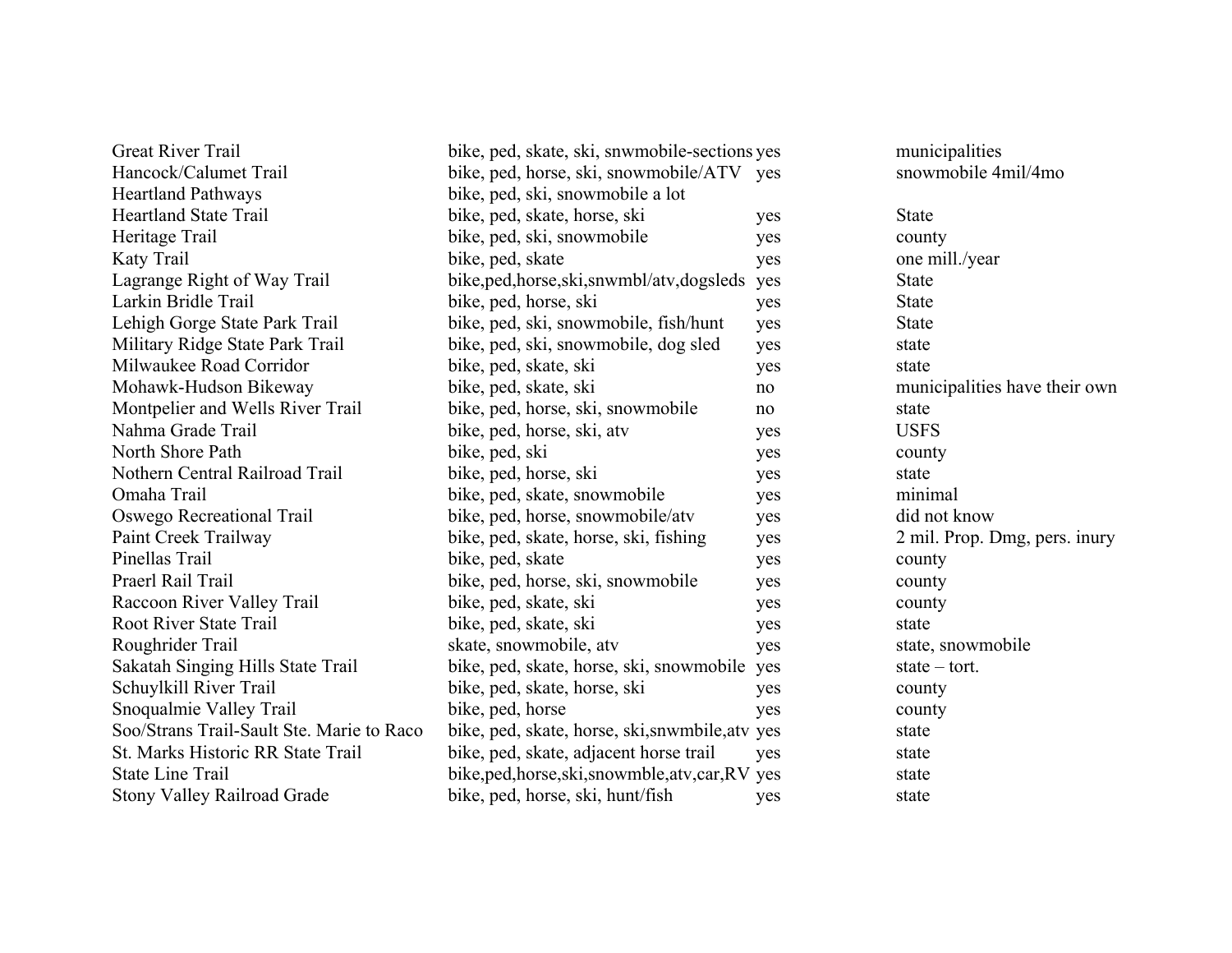| Sugar River State Park Trail                                      | bike, skate, ski, snowmobile, hunt                | yes | state              |
|-------------------------------------------------------------------|---------------------------------------------------|-----|--------------------|
| Switchback Railroad Trail                                         | bike, ped, ski                                    | yes | county             |
| Taconite State Park Trail                                         | bike, ped, skate, snowmobile                      | yes | state              |
| <b>Tri-County Corridor</b>                                        | bike, ped, horse, ski, fish, snwmbl/atv, hunt yes |     | $5$ mil./yr        |
| Tusobla State Trail                                               | bike, ped, horse, ski, snowmobile/ATV             | ves | state              |
| <b>Tuxachanie National Recreation</b>                             | ped                                               | yes | <b>USFS</b>        |
| Virginia Creeper National Recreation Trail bike, ped, horse       |                                                   | no  | <b>USFS</b>        |
| Washington&Old Dominion RR Reg. Park bike, ped, skate, horse, ski |                                                   | yes | <b>State Parks</b> |
| West Fork Trail                                                   | bike, ped, horse                                  | yes | <b>USFS</b>        |
| Willard Munger State Trail                                        | bike, ped, skate, ski, snowmobile                 | yes | state              |
| Wolfeboro-Sabornville Revreational Trail                          | ped, snowmobile/ATV, light rail equip. yes        |     | state $-2$ mil./yr |
|                                                                   |                                                   |     |                    |

#### **MOWING**

| <b>Trail Name</b>                                                                       | <b>Frequency</b>                          | Width                                   | Equipment                                                 | Amt. of<br>Equip.      | <b>Mowed</b> by          |
|-----------------------------------------------------------------------------------------|-------------------------------------------|-----------------------------------------|-----------------------------------------------------------|------------------------|--------------------------|
| Aroostook Valley Trail Right of Way                                                     | $1/\mathrm{yr}$                           | 68"                                     | side bar                                                  |                        | 50% munic, 50% contract  |
| Baltimore & Annapolis Trail                                                             | 17/yr                                     | $5^{\circ}$                             | 60" mowing deck on<br>trailer, 2 grass machines           | 3                      | volunteers               |
| Bearskin State Park Trail<br>Bike and Hike Trail (ABC Rail-Trail)<br><b>Boreas</b> Pass | $1/\mathrm{yr}$<br>3/yr<br>$\overline{0}$ | 3'<br>$3' - 4'$<br>n/a                  | flail, tractor mounted<br>side mount flail<br>$n/a$ $n/a$ | borrowed<br>n/a<br>n/a | staff<br>staff           |
| Cannon Valley Trail<br>Cape Cod Trail                                                   | $5 - 7/yr$<br>$2/\text{yr}$               | $4^{\circ} - 6^{\circ}$<br>$10^{\circ}$ | tractor 3pl. hitch<br>tractor mower                       |                        | paid staff<br>paid staff |
| Cayuga County Trail<br>Cedar Valley Nature Trail                                        | $3/\text{yr-summer}$<br>$2/mo$ -summer 3' | $8' - 10'$                              | n/a<br>"Woods" mower, 3 pt.<br>Behind tractor             | volunteers             | paid staff               |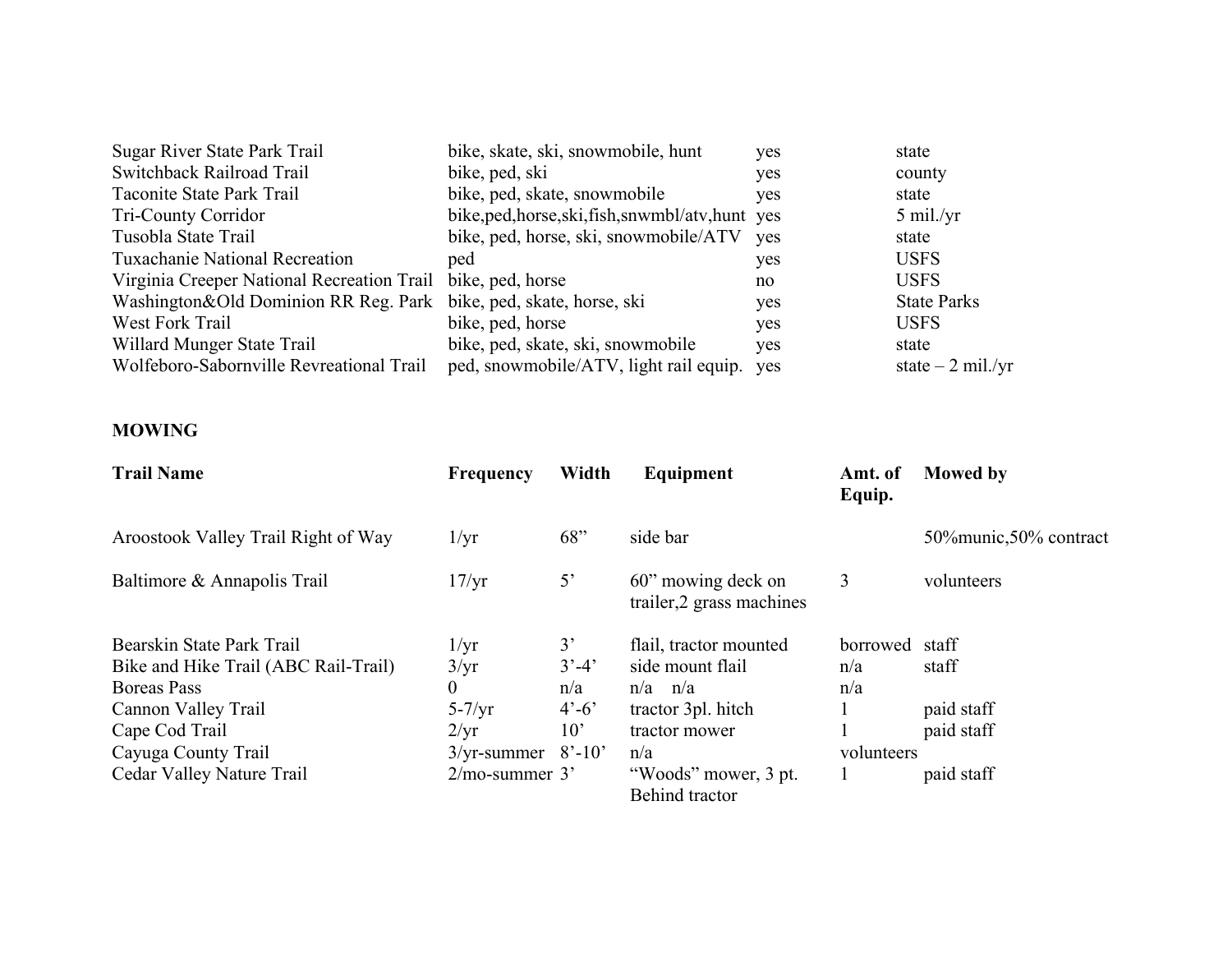| <b>Cheese Country Recreation Trail</b> | 3/yr                     | $5^{\circ}$             | side mounted brush hog,<br>tractor | contractor contract |                    |
|----------------------------------------|--------------------------|-------------------------|------------------------------------|---------------------|--------------------|
| East Bay Bicycle Path                  | 1/wk                     | $4^{\circ} - 5^{\circ}$ | John Deere                         | 3                   | staff              |
| Elroy-Sparta State Park Trail          | $2/\text{yr}$            | $7^{\circ}$             | hydraulic flail                    | $\overline{2}$      | staff              |
| Felch Grade Trail                      | 0                        | n/a                     | n/a                                | n/a                 | n/a                |
| Four-C Hiking Trail                    | 0                        | n/a                     | n/a                                | n/a                 | n/a                |
| Fox River Trail                        | $1$ /wk-summer 6'        |                         | 72" Toro ground master             | $\mathbf{1}$        | staff              |
| Freda Trail & Bill Nicholls Trail      | 0                        | n/a                     | n/a                                | n/a                 | n/a                |
| Glacial Drumlin State Park             | 2/yr                     | $6^{\circ}$             | boom arm mower                     | $\mathbf{1}$        | staff              |
| Great River State Park Trail           | $4-5/yr$                 | $4^{\circ} - 5^{\circ}$ | side mounted mower                 | $\mathbf{1}$        | staff              |
| <b>Great River Trail</b>               | 1/wk                     | $4^{\circ}$             | hand, tractors                     |                     | 50% vol, 50% staff |
| Hancock/Calumet Trail                  | 0                        | n/a                     | n/a                                | n/a                 | n/a                |
| <b>Heartland Pathways</b>              | $1/\text{yr}$            | $8' - 10'$              |                                    |                     | volunteers         |
| <b>Heartland State Trail</b>           | 2/yr                     | 5 <sup>2</sup>          | side mounted disc mower            | 1                   | paid staff         |
| Heritage Trail                         | as needed                | 6 <sup>2</sup>          | side mounted mower                 |                     | paid staff         |
| Katy Trail                             | 1 every 2 wks $6'$ -100' |                         | brush hog                          | n/a                 | contract           |
| Lagrange Right of Way Trail            | $1/\text{yr}$            | 3'                      | brush hog                          |                     | paid staff         |
| Larkin Bridle Trail                    | as needed                | $15' - 40'$             | rotary mower & sidearm             |                     | staff              |
| Lehigh Gorge State Park Trail          | 2/yr                     | 3'                      | tractor, brush hog                 | 1                   | staff              |
| Military Ridge State Park Trail        | $4/\text{yr}$            | $5'-6'$                 | Rhino mow w/3pt hitch,             |                     |                    |
|                                        |                          |                         | Hydraulic battling mow, fl. 3      |                     | staff              |
| Milwaukee Road Corridor                | 0                        | n/a                     | n/a                                | n/a                 | n/a                |
| Mohawk-Hudson Bikeway                  | 1/wk                     | 3'                      | groundmasters                      | 6                   | volunteers         |
| Montpelier and Wells River Trail       | 0                        | n/a                     | n/a                                | n/a                 | n/a                |
| Nahma Grade Trail                      | 0                        | n/a                     | n/a                                | n/a                 | n/a                |
| North Shore Path                       | 3/yr                     | 10'                     | highway tractor mower              | $\mathbf{1}$        | paid staff         |
| Nothern Central Railroad Trail         | 2/yr                     | 3'                      | Dutch Bank mower & John 2          |                     | paid staff         |
|                                        |                          |                         | Deere tractor                      |                     |                    |
| Omaha Trail                            | 2/yr                     | $6^{\circ}$             | tractor side mount                 |                     | staff              |
| Oswego Recreational Trail              | $1/\text{yr}$            | 2.5'                    | tractor, rotary mower              | $\mathbf{1}$        | volunteers         |
| Paint Creek Trailway                   | 5/yr                     | $3' - 4'$               | community push mower               |                     | individual towns   |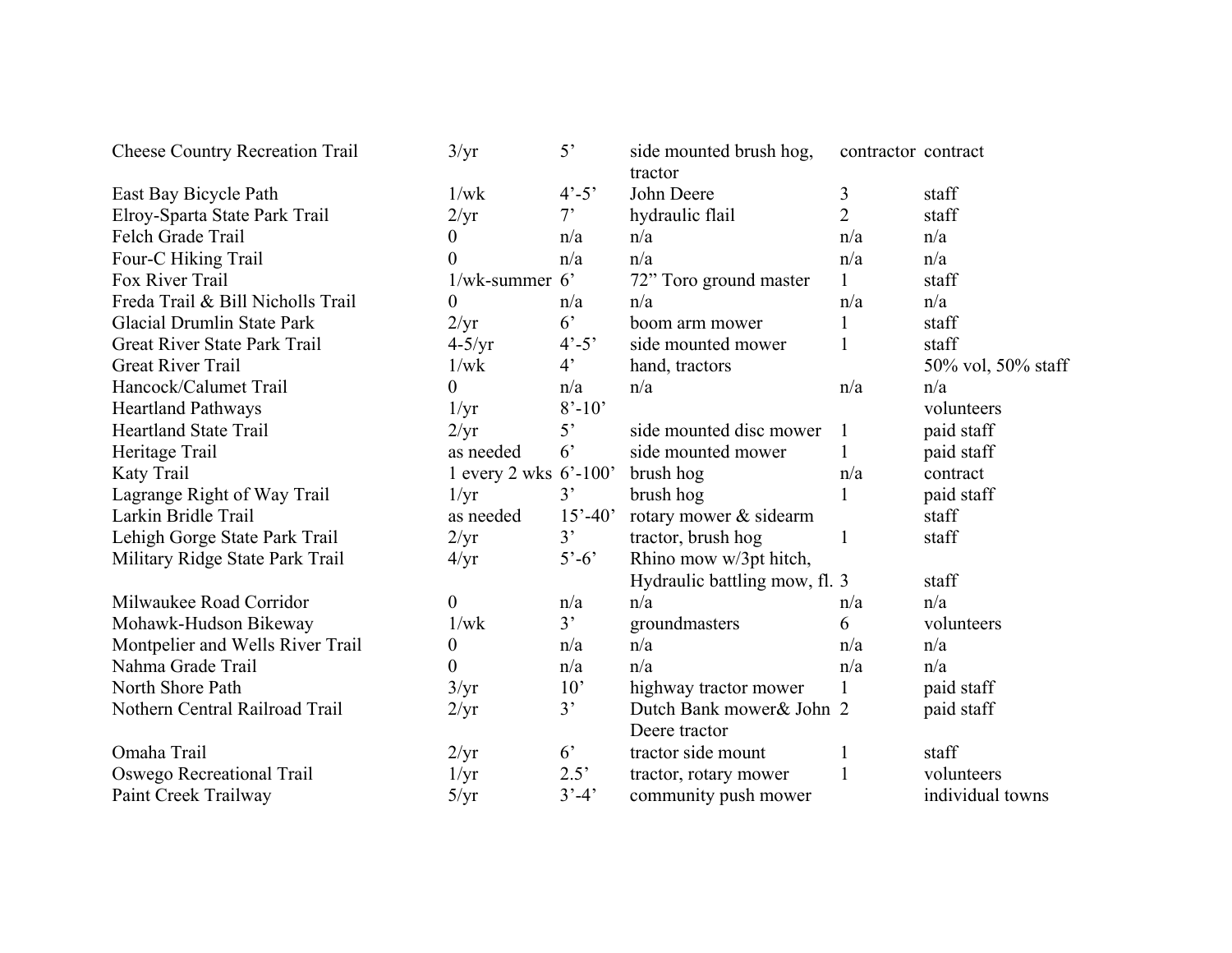| Pinellas Trail                                    | 1/wk                    | 22'                         | wide deck mower                       |                | staff                              |
|---------------------------------------------------|-------------------------|-----------------------------|---------------------------------------|----------------|------------------------------------|
| Praerl Rail Trail                                 | 6/yr                    | 8 <sup>2</sup>              | Toro ground master                    |                | paid staff                         |
| Raccoon River Valley Trail                        | $1/wk$ -summer $5'$ -8' |                             | front deck John Deere<br>$(60"\&72")$ | $\overline{2}$ | paid staff                         |
| Root River State Trail                            | 1 every 2-3wk $5'$ -7'  |                             | John Deere rotary disc                | $\overline{2}$ | staff                              |
| Roughrider Trail                                  | 1/m <sub>o</sub>        | $16' - 18'$                 | riding mower & brush hog              |                | volunteers                         |
| Sakatah Singing Hills State Trail                 | $4-5/yr$                | $4^{\circ}$                 | tractor w/ side attachment            |                | staff                              |
| Schuylkill River Trail                            | 1/wk                    | $4^{\circ}$                 | John Deere rotary 1050                |                | staff                              |
| Snoqualmie Valley Trail                           | 0                       | n/a                         | n/a                                   | n/a/           | n/a                                |
| Soo/Strans Trail-Sault Ste. Marie to Raco         | $\overline{0}$          | n/a                         | n/a                                   | n/a            | n/a                                |
| St. Marks Historic RR State Trail                 | $3/mo$ -summer $4'$     |                             | 48" mower                             |                | contract                           |
| <b>State Line Trail</b>                           | 0                       | n/a                         | n/a                                   | n/a            | towns mow their area               |
| <b>Stony Valley Railroad Grade</b>                | 0                       | n/a                         | n/a                                   | n/a            | n/a                                |
| Sugar River State Park Trail                      | 2/yr                    | 3'                          | flail mower                           |                | staff                              |
| Switchback Railroad Trail                         | 3/yr                    | $4^{\circ}$                 | tractor, brush hog                    |                | staff                              |
| Taconite State Park Trail                         | as needed               | 16'                         | tractor w/ brush hog,                 |                | staff                              |
|                                                   |                         |                             | Cut brush                             |                |                                    |
| Tri-County Corridor                               | $1$ every $2$ yr        | $2^{\degree} - 3^{\degree}$ | contractor                            |                | contractor contractor, Consv Corps |
| Tusobla State Trail                               | $1$ every $2$ yr        | $10^{\circ}$                | ditch bank rotary 6"                  |                | staff                              |
|                                                   |                         |                             | Blade on tractor                      |                |                                    |
| <b>Tuxachanie National Recreation</b>             | $1$ every $3$ yr        | $6^{\circ}$                 | farm tractor w/ brush hog             | $\overline{1}$ | staff or senior group              |
| Virginia Creeper National Recreation Trail 2/yr   |                         | 8'                          | sycle (sic) mount                     |                | contract                           |
| Washington&Old Dominion RR Reg. Park 1 every 3 wk |                         | $5^{\circ}$                 | push, weedeater, mower                |                |                                    |
|                                                   |                         |                             | Deck, John Deere, brushog many        |                | volunteers, staff                  |
| West Fork Trail                                   | 0                       | n/a                         | n/a                                   | n/a            | n/a                                |
| Willard Munger State Trail                        | $2/\text{yr}$           | $5' - 10'$                  | arm mount on tractor,                 |                | contract                           |
|                                                   |                         |                             | Brush hog                             |                |                                    |
| Wolfeboro-Sabornville Revreational Trail          | $1$ every $2$ yr        | $5^{\circ}$                 | brush hog                             |                | volunteers                         |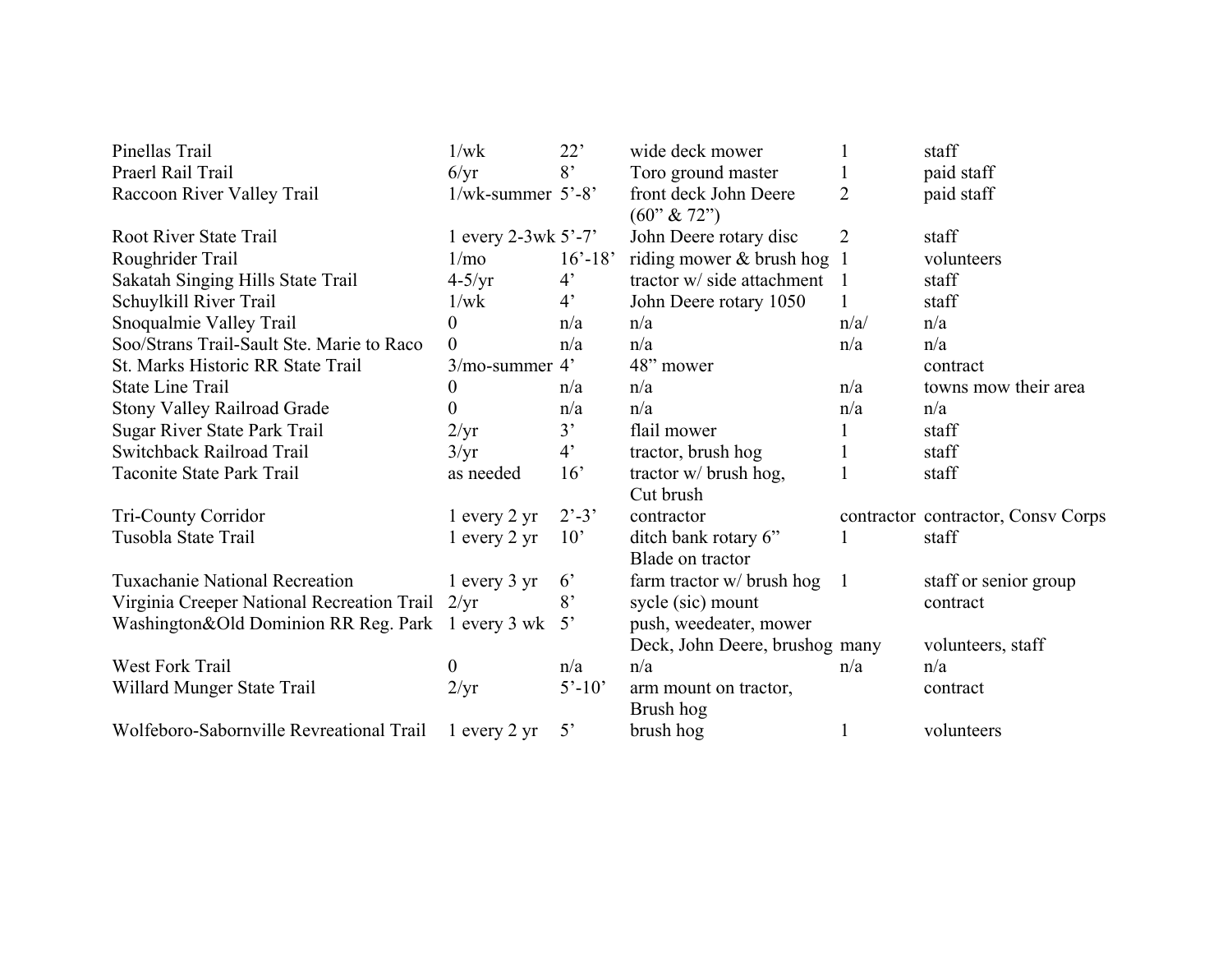#### **HERBICIDE USE**

| <b>Trail name</b>                      | Adjacent                             | Herb.            | Herb.                                   | <b>Description of</b>                                       |  |
|----------------------------------------|--------------------------------------|------------------|-----------------------------------------|-------------------------------------------------------------|--|
|                                        | <b>Growth Type</b>                   | Freq.            | $\sqrt{$yr}$                            | <b>Herbicides</b>                                           |  |
| Aroostook Valley Trail Right of Way    | lawn, woods                          | $\theta$         |                                         |                                                             |  |
| Baltimore & Annapolis Trail            | lawn, wildflowers, woods             | $1/\text{yr}$    |                                         |                                                             |  |
| Bearskin State Park Trail              | lawn, wildflowers, woods             | 6ml/yr           | \$500                                   | \$500 in material, work in house                            |  |
| Bike and Hike Trail (ABC Rail-Trail)   | pasture mix                          | $\theta$         |                                         |                                                             |  |
| <b>Boreas Pass</b>                     | grasslands, woods                    | 0                |                                         |                                                             |  |
| Cannon Valley Trail                    | wetlands, woods                      | $1/\mathrm{yr}$  | \$50                                    | poison ivy control                                          |  |
| Cape Cod Trail                         | woods                                |                  |                                         |                                                             |  |
| Cayuga County Trail                    | woods                                |                  |                                         |                                                             |  |
| Cedar Valley Nature Trail              | wildflowers, prairie,<br>farm fields | as needed        |                                         | dragging helps, paving surf would be<br>better              |  |
| <b>Cheese Country Recreation Trail</b> | rank vegetation                      | $\overline{0}$   |                                         | only stumps                                                 |  |
| East Bay Bicycle Path                  | lawn, shrubs                         | $\Omega$         |                                         |                                                             |  |
| Elroy-Sparta State Park Trail          | lawn, farm, business                 |                  |                                         | every 4-7 yr \$5,000\$50,000 maint. Budget including ranger |  |
| Felch Grade Trail                      | agric., woods, highway               | $\boldsymbol{0}$ |                                         |                                                             |  |
| Four-C Hiking Trail                    | woods                                | $\theta$         |                                         |                                                             |  |
| Fox River Trail                        | woods & scrub                        | yes              |                                         | Round-up                                                    |  |
| Freda Trail & Bill Nicholls Trail      | brush                                |                  |                                         |                                                             |  |
| Glacial Drumlin State Park             | lawn, prairie, woods                 | 1/yr             | \$250                                   | \$12/hr for staff                                           |  |
| Great River State Park Trail           | prairie, woods, farmland,<br>marsh   |                  | every $5 \,\text{yr} \, \text{\$1,000}$ | Carmex, Roundup on trail surface                            |  |
| Great River Trail                      | lawn, wildflowers, prairie,<br>woods | $\mathbf{0}$     |                                         |                                                             |  |
| Hancock/Calumet Trail                  | woods                                | $\overline{0}$   |                                         |                                                             |  |
| <b>Heartland Pathways</b>              | prairie, woods                       | as needed        |                                         |                                                             |  |
| <b>Heartland State Trail</b>           | agriculture, forests                 | as needed \$300  |                                         | tree clones need herbicides                                 |  |
| Heritage Trail                         | lawn                                 | $\theta$         |                                         |                                                             |  |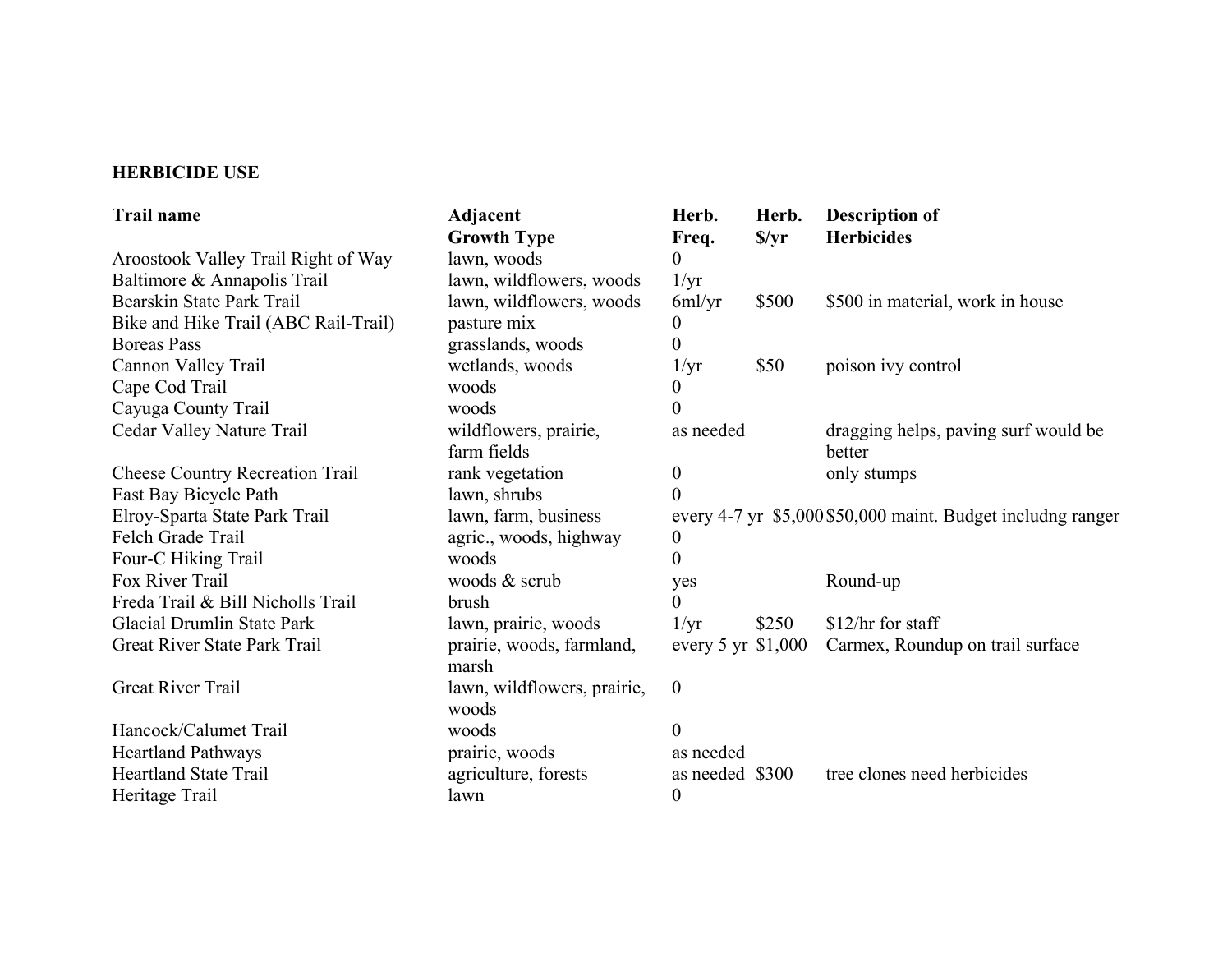| Katy Trail                                | wildflowers, prairie, woods | 1/yr                       |             | \$1,000 on weeds growing through asphalt          |
|-------------------------------------------|-----------------------------|----------------------------|-------------|---------------------------------------------------|
| Lagrange Right of Way Trail               | farm                        | O                          |             |                                                   |
| Larkin Bridle Trail                       | wood                        | 0                          |             |                                                   |
| Lehigh Gorge State Park Trail             | lawn, woods                 | 0                          |             |                                                   |
| Military Ridge State Park Trail           | lawn, prairie, woods        | every $2 \text{ yr}$ \$600 |             | on trail surface                                  |
| Milwaukee Road Corridor                   | marsh, grass, farmland      | 3/yr                       |             | \$20,000 WA Conser. Corps does noxious weed       |
| Mohawk-Hudson Bikeway                     | woods                       | $\theta$                   |             |                                                   |
| Montpelier and Wells River Trail          | woods                       | $\theta$                   |             |                                                   |
| Nahma Grade Trail                         | woods                       | 0                          |             |                                                   |
| North Shore Path                          | lawn                        |                            |             |                                                   |
| Nothern Central Railroad Trail            | lawn, wildflowers           | 0                          |             | very occasionally $\&$ signed in advance          |
| Omaha Trail                               | lawn                        | 0                          |             |                                                   |
| Oswego Recreational Trail                 | brush, woods                | $\theta$                   |             |                                                   |
| Paint Creek Trailway                      | lawn, fields, woods, rural  | $\overline{0}$             |             |                                                   |
|                                           | wetlands                    |                            |             |                                                   |
| Pinellas Trail                            | lawn                        | ongoing                    |             |                                                   |
| Praerl Rail Trail                         | prairie                     | as needed                  |             | Round-up                                          |
| Raccoon River Valley Trail                | grass, prairie, woods       | as needed                  |             | Round-up                                          |
| <b>Root River State Trail</b>             | lawn, prairie, woods        | $1-2 / yr.$                | $$500+$     |                                                   |
| Roughrider Trail                          | grass, brush                | $1/\text{yr}$              | \$600-\$900 |                                                   |
| Sakatah Singing Hills State Trail         | lawn, wildflowers, woods,   | as needed \$700            |             | for noxious weeds                                 |
|                                           | Native grasses              |                            |             |                                                   |
| Schuylkill River Trail                    | lawn                        | 0                          |             |                                                   |
| Snoqualmie Valley Trail                   | lawn, wildflowers, woods    | $\boldsymbol{0}$           |             |                                                   |
| Soo/Strans Trail-Sault Ste. Marie to Raco | woods                       | 0                          |             |                                                   |
| St. Marks Historic RR State Trail         | lawn & woods                | occasional                 |             |                                                   |
| <b>State Line Trail</b>                   | lawn, prairie, woods        | 0                          |             |                                                   |
| <b>Stony Valley Railroad Grade</b>        | woods                       | $\theta$                   |             |                                                   |
| Sugar River State Park Trail              | woods                       |                            |             | every 6 yr in-house minimal-along center of trail |
| <b>Switchback Railroad Trail</b>          | woods                       | 0                          |             |                                                   |
| Taconite State Park Trail                 | woods                       | 0                          |             |                                                   |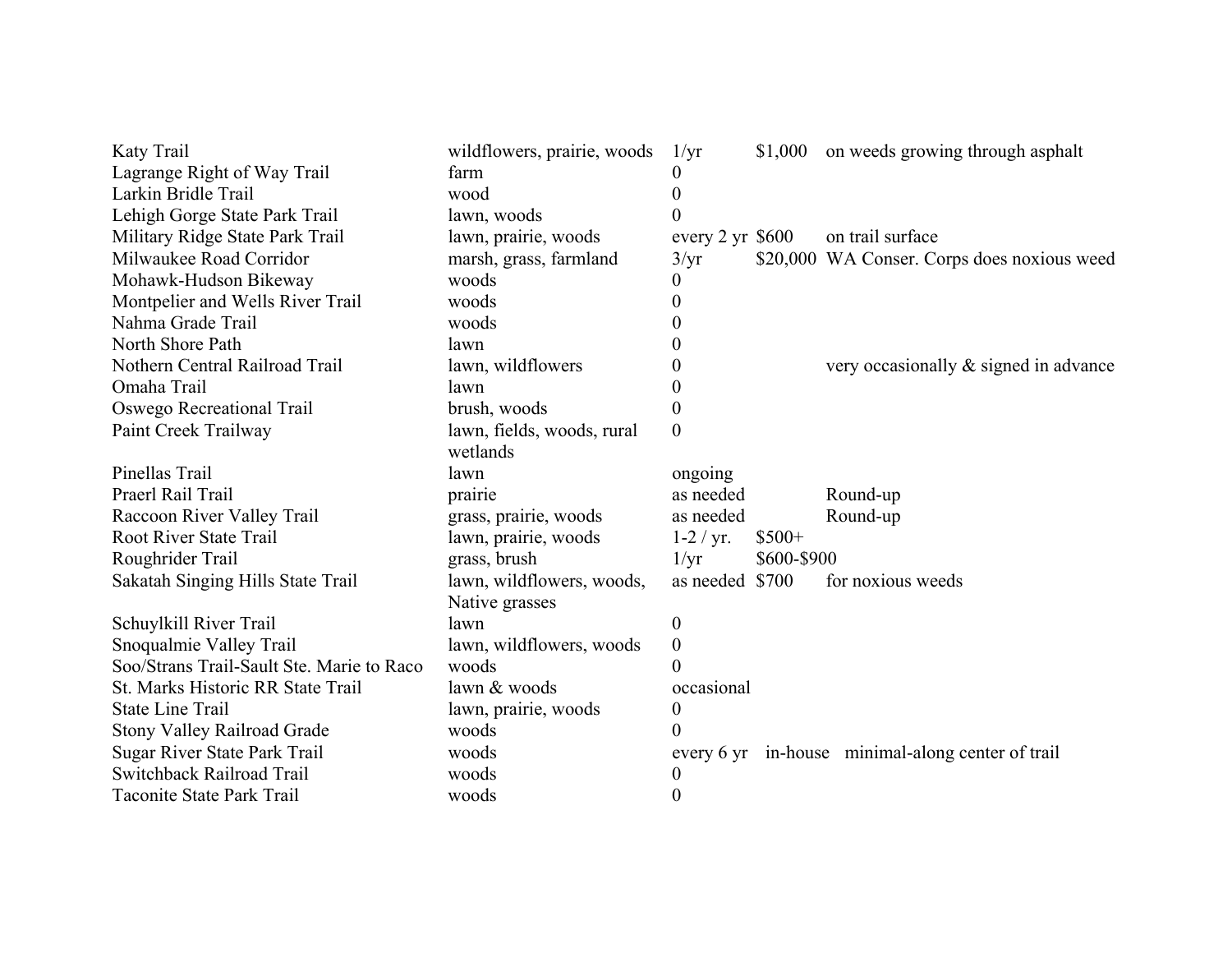| <b>Tri-County Corridor</b>                                             | lawn, wildflowers, prairie, woods             |                 |                                              |                               |
|------------------------------------------------------------------------|-----------------------------------------------|-----------------|----------------------------------------------|-------------------------------|
| Tusobla State Trail                                                    | woods                                         |                 |                                              |                               |
| <b>Tuxachanie National Recreation</b>                                  | lawn                                          |                 |                                              |                               |
| Virginia Creeper National Recreation Trail lawn, woods                 |                                               | $\theta$        |                                              |                               |
| Washington&Old Dominion RR Reg. Park lawn, wildflowers                 |                                               | $2/\mathrm{yr}$ | $$45.00.00$ (sic)<br>$($45$ or\$4500)+ staff | fence lines, benches, signs   |
| West Fork Trail                                                        | woods, lawn                                   | $\Omega$        |                                              |                               |
| Willard Munger State Trail<br>Wolfeboro-Sabornville Revreational Trail | lawn, woods<br>lawn, woods, wetlands, water 0 | 10/yr           |                                              | cost is 2-5% of maint. budget |

#### **TREE TRIMMING**

| <b>Trail Name</b><br>Aroostook Valley Trail Right of Way | <b>Tree Trimming</b><br>as needed | <b>Tree Trim \$/yr</b> | <b>Description of Tree Trimming</b>      |
|----------------------------------------------------------|-----------------------------------|------------------------|------------------------------------------|
| Baltimore & Annapolis Trail                              | $1/\mathrm{yr}$                   |                        | power companies do tree trim             |
| Bearskin State Park Trail                                | as needed                         | \$300                  | contracted out                           |
| Bike and Hike Trail (ABC Rail-Trail)                     | $1/\mathrm{yr}$                   | n/a                    | $$610/yr$ is their general maint. costs  |
| <b>Boreas</b> Pass                                       | some                              |                        |                                          |
| Cannon Valley Trail                                      | as needed                         | \$5,000                | vegetation management control            |
| Cape Cod Trail                                           | as needed                         |                        |                                          |
| Cayuga County Trail                                      | as needed                         |                        |                                          |
| Cedar Valley Nature Trail                                | $\Omega$                          |                        | prison crews                             |
| <b>Cheese Country Recreation Trail</b>                   | as needed                         |                        |                                          |
| East Bay Bicycle Path                                    | as needed                         |                        |                                          |
| Elroy-Sparta State Park Trail                            | as needed                         | in-house               |                                          |
| Felch Grade Trail                                        | ongoing                           |                        | snowmobile club signs & keeps brush back |
| Four-C Hiking Trail                                      | 2/yr                              |                        |                                          |
| Fox River Trail                                          | yes                               |                        |                                          |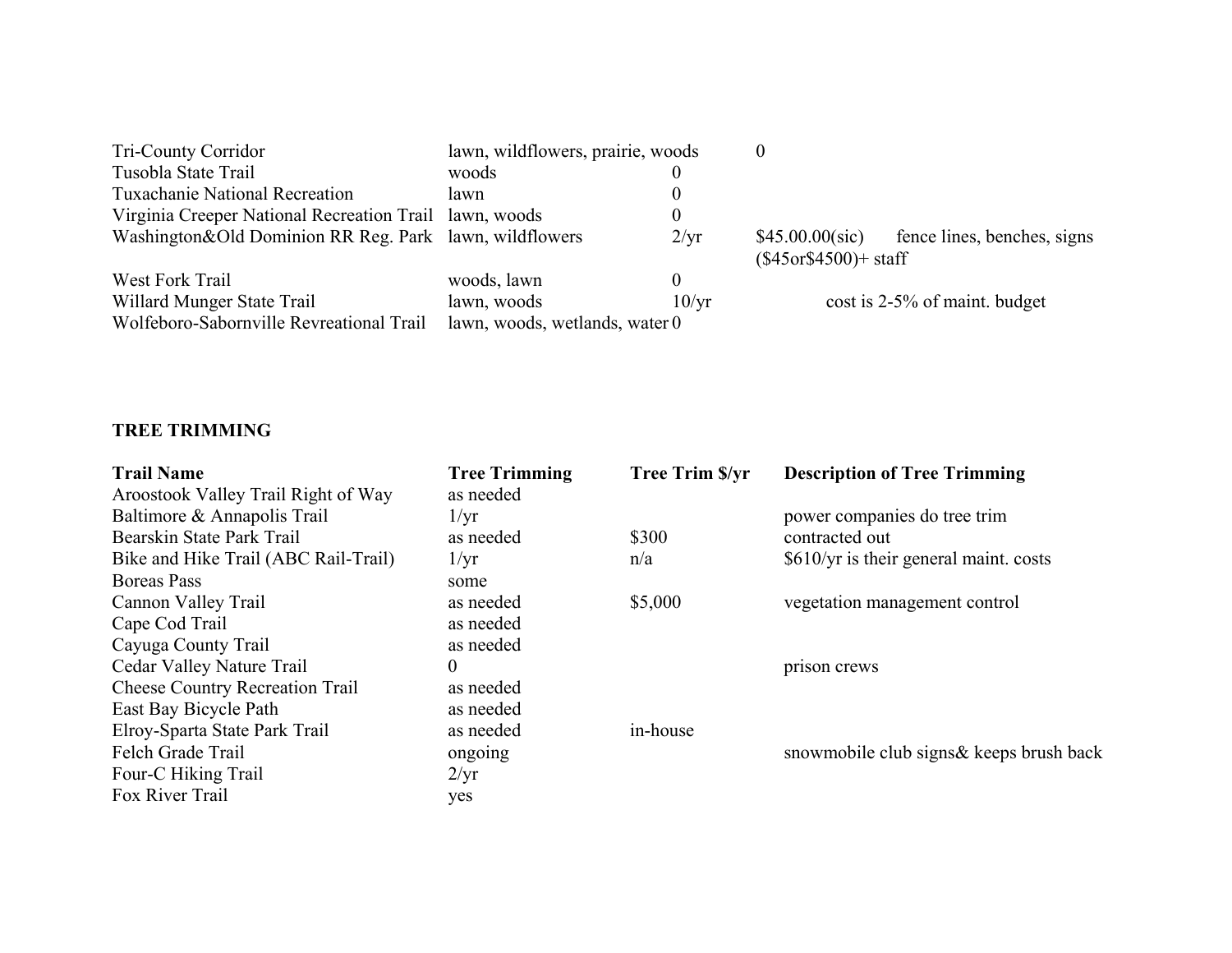| Freda Trail & Bill Nicholls Trail         | as needed       |                  |                                            |
|-------------------------------------------|-----------------|------------------|--------------------------------------------|
| <b>Glacial Drumlin State Park</b>         | once every 2 yr | $\boldsymbol{0}$ | prisoners                                  |
| Great River State Park Trail              | as needed       | \$1,500          |                                            |
| <b>Great River Trail</b>                  | yes             |                  |                                            |
| Hancock/Calumet Trail                     | as needed       |                  |                                            |
| <b>Heartland Pathways</b>                 | as needed       |                  |                                            |
| <b>Heartland State Trail</b>              | as needed       |                  |                                            |
| Heritage Trail                            | 0               |                  |                                            |
| Katy Trail                                | as needed       | minimal          | only after storms                          |
| Lagrange Right of Way Trail               | as needed       |                  |                                            |
| Larkin Bridle Trail                       | 1/yr            |                  |                                            |
| Lehigh Gorge State Park Trail             | as needed       | \$800            |                                            |
| Military Ridge State Park Trail           | ongoing         | in-house         |                                            |
| Milwaukee Road Corridor                   | $1/\text{yr}$   | \$2,000          |                                            |
| Mohawk-Hudson Bikeway                     | 1/wk            |                  |                                            |
| Montpelier and Wells River Trail          | 0               |                  |                                            |
| Nahma Grade Trail                         | 1/yr            |                  |                                            |
| North Shore Path                          | 0               |                  |                                            |
| Nothern Central Railroad Trail            | 2/yr            |                  | volunteers do, lots of trees down on trail |
| Omaha Trail                               | 0               |                  |                                            |
| Oswego Recreational Trail                 | as needed       |                  |                                            |
| Paint Creek Trailway                      | $1/\mathrm{yr}$ |                  |                                            |
| Pinellas Trail                            | 2/yr            |                  |                                            |
| Praerl Rail Trail                         | $\overline{0}$  |                  |                                            |
| Raccoon River Valley Trail                | as needed       |                  |                                            |
| Root River State Trail                    | as needed       | n/a              |                                            |
| Roughrider Trail                          | $\overline{0}$  |                  |                                            |
| Sakatah Singing Hills State Trail         | as needed       | \$4,000-\$5,000  |                                            |
| Schuylkill River Trail                    | $1/\text{yr}$   | \$3,000          |                                            |
| Snoqualmie Valley Trail                   | $2/\text{yr}$   |                  |                                            |
| Soo/Strans Trail-Sault Ste. Marie to Raco | $1/\mathrm{yr}$ | \$500            |                                            |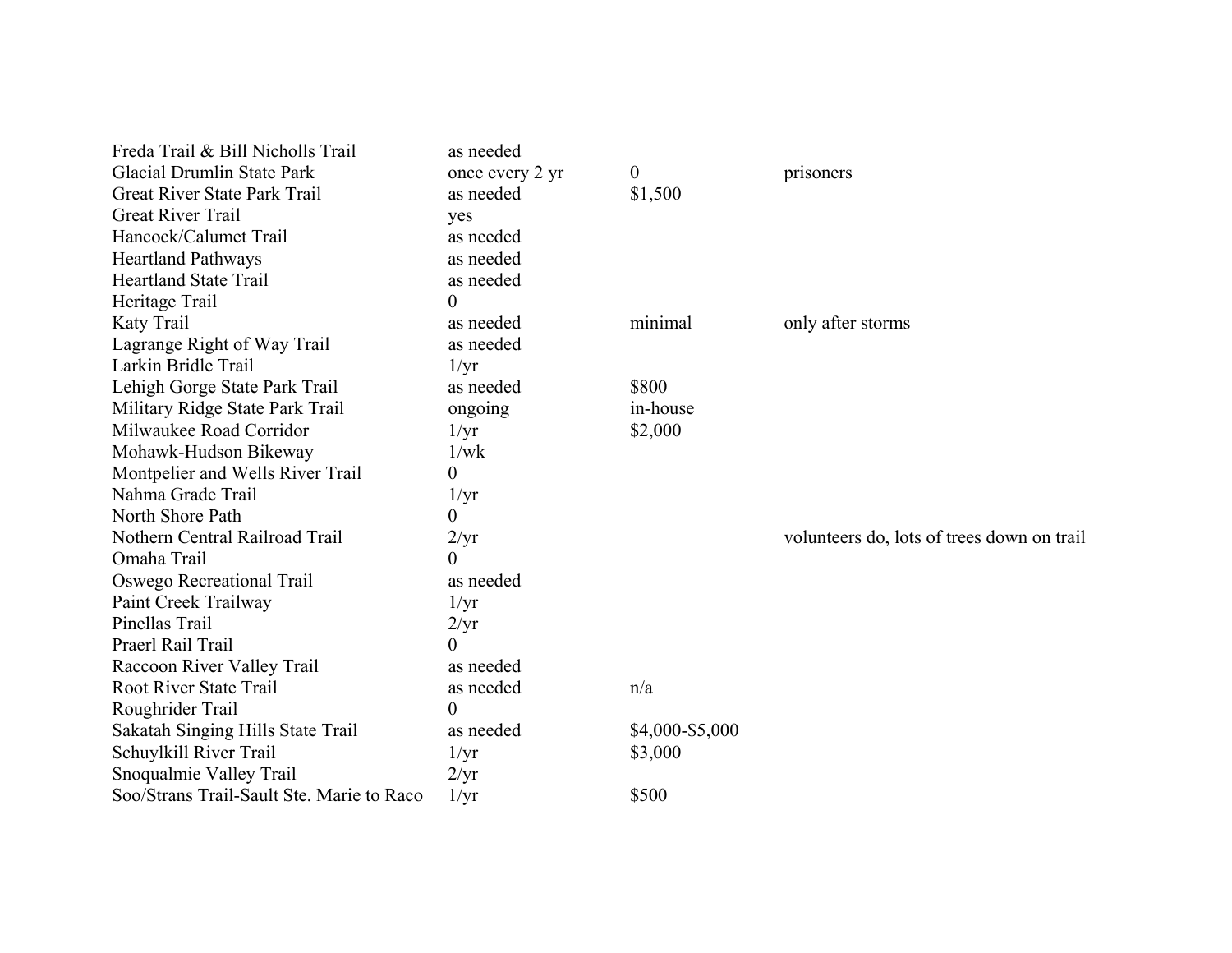| St. Marks Historic RR State Trail<br><b>State Line Trail</b><br>Stony Valley Railroad Grade | yes<br>as needed<br>once every 5 yr |                 | for horseback riders                  |
|---------------------------------------------------------------------------------------------|-------------------------------------|-----------------|---------------------------------------|
| Sugar River State Park Trail                                                                | as needed                           | in house        | some prescribed burns                 |
| Switchback Railroad Trail                                                                   | $2/\mathrm{yr}$                     | \$500           |                                       |
| Taconite State Park Trail                                                                   | 1/yr                                | \$3,000-\$5,000 |                                       |
| Tri-County Corridor                                                                         | as needed                           |                 |                                       |
| Tusobla State Trail                                                                         | as needed                           | \$8,000         |                                       |
| <b>Tuxachanie National Recreation</b>                                                       | once every 3 yr                     |                 |                                       |
| Virginia Creeper National Recreation Trail as needed                                        |                                     |                 | <b>USFS</b>                           |
| Washington&Old Dominion RR Reg. Park 1/yr                                                   |                                     | staff           | after storms                          |
| <b>West Fork Trail</b>                                                                      | as needed                           | in-house        |                                       |
| Willard Munger State Trail                                                                  | as needed                           | n/a             | done as needed                        |
| Wolfeboro-Sabornville Revreational Trail                                                    | as needed                           |                 |                                       |
| <b>SWEEPING</b>                                                                             |                                     |                 |                                       |
|                                                                                             |                                     |                 |                                       |
| <b>Trail Name</b>                                                                           | <b>Sweep Freq.</b>                  | Sweep \$/yr     | <b>Description of sweeping</b>        |
| Aroostook Valley Trail Right of Way                                                         | $\theta$                            |                 |                                       |
| Baltimore & Annapolis Trail                                                                 | as needed                           |                 | blower, sometimes hooked to golf cart |
| Bearskin State Park Trail                                                                   | $\boldsymbol{0}$                    |                 |                                       |
| Bike and Hike Trail (ABC Rail-Trail)                                                        | $\boldsymbol{0}$                    |                 |                                       |
| <b>Boreas Pass</b>                                                                          | $\overline{0}$                      |                 |                                       |
| Cannon Valley Trail                                                                         | 12/yr                               | \$3,000         | blower, some by prison crews          |
| Cape Cod Trail                                                                              | as needed                           |                 | blower                                |
| Cayuga County Trail                                                                         | $\boldsymbol{0}$                    |                 |                                       |
| Cedar Valley Nature Trail                                                                   | $\overline{0}$                      |                 |                                       |
| <b>Cheese Country Recreation Trail</b>                                                      | no                                  |                 |                                       |
| East Bay Bicycle Path                                                                       | as needed                           |                 |                                       |
| Elroy-Sparta State Park Trail                                                               | $\boldsymbol{0}$                    |                 |                                       |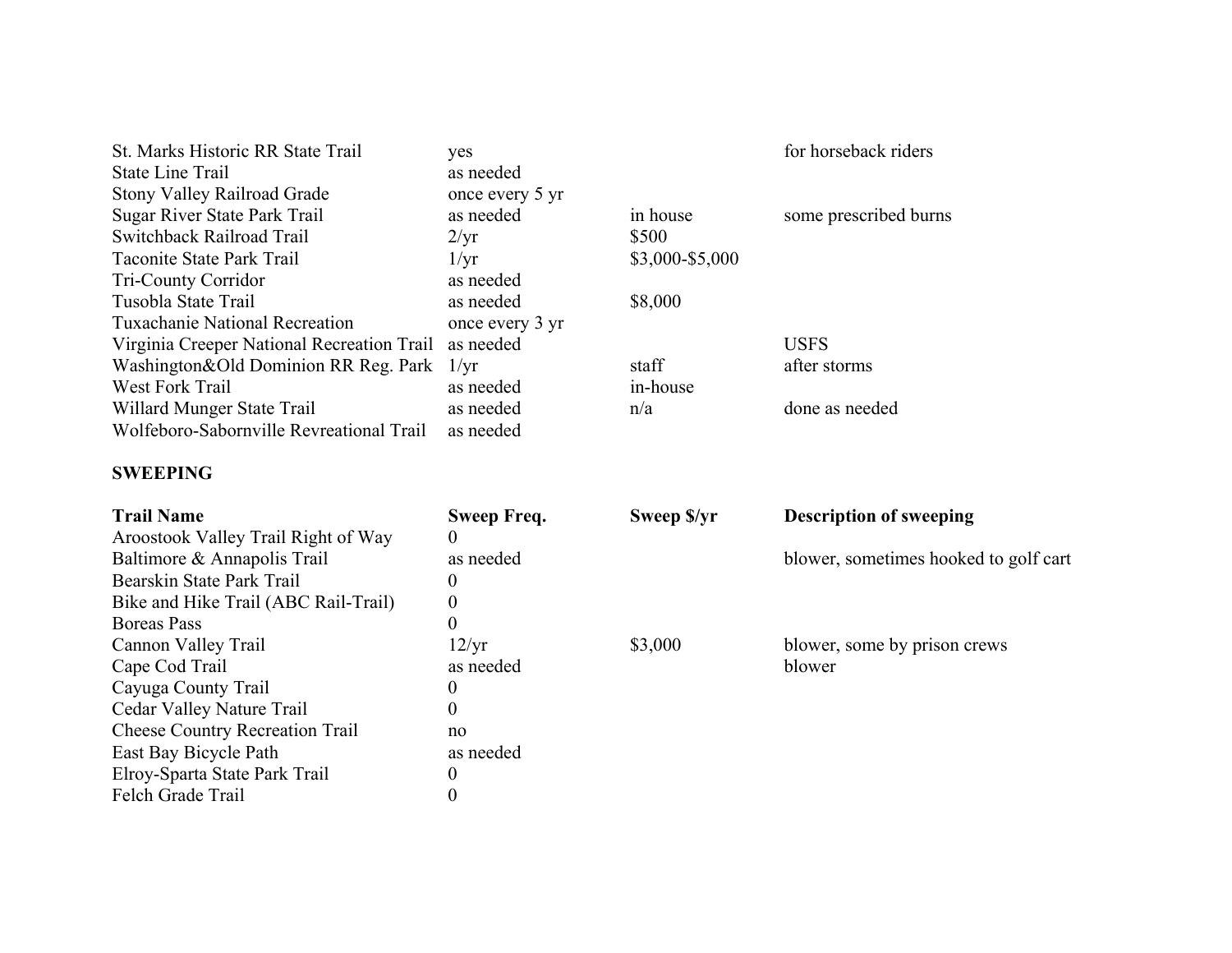| Four-C Hiking Trail               | $\boldsymbol{0}$   |         |                                  |
|-----------------------------------|--------------------|---------|----------------------------------|
| Fox River Trail                   | 2/yr               |         | hand or sweep                    |
| Freda Trail & Bill Nicholls Trail | $\theta$           |         |                                  |
| <b>Glacial Drumlin State Park</b> | $\theta$           |         |                                  |
| Great River State Park Trail      | as needed          | minimal | prescribed burnings              |
| <b>Great River Trail</b>          | 0                  |         |                                  |
| Hancock/Calumet Trail             | $\theta$           |         |                                  |
| <b>Heartland Pathways</b>         | 0                  |         |                                  |
| <b>Heartland State Trail</b>      | as needed          | \$350   | some done by hand                |
| Heritage Trail                    | $\theta$           |         |                                  |
| Katy Trail                        | as needed          | minimal | $\frac{1}{2}$ day staff work     |
| Lagrange Right of Way Trail       | 0                  |         |                                  |
| Larkin Bridle Trail               | $\theta$           |         |                                  |
| Lehigh Gorge State Park Trail     | 0                  |         |                                  |
| Military Ridge State Park Trail   | 0                  |         |                                  |
| Milwaukee Road Corridor           | 0                  |         |                                  |
| Mohawk-Hudson Bikeway             | 0                  |         |                                  |
| Montpelier and Wells River Trail  | 0                  |         |                                  |
| Nahma Grade Trail                 | ongoing            |         | cut winds                        |
| North Shore Path                  | 0                  |         |                                  |
| Nothern Central Railroad Trail    | 0                  |         |                                  |
| Omaha Trail                       | once every 3 years | \$100   |                                  |
| Oswego Recreational Trail         | $\boldsymbol{0}$   |         |                                  |
| Paint Creek Trailway              | 0                  |         |                                  |
| Pinellas Trail                    | ongoing            |         | blower                           |
| Praerl Rail Trail                 | 5/yr               |         | in summer                        |
| Raccoon River Valley Trail        | as needed          |         | blower, considering rotary broom |
| <b>Root River State Trail</b>     | $6 - 8/yr$         | n/a     |                                  |
| Roughrider Trail                  | $\Omega$           |         |                                  |
| Sakatah Singing Hills State Trail | once every 3 years | \$3,000 | as needed                        |
| Schuylkill River Trail            | as needed          |         |                                  |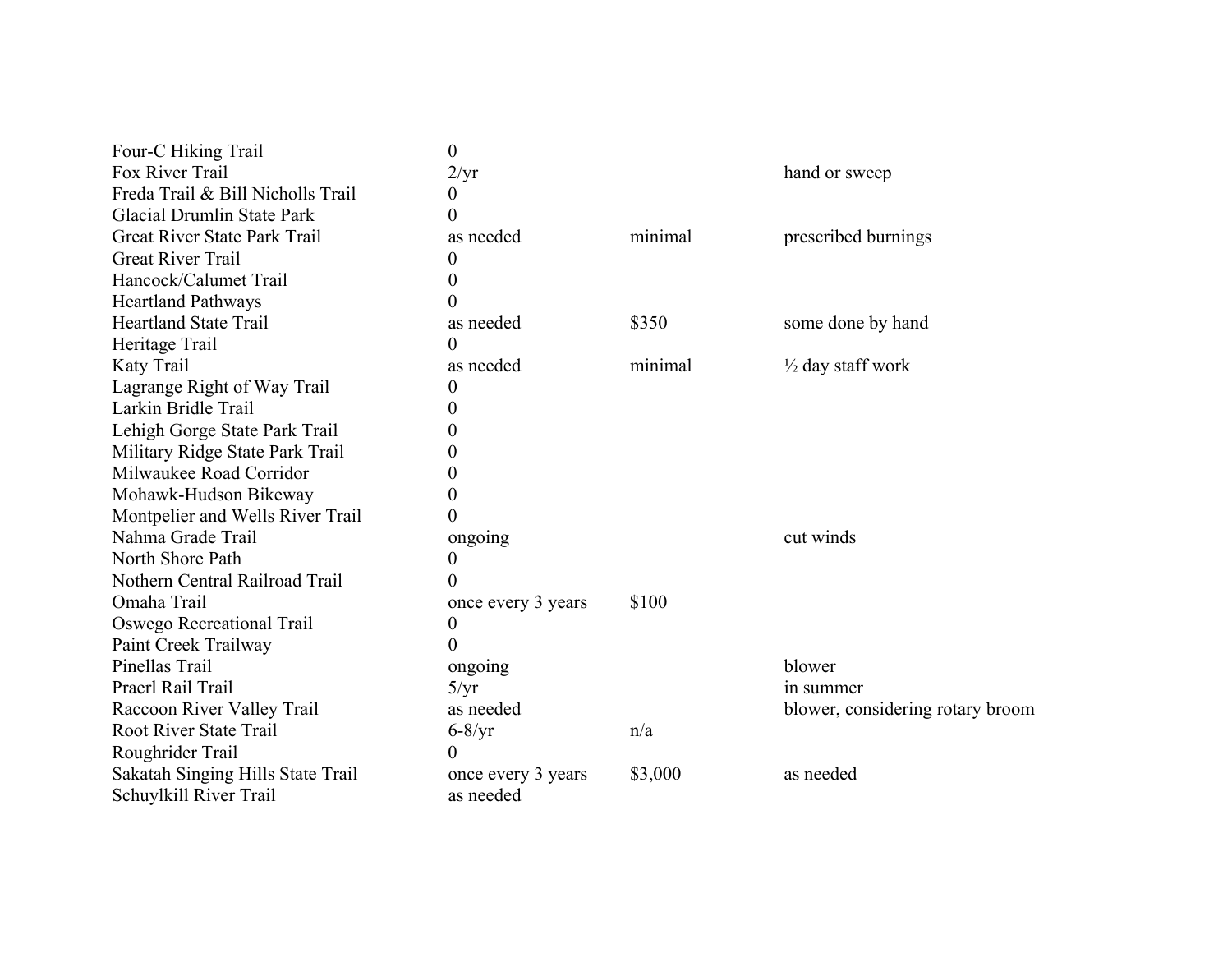| Snoqualmie Valley Trail                       |                 |          |                                  |
|-----------------------------------------------|-----------------|----------|----------------------------------|
| Soo/Strans Trail-Sault Ste. Marie to Raco     | $\Omega$        |          |                                  |
| St. Marks Historic RR State Trail             | yes             |          | blower                           |
| State Line Trail                              |                 |          |                                  |
| <b>Stony Valley Railroad Grade</b>            | 0               |          |                                  |
| Sugar River State Park Trail                  | as needed       | in house | rake, sweep off leaves           |
| Switchback Railroad Trail                     | $2/\mathrm{yr}$ | \$500    |                                  |
| Taconite State Park Trail                     |                 |          |                                  |
| <b>Tri-County Corridor</b>                    |                 |          |                                  |
| Tusobla State Trail                           |                 |          |                                  |
| Tuxachanie National Recreation                |                 |          |                                  |
| Virginia Creeper National Recreation Trail 0  |                 |          |                                  |
| Washington & Old Dominion RR Reg. Park $6/yr$ |                 |          | broom, blower on pick up truck   |
| West Fork Trail                               | 0               |          |                                  |
| Willard Munger State Trail                    | $2/\mathrm{yr}$ | n/a      | minimal cost, they own equipment |
| Wolfeboro-Sabornville Revreational Trail      | $\theta$        |          |                                  |

#### **EROSION**

| <b>Trail name</b>                    | <b>Erosion</b><br><b>Problems</b> | <b>Erosion problems description</b>           |
|--------------------------------------|-----------------------------------|-----------------------------------------------|
| Aroostook Valley Trail Right of Way  | y                                 |                                               |
| Baltimore & Annapolis Trail          | v                                 | lateral cracking in a particular trouble spot |
| Bearskin State Park Trail            | n                                 | some beaver problems                          |
| Bike and Hike Trail (ABC Rail-Trail) | y                                 |                                               |
| <b>Boreas</b> Pass                   | V                                 | spring run-off                                |
| Cannon Valley Trail                  | y                                 | animal damage, collapses trail                |
| Cape Cod Trail                       | v                                 | on the side                                   |
| Cayuga County Trail                  | у                                 |                                               |
| Cedar Valley Nature Trail            | n                                 | problems near farms with run-off              |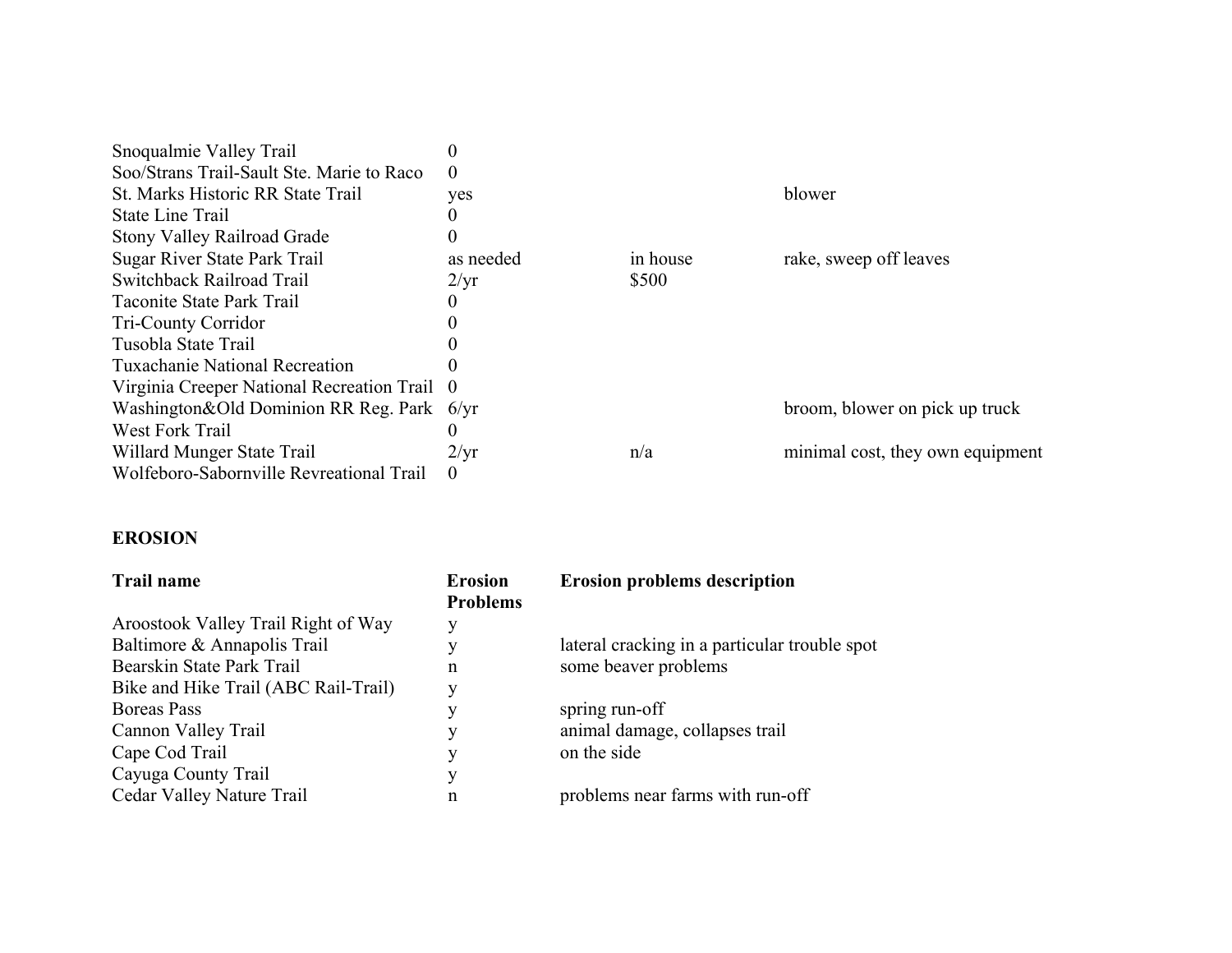| <b>Cheese Country Recreation Trail</b> | little      | heavy storms in the spring                                 |
|----------------------------------------|-------------|------------------------------------------------------------|
| East Bay Bicycle Path                  | n           | some coastal areas from high tide                          |
| Elroy-Sparta State Park Trail          | $\mathbf n$ | road crossings are problem                                 |
| Felch Grade Trail                      | y           |                                                            |
| Four-C Hiking Trail                    | n           |                                                            |
| Fox River Trail                        | y           |                                                            |
| Freda Trail & Bill Nicholls Trail      | y           | beavers clog run-off                                       |
| Glacial Drumlin State Park             | n           | gopher holes                                               |
| Great River State Park Trail           | n           | only after flooding                                        |
| <b>Great River Trail</b>               | y           |                                                            |
| Hancock/Calumet Trail                  | n           | some due to off-road vehicles                              |
| <b>Heartland Pathways</b>              | $\mathbf n$ |                                                            |
| <b>Heartland State Trail</b>           | n           | storms cause some problems, vegetation holds trail steady  |
| Heritage Trail                         | n           | rodent problems                                            |
| Katy Trail                             | n           | not since asphalt surface                                  |
| Lagrange Right of Way Trail            | y           | beavers                                                    |
| Larkin Bridle Trail                    | y           | seasonal                                                   |
| Lehigh Gorge State Park Trail          | y           |                                                            |
| Military Ridge State Park Trail        | y           | DOT trucks on trail, gopher holes                          |
| Milwaukee Road Corridor                | n           | severe storms, isolated spots                              |
| Mohawk-Hudson Bikeway                  | у           |                                                            |
| Montpelier and Wells River Trail       | $\mathbf n$ | crushed gravel                                             |
| Nahma Grade Trail                      | n           | stabilized dirt                                            |
| North Shore Path                       | n           |                                                            |
| Nothern Central Railroad Trail         | n           | few places a year                                          |
| Omaha Trail                            | n           |                                                            |
| Oswego Recreational Trail              | y           |                                                            |
| Paint Creek Trailway                   | y           | along creek, whole trail needs reconditioning              |
| Pinellas Trail                         | n           | has not been resurfaced                                    |
| Praerl Rail Trail                      | n           |                                                            |
| Raccoon River Valley Trail             | у           | vegetation breaks through, should increase surface 2.5"-4" |
|                                        |             |                                                            |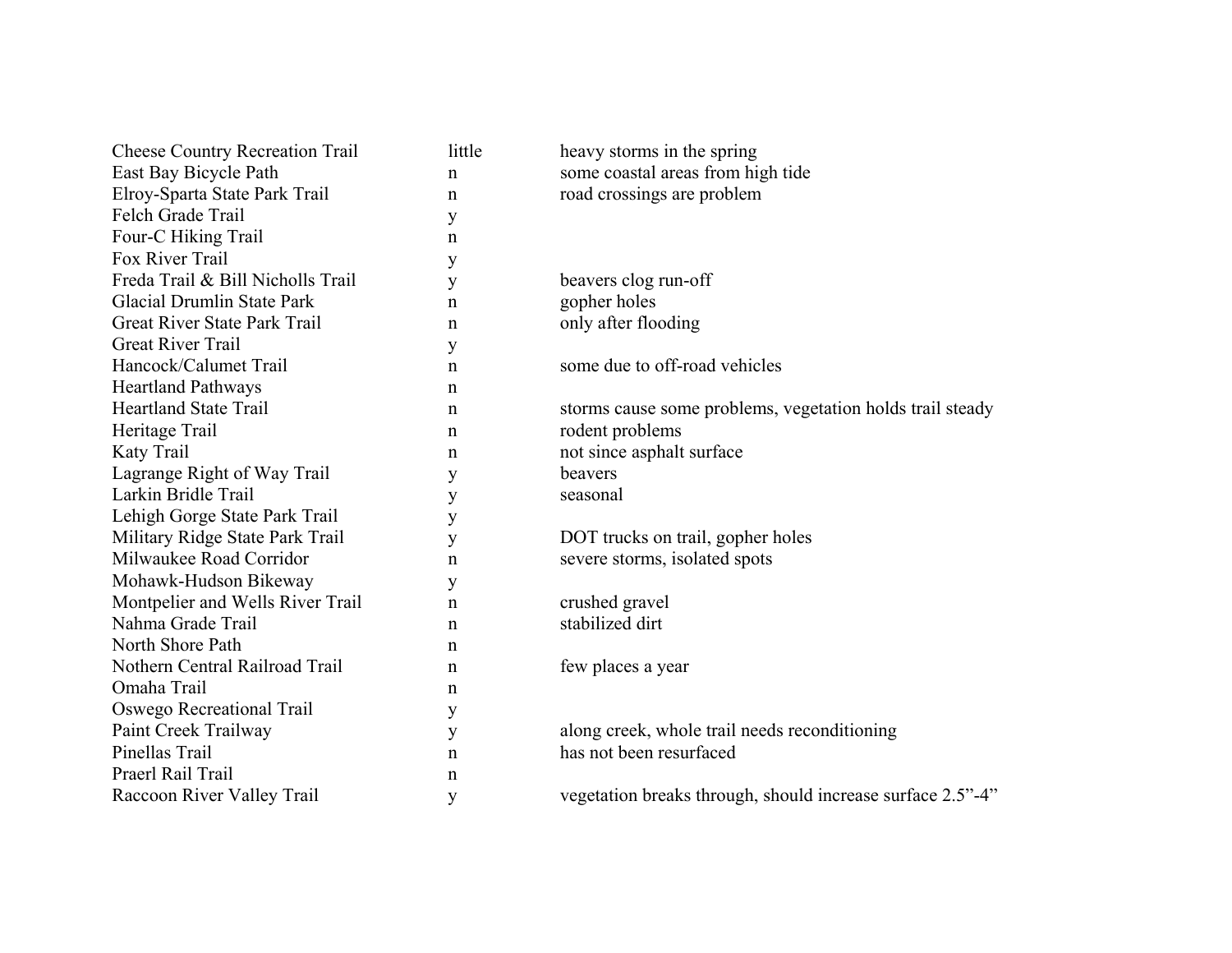| Root River State Trail                     |        | gopher cracking                                                        |
|--------------------------------------------|--------|------------------------------------------------------------------------|
| Roughrider Trail                           | n      |                                                                        |
| Sakatah Singing Hills State Trail          | n      |                                                                        |
| Schuylkill River Trail                     | n      |                                                                        |
| Snoqualmie Valley Trail                    | у      | only after storms                                                      |
| Soo/Strans Trail-Sault Ste. Marie to Raco  | y      | illegal pickups make ruts                                              |
| St. Marks Historic RR State Trail          | n      |                                                                        |
| <b>State Line Trail</b>                    | n      | beaver culverts cause washouts, gravel, mine tailing good for patching |
| <b>Stony Valley Railroad Grade</b>         | n      | trail is elevated                                                      |
| Sugar River State Park Trail               | little | animal damage, heavy rains                                             |
| Switchback Railroad Trail                  | spotty |                                                                        |
| Taconite State Park Trail                  | yes    |                                                                        |
| Tri-County Corridor                        | yes    | washouts, flooding                                                     |
| Tusobla State Trail                        | little |                                                                        |
| <b>Tuxachanie National Recreation</b>      | no     |                                                                        |
| Virginia Creeper National Recreation Trail | spotty | creeks flood and erode edges                                           |
| Washington&Old Dominion RR Reg. Park       | V      | erosion from creeks, potholes                                          |
| West Fork Trail                            | n      |                                                                        |
| Willard Munger State Trail                 |        | carbide of snowmobile is chewing up asphalt surface                    |
| Wolfeboro-Sabornville Revreational Trail   |        | only from beavers                                                      |

# **PATCHING**

| <b>Trail name</b>                                        | Patching<br>Freq. | <b>Patching</b><br>Desc.                          | <b>Thick</b> | Sec'n<br>Length | Resurface<br>\$/mile |
|----------------------------------------------------------|-------------------|---------------------------------------------------|--------------|-----------------|----------------------|
| Aroostook Valley Trail Right of Way                      | 12/yr             | 33% contracted out, 33% munic., 2"<br>some grants |              | 16mi            |                      |
| Baltimore & Annapolis Trail<br>Bearskin State Park Trail | as needed         |                                                   | 4"           | 3mi             | \$10,000             |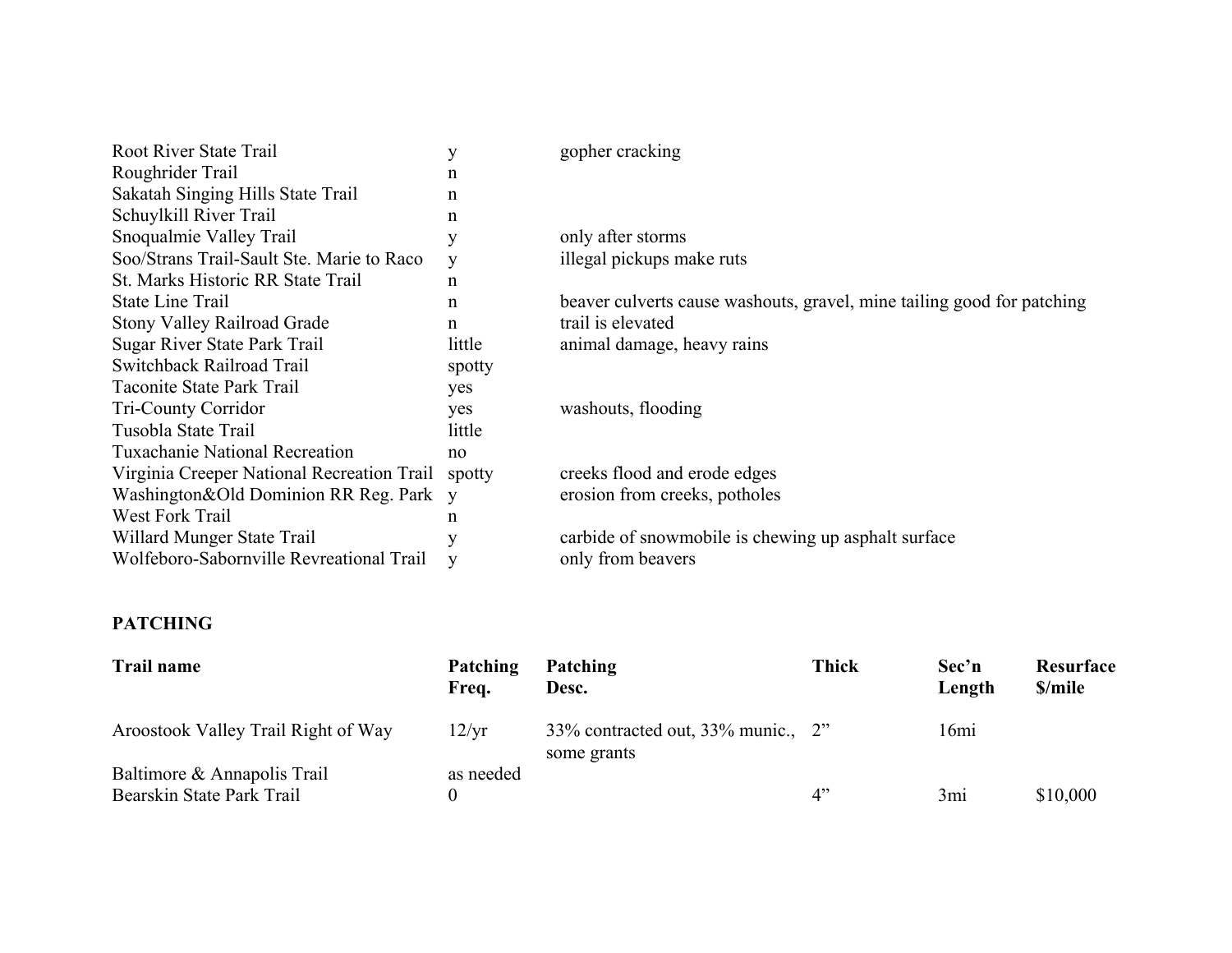| Bike and Hike Trail (ABC Rail-Trail)   | 1/yr             | staff, rent hiway paving equip,<br>4" crush limestone, 1" screen | 4"                     | whole trail     | \$3,400       |
|----------------------------------------|------------------|------------------------------------------------------------------|------------------------|-----------------|---------------|
| <b>Boreas Pass</b>                     | 1/yr             | done by staff                                                    | depends on<br>washouts | as needed       | \$120-\$180   |
| Cannon Valley Trail                    | ongoing          | staff prepares base, contract out<br>Seal coat                   | paint                  | 5mi             | \$1,000       |
| Cape Cod Trail                         | 12/yr            | shoring up retaining wall                                        |                        |                 |               |
| Cayuga County Trail                    | 1/wk             | patching by volunteers using dirt                                |                        |                 |               |
| Cedar Valley Nature Trail              | 1/yr             | staff                                                            |                        | $4-5mi$         | \$5,000       |
| <b>Cheese Country Recreation Trail</b> | as needed        | after storms                                                     | 2"                     |                 | \$18,000      |
| East Bay Bicycle Path                  | as needed        | water utility                                                    | 2"                     |                 |               |
| Elroy-Sparta State Park Trail          | $\boldsymbol{0}$ | contracted out                                                   | 2.75" packed           | $16 \text{ mi}$ | \$6,000-7,000 |
| Felch Grade Trail                      | 1/yr             | contracted-snowmobile club                                       |                        |                 |               |
| Four-C Hiking Trail                    | $\boldsymbol{0}$ |                                                                  |                        |                 |               |
| Fox River Trail                        | as needed        | limestone $\&$ asphalt                                           |                        |                 |               |
| Freda Trail & Bill Nicholls Trail      | $1/\text{yr}$    | done by staff                                                    |                        |                 |               |
| <b>Glacial Drumlin State Park</b>      | 1/wk             | patching by staff, resurface by<br>contractor                    | 3"                     | 7mi             | \$30,000      |
| Great River State Park Trail           | 1/yr             | after spring floods                                              | 4" packed              | yes             | \$12,000      |
| <b>Great River Trail</b>               | every 4 yr       | contracted out                                                   |                        |                 |               |
| Hancock/Calumet Trail                  | 1/yr             | contracted                                                       |                        |                 |               |
| <b>Heartland Pathways</b>              | 12/yr            | done by volunteers                                               |                        |                 |               |
| <b>Heartland State Trail</b>           | 0                |                                                                  | 4"                     |                 |               |
| Heritage Trail                         | 4/yr             | crushed stone                                                    | $1" - 2"$              | 6 <sub>mi</sub> |               |
| Katy Trail                             | $\theta$         |                                                                  | 2"                     | whole trail     | \$25-30,000   |
| Lagrange Right of Way Trail            | 4/yr             | fill where erosion                                               |                        |                 |               |
| Larkin Bridle Trail                    | $4/\text{yr}$    | cinder                                                           |                        | yes             | n/a           |
| Lehigh Gorge State Park Trail          | $1/\text{yr}$    | done by staff, just patch orig. rail bed                         |                        |                 |               |
| Military Ridge State Park Trail        | $4/\text{yr}$    | staff does blacktop, contractor does sealcoat 2"-3" 3mi          |                        |                 | \$1,500       |
| Milwaukee Road Corridor                | as needed        | done by staff, contractor                                        |                        |                 |               |
| Mohawk-Hudson Bikeway                  | 1/wk             | done by volunteers                                               | 2"                     | 1.5mi           | \$75,000      |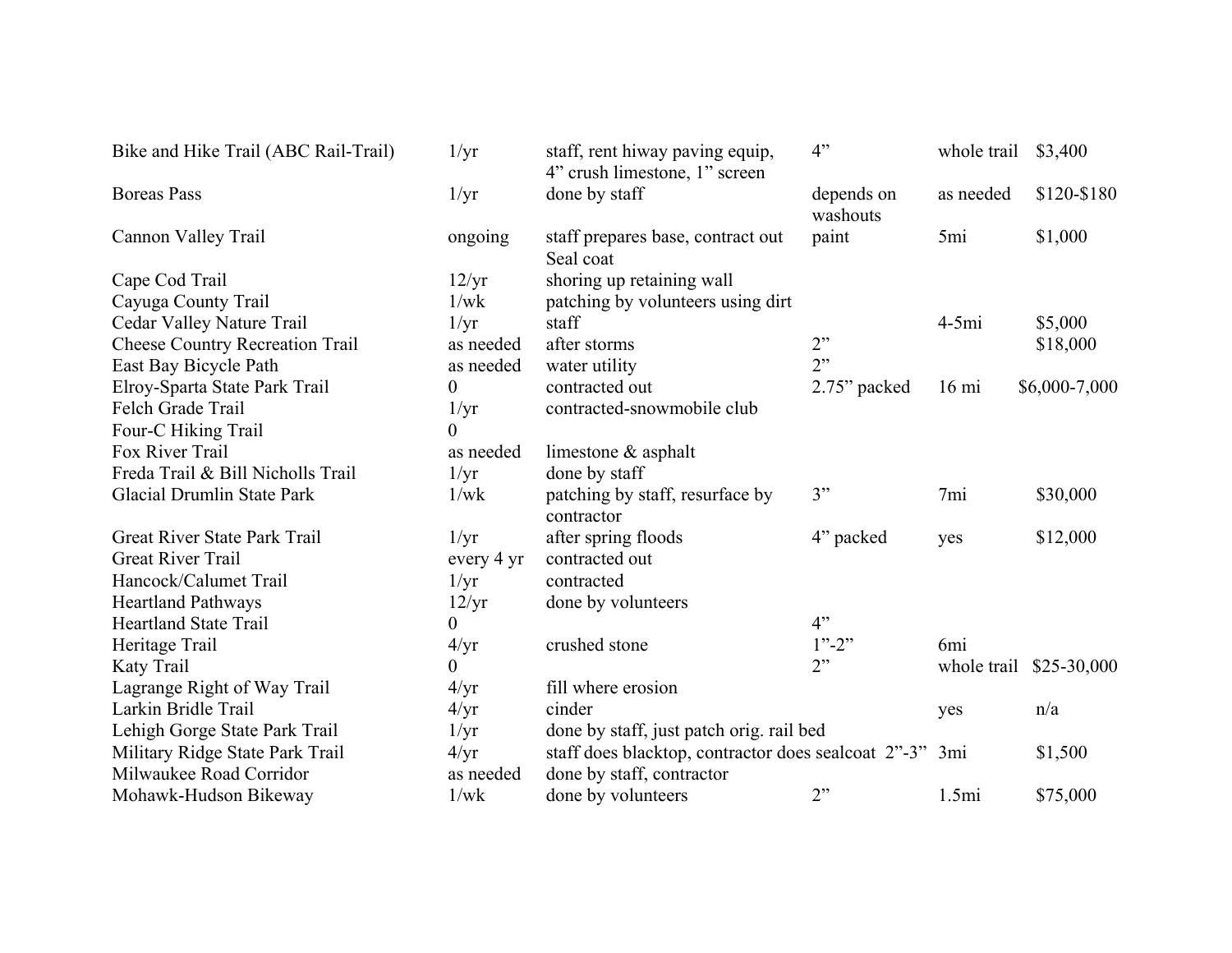| Montpelier and Wells River Trail          | $\theta$         |                                                            | 6-8" prepack                       | as needed       | \$2,500         |
|-------------------------------------------|------------------|------------------------------------------------------------|------------------------------------|-----------------|-----------------|
| Nahma Grade Trail                         | $\boldsymbol{0}$ | patch with dirt                                            | as needed                          |                 |                 |
| North Shore Path                          | $\overline{0}$   | trail done in stages with limestone fines 1"-2"            |                                    | yes             | $$4-5,000$      |
| Nothern Central Railroad Trail            | $1/\text{yr}$    | funds come from MCI                                        | 7"                                 | 7mi             | \$250,000       |
| Omaha Trail                               | 0                |                                                            | 1"                                 | 12.5mi          | \$2,500         |
| Oswego Recreational Trail                 | $1/\mathrm{yr}$  | done volunteers                                            |                                    |                 |                 |
| Paint Creek Trailway                      | $1/\text{yr}$    | continuously needs done along the spotty<br>Stream bank    |                                    |                 |                 |
| Pinellas Trail                            | $\boldsymbol{0}$ |                                                            |                                    |                 |                 |
| Praerl Rail Trail                         | $1/\mathrm{yr}$  | staff                                                      | 3"                                 |                 | \$1,500-\$4,000 |
| Raccoon River Valley Trail                | $1/\text{yr}$    | contracted out                                             |                                    |                 |                 |
| <b>Root River State Trail</b>             | $1/\text{yr}$    | done by volunteers                                         | n/a                                | n/a             | n/a             |
| Roughrider Trail                          | $\boldsymbol{0}$ |                                                            |                                    |                 |                 |
| Sakatah Singing Hills State Trail         | $\overline{0}$   | have been paving with asphalt as<br>Funding is available   | 2.5"                               | 8.5mi           | n/a             |
| Schuylkill River Trail                    | $\boldsymbol{0}$ | staff puts surface down, \$80,000<br>To grind and relocate | $2" - 3"$                          |                 | \$80,000        |
| Snoqualmie Valley Trail                   | 2/yr             | done by staff                                              |                                    |                 |                 |
| Soo/Strans Trail-Sault Ste. Marie to Raco | $1/\text{yr}$    | done by staff & contracted, hope to<br>Resurface soon      |                                    |                 |                 |
| St. Marks Historic RR State Trail         | $\boldsymbol{0}$ | will resurface soon & increase<br>width to 12'             |                                    | 4 <sub>mi</sub> | \$44,000        |
| <b>State Line Trail</b>                   | as needed        | youth corps do in summer, staff,<br>Contracted             | $4^{\prime\prime}$ -6 <sup>"</sup> |                 |                 |
| <b>Stony Valley Railroad Grade</b>        | $\boldsymbol{0}$ | potholes are filled by staff                               | .5"                                | as needed       |                 |
| Sugar River State Park Trail              | 1/wk             | as needed by staff                                         | 4" packed                          | 6 <sub>mi</sub> | in house        |
| Switchback Railroad Trail                 | $1/\mathrm{yr}$  | done by staff                                              | 3"                                 | .25mi           | \$3,000         |
| <b>Taconite State Park Trail</b>          | 1/wk             | done by staff, use stones $\&$ dirt,<br>Costs \$1,000/mi   | n/a                                | $1 \text{ mi.}$ |                 |
| Tri-County Corridor                       | as needed        | contracted out                                             |                                    |                 |                 |
| Tusobla State Trail                       | 12/yr            | use crushed gravel                                         |                                    |                 |                 |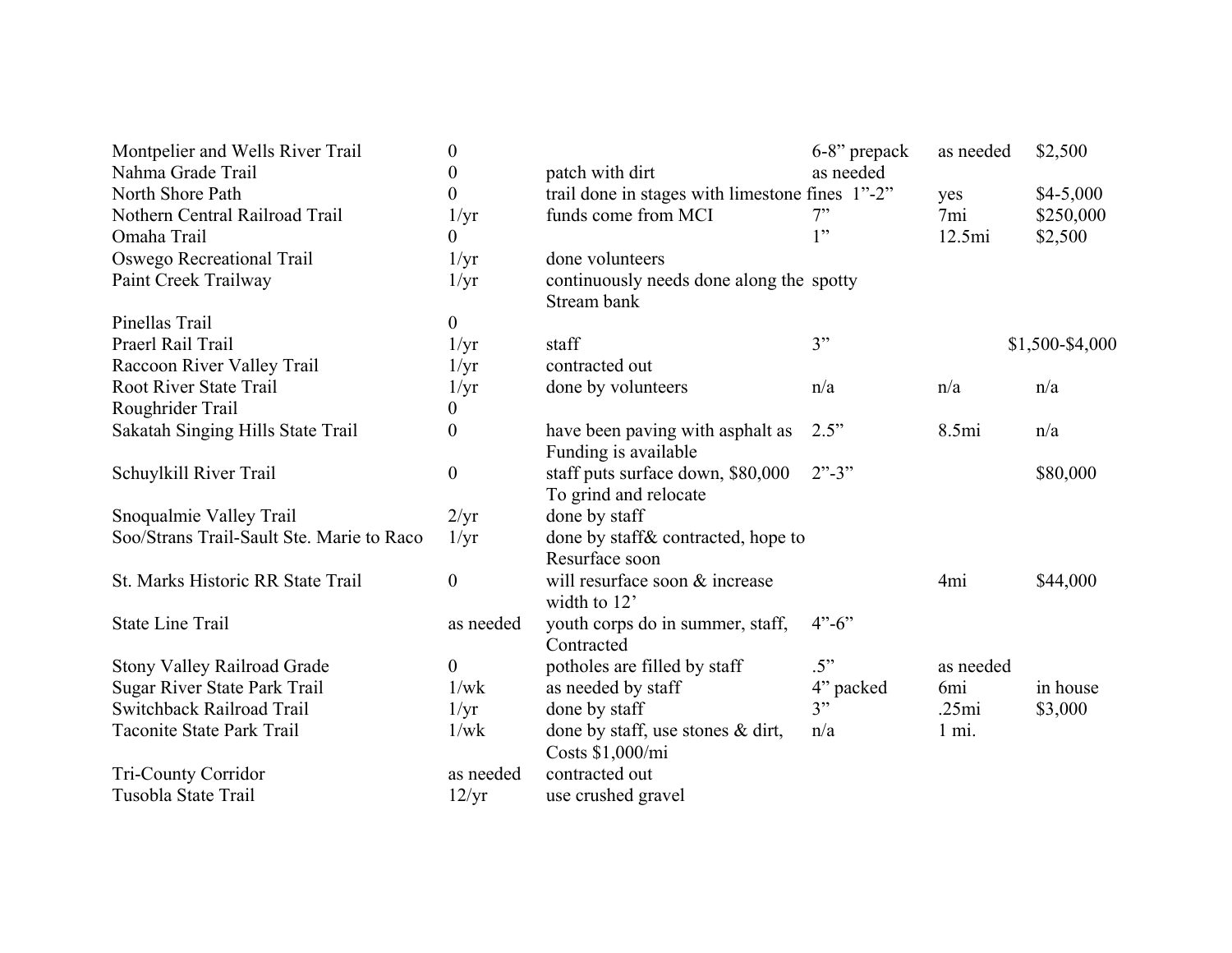| <b>Tuxachanie National Recreation</b>           | 1/vr           | staff does patching with dirt                                |             |             |               |
|-------------------------------------------------|----------------|--------------------------------------------------------------|-------------|-------------|---------------|
| Virginia Creeper National Recreation Trail 1/yr |                | crushed stone                                                | 2"          | patch       | \$10/ton      |
| Washington&Old Dominion RR Reg. Park 1/yr       |                | staff does little jobs, contract<br>out larger jobs          | 2"          | as needed   | \$50,000      |
| West Fork Trail                                 |                |                                                              |             |             |               |
| Willard Munger State Trail                      | $\overline{0}$ | patching only on failed culverts,<br>Resurfacing wit asphalt | 2.5" packed | $15-20mi$ . | \$50,000      |
| Wolfeboro-Sabornville Recreational Trail        | $\bigcirc$     | crushed stone used for resurfacing trail                     |             | 4"          | $\det$ by $\$ |

#### **DRAINAGE INSPECTION**

| <b>Trail Name</b>                      | <b>Drain Pipes</b> | <b>Box Culverts</b> |
|----------------------------------------|--------------------|---------------------|
| Aroostook Valley Trail Right of Way    | $\theta$           | $\theta$            |
| Baltimore & Annapolis Trail            | once every 5 years | once every 5 years  |
| Bearskin State Park Trail              | have none          | once every 20 years |
| Bike and Hike Trail (ABC Rail-Trail)   | $1/\mathrm{yr}$    | 1/yr                |
| <b>Boreas Pass</b>                     | n/a                | annually-spring     |
| Cannon Valley Trail                    | 1/yr               | 1/yr                |
| Cape Cod Trail                         | ongoing            | ongoing             |
| Cayuga County Trail                    | $2/\text{yr}$      | 2/yr                |
| Cedar Valley Nature Trail              | no                 | $2-3/yr$            |
| <b>Cheese Country Recreation Trail</b> | $\overline{0}$     | $\theta$            |
| East Bay Bicycle Path                  | as needed          | as needed           |
| Elroy-Sparta State Park Trail          | $1/\mathrm{yr}$    | $1/\mathrm{yr}$     |
| Felch Grade Trail                      | ongoing            | ongoing             |
| Four-C Hiking Trail                    | $\theta$           | 0                   |
| Fox River Trail                        | 12/yr              | 12/yr               |
| Freda Trail & Bill Nicholls Trail      | daily              | daily               |
| Glacial Drumlin State Park             | 0                  | $\theta$            |
| Great River State Park Trail           | $2/\text{yr}$      | 2/yr                |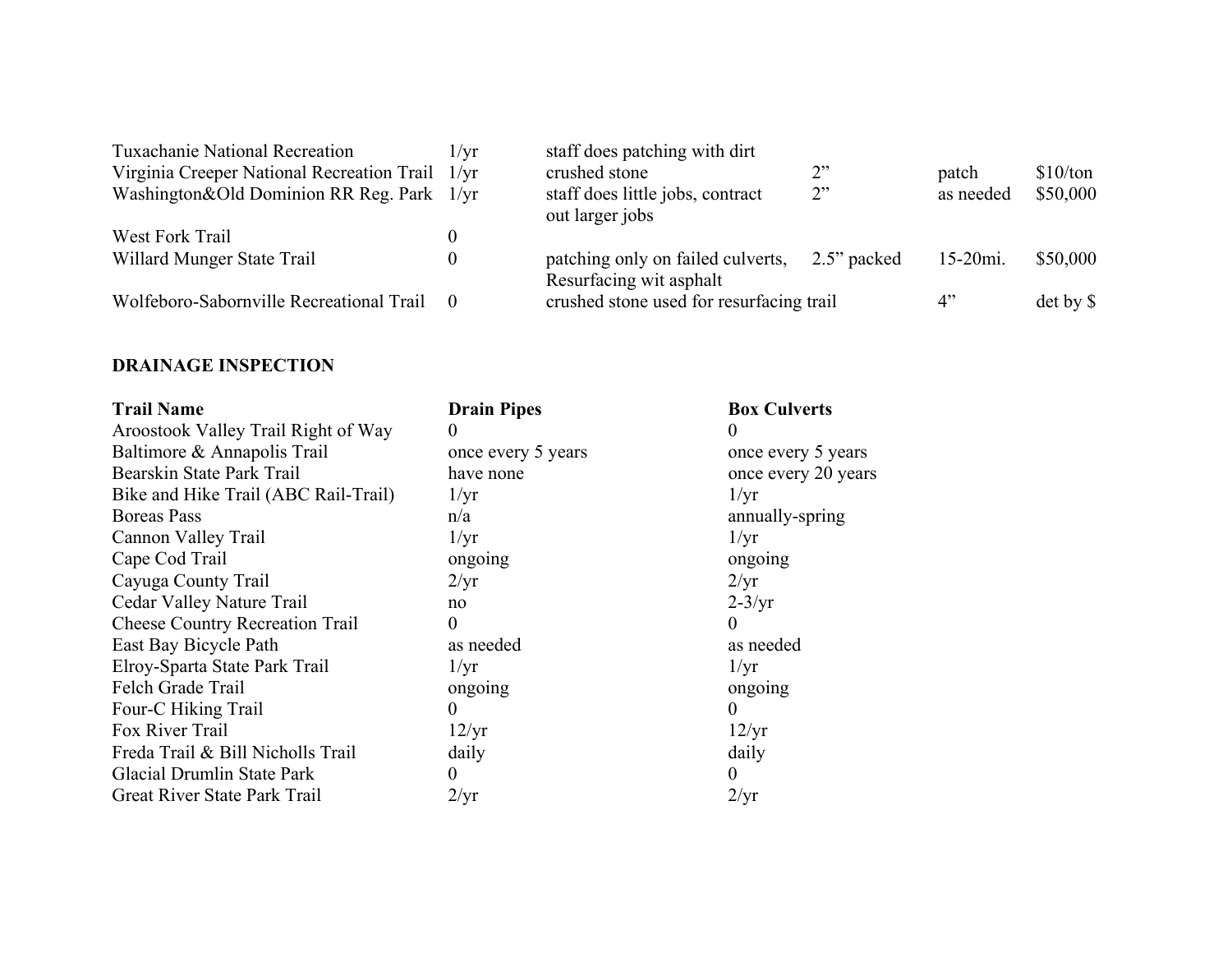Great River Trail ongoing ongoing ongoing ongoing Hancock/Calumet Trail 0 0 Heartland Pathways 2/yr 2/yr Heartland State Trail ongoing ongoing ongoing Heritage Trail after every rain after every rain after every rain Katy Trail ongoing ongoing ongoing ongoing Lagrange Right of Way Trail  $1/\text{yr}$  1/yr Larkin Bridle Trail quarterly quarterly quarterly quarterly Lehigh Gorge State Park Trail 2/yr 2/yr Military Ridge State Park Trail as needed as needed Milwaukee Road Corridor 12/yr 12/yr 12/yr Mohawk-Hudson Bikeway 2/wk 2/wk Montpelier and Wells River Trail 1/yr 1/yr Nahma Grade Trail 1/yr 1/yr North Shore Path 1/yr 1/yr 1/yr Nothern Central Railroad Trail as needed as needed Omaha Trail as needed as needed Oswego Recreational Trail once every 2 years once every 2 years Paint Creek Trailway 6/yr 6/yr Pinellas Trail ongoing ongoing ongoing ongoing Praerl Rail Trail 1/yr 1/yr Raccoon River Valley Trail ongoing ongoing ongoing Root River State Trail 2/yr 2/yr Roughrider Trail 0 ongoing Sakatah Singing Hills State Trail 1/yr 1/yr Schuylkill River Trail daily daily daily daily Snoqualmie Valley Trail 2/yr 2/yr Soo/Strans Trail-Sault Ste. Marie to Raco 2/yr 2/yr St. Marks Historic RR State Trail ongoing by DOT ongoing by DOT State Line Trail 1/yr 2/week in summer Stony Valley Railroad Grade 2/yr 2/yr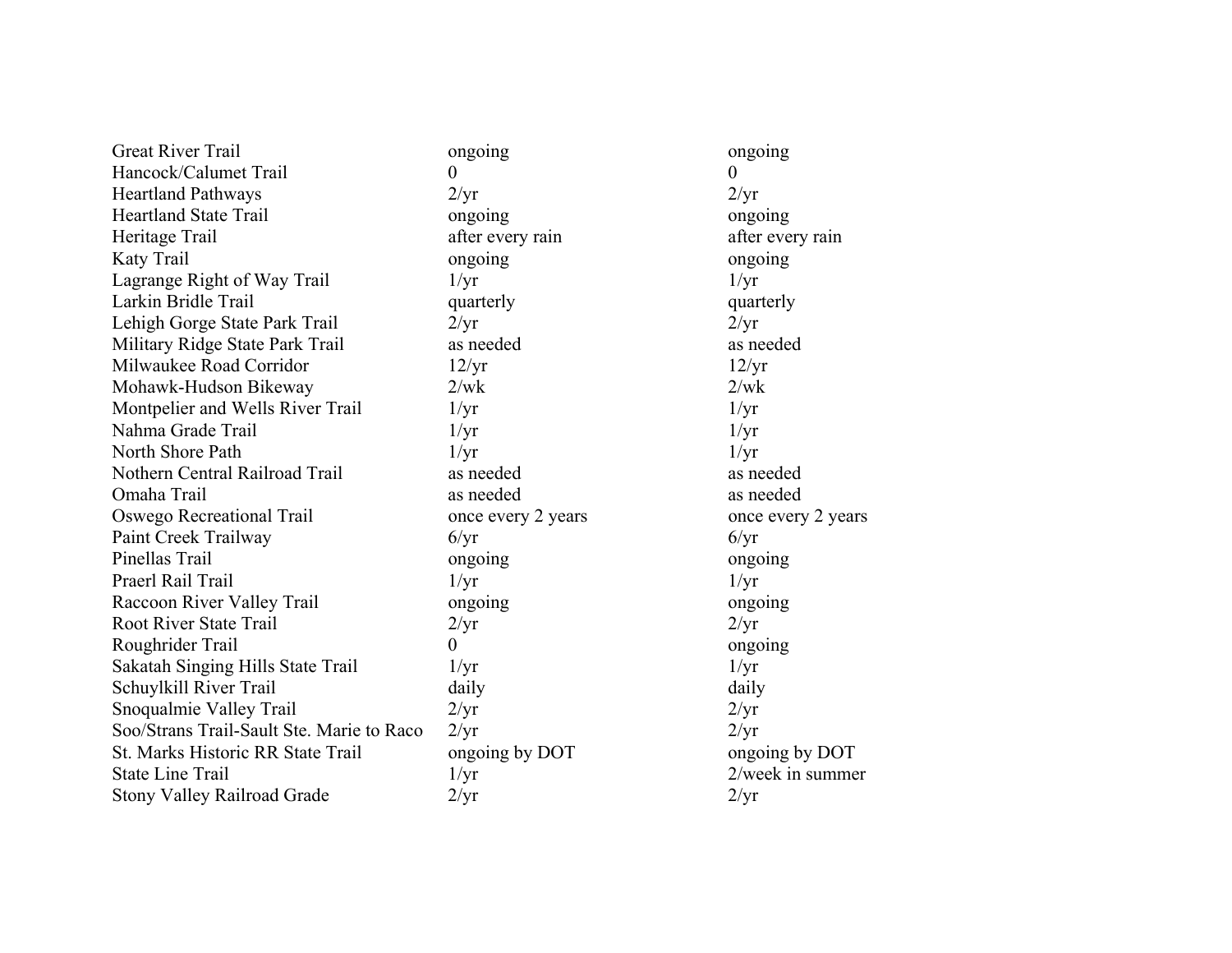| Sugar River State Park Trail                    |                 | O               |
|-------------------------------------------------|-----------------|-----------------|
| Switchback Railroad Trail                       | $1/\mathrm{yr}$ | $1/\mathrm{yr}$ |
| Taconite State Park Trail                       | $2/\mathrm{yr}$ | 2/yr            |
| <b>Tri-County Corridor</b>                      | ongoing         | ongoing         |
| Tusobla State Trail                             | $1/\mathrm{yr}$ | $1/\mathrm{yr}$ |
| <b>Tuxachanie National Recreation</b>           | $1/\mathrm{yr}$ | 1/yr            |
| Virginia Creeper National Recreation Trail 4/yr |                 | 4/yr            |
| Washington&Old Dominion RR Reg. Park 1/yr       |                 | $1/\text{yr}$   |
| West Fork Trail                                 | $1/\mathrm{yr}$ | 1/yr            |
| Willard Munger State Trail                      | $2/\text{yr}$   | 2/yr            |
| Wolfeboro-Sabornville Revreational Trail        | $1/\mathrm{yr}$ | $1/\mathrm{yr}$ |

#### **LITTER MANAGEMENT**

|                                        | Regular     |                            | Along       | At access |
|----------------------------------------|-------------|----------------------------|-------------|-----------|
| <b>Trail Name</b>                      | Pickup?     | <b>Pickup by</b>           | The trail?  | Areas?    |
| Aroostook Valley Trail Right of Way    | $\mathbf n$ | n/a                        | n           | n         |
| Baltimore & Annapolis Trail            |             | staff                      | $y-80$ cans | y         |
| Bearskin State Park Trail              |             | staff, carry-in, carry-out | n           | n         |
| Bike and Hike Trail (ABC Rail-Trail)   |             | staff                      | n           |           |
| <b>Boreas Pass</b>                     | n           | carry-in, carry-out        | n           | n         |
| Cannon Valley Trail                    |             | staff, volunteers          |             |           |
| Cape Cod Trail                         |             | staff, volunteers          | n           |           |
| Cayuga County Trail                    | n           | n/a                        | n/a         | n/a       |
| Cedar Valley Nature Trail              |             | staff                      | n           | n         |
| <b>Cheese Country Recreation Trail</b> |             | contractor                 |             | v         |
| East Bay Bicycle Path                  |             | staff                      | n           | v         |
| Elroy-Sparta State Park Trail          |             | volunteers, adopt-a-trail  | n           | n         |
| Felch Grade Trail                      | n           | n/a                        | n           | n         |
| Four-C Hiking Trail                    | n           | volunteers                 | n           | V         |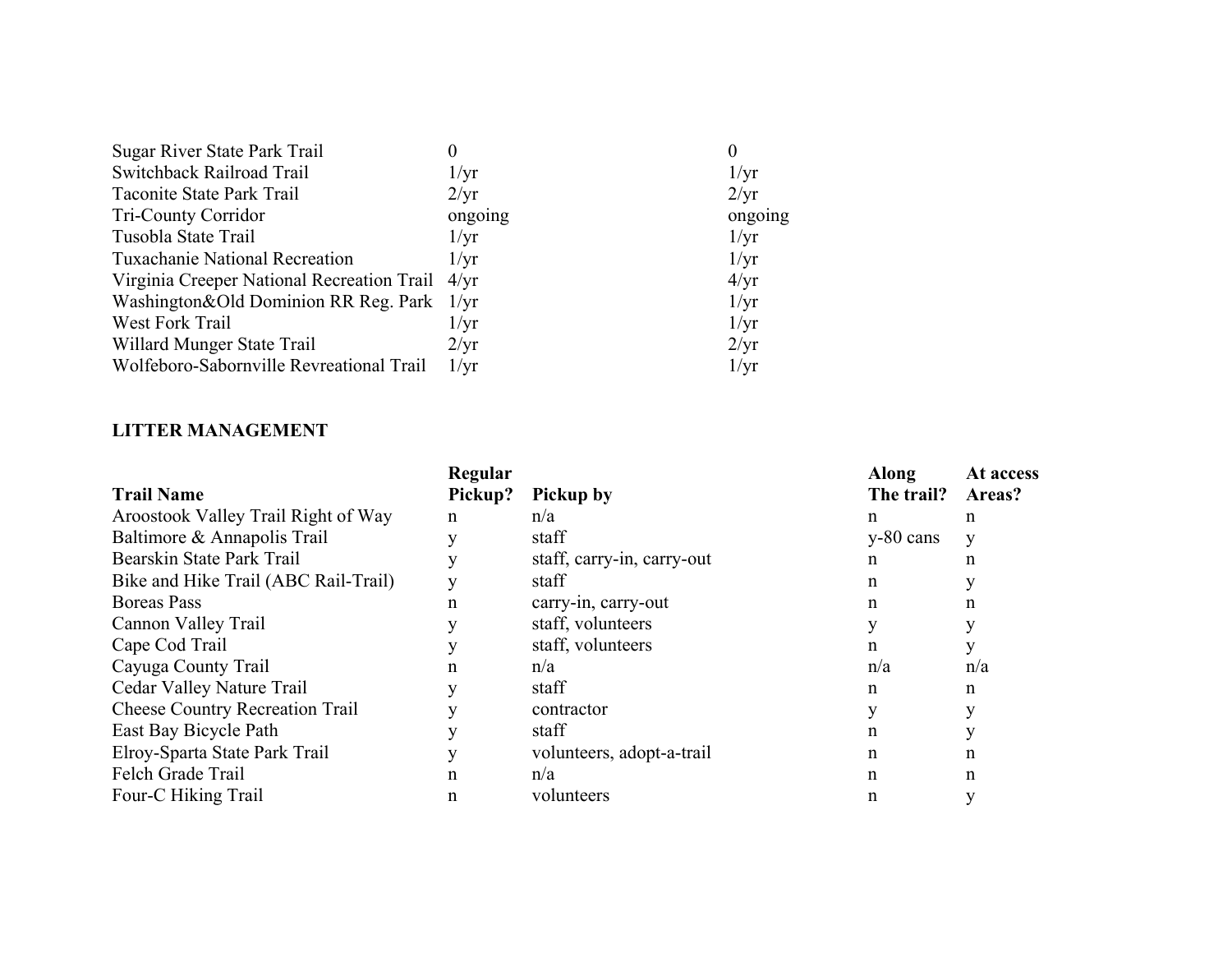| Fox River Trail                   | y            | staff& volunteers                                    | n           | y           |
|-----------------------------------|--------------|------------------------------------------------------|-------------|-------------|
| Freda Trail & Bill Nicholls Trail | $\mathsf{n}$ | n/a                                                  | $\mathbf n$ | n           |
| Glacial Drumlin State Park        | y            | staff, carry-in, carry-out                           | n           | y           |
| Great River State Park Trail      | y            | staff                                                | n           | n           |
| <b>Great River Trail</b>          | y            | municipality                                         | y           | y           |
| Hancock/Calumet Trail             | y            | volunteers                                           | n           | n           |
| <b>Heartland Pathways</b>         | $\mathbf n$  | carry-in, carry-out assumed                          | n           | n           |
| <b>Heartland State Trail</b>      | y            | staff                                                | n           | y           |
| Heritage Trail                    | y            | staff                                                | n           | y           |
| Katy Trail                        | y            | staff, contractors, court service hours              | y           | y           |
| Lagrange Right of Way Trail       | n            | no                                                   | n           | n           |
| Larkin Bridle Trail               | n            | carry-in, carry-out                                  | n           | $\mathbf n$ |
| Lehigh Gorge State Park Trail     | y            | staff                                                | n           | y           |
| Military Ridge State Park Trail   | y            | staff, volunteers adopt-a-trail, carryin, carryout n |             | n           |
| Milwaukee Road Corridor           | y            | staff, volunteers                                    | n           | у           |
| Mohawk-Hudson Bikeway             | y            | staff                                                | y           | y           |
| Montpelier and Wells River Trail  | $\mathbf n$  | n/a                                                  | n           | n           |
| Nahma Grade Trail                 | y            | staff                                                | n           | n           |
| North Shore Path                  | y            | volunteers                                           | n           | $\mathbf n$ |
| Nothern Central Railroad Trail    | n            | carry-in, carry-out                                  | n           | n           |
| Omaha Trail                       | n            | 1 can in middle-municip., carry-in, carry-out n      |             | y           |
| Oswego Recreational Trail         | y            | volunteers                                           | n           | n           |
| Paint Creek Trailway              | $\mathsf{n}$ | boy scouts                                           | n           | y           |
| Pinellas Trail                    | 1/day        | contractor                                           | y           | y           |
| Praerl Rail Trail                 | yes          | staff                                                | n           | n           |
| Raccoon River Valley Trail        | $\mathbf n$  | no                                                   | n           | n           |
| <b>Root River State Trail</b>     | y            | staff                                                | y           | y           |
| Roughrider Trail                  | y            | snowmobile club does 2/yr                            | n           | y           |
| Sakatah Singing Hills State Trail | y            | volunteers, trail users                              | n           | n           |
| Schuylkill River Trail            | y            | staff                                                | у           | y           |
| Snoqualmie Valley Trail           | y            | staff/users                                          | $\mathbf n$ | y           |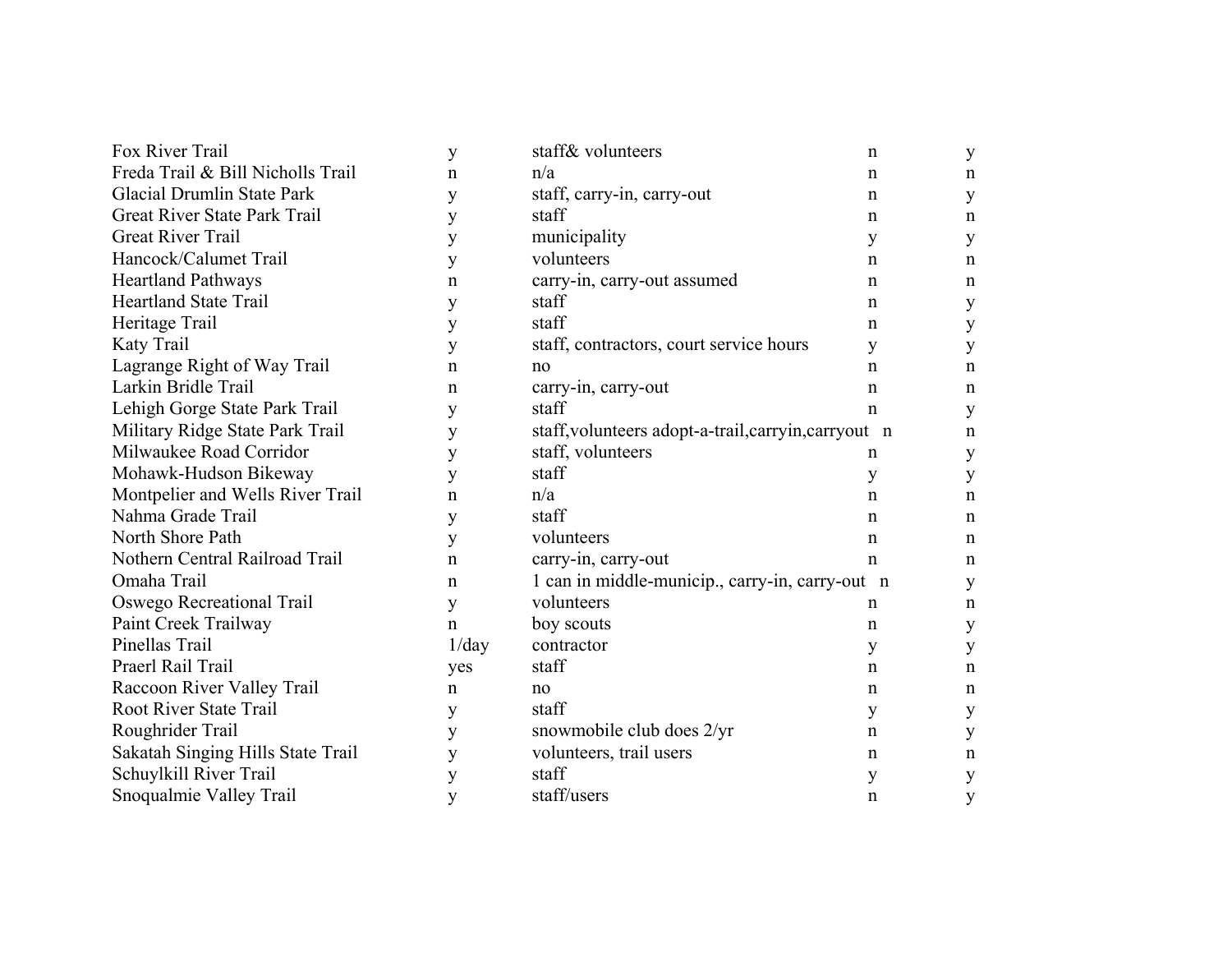| Soo/Strans Trail-Sault Ste. Marie to Raco  | n | n/a                                         | n           |   |
|--------------------------------------------|---|---------------------------------------------|-------------|---|
| St. Marks Historic RR State Trail          |   | staff & volunteers                          |             | У |
| <b>State Line Trail</b>                    |   | staff, as needed, grant used                |             | n |
| <b>Stony Valley Railroad Grade</b>         |   | staff                                       |             | У |
| Sugar River State Park Trail               |   | staff, volunteers                           |             | y |
| Switchback Railroad Trail                  |   | staff                                       |             | y |
| Taconite State Park Trail                  |   | staff, volunteers, users, county contractor |             | V |
| <b>Tri-County Corridor</b>                 | n | staff                                       | n           | У |
| Tusobla State Trail                        |   | staff                                       | n           | n |
| <b>Tuxachanie National Recreation</b>      | n | senior citizen program picks up litter      | n           | y |
| Virginia Creeper National Recreation Trail | V | volunteers                                  |             | y |
| Washington&Old Dominion RR Reg. Park       | V | staff, volunteers                           |             | Y |
| West Fork Trail                            | n | users, carry-in, carry-out                  | n           | n |
| Willard Munger State Trail                 | n | adopt-a-trail program has volunteers do it  | $\mathbf n$ | n |
| Wolfeboro-Sabornville Revreational Trail   | V | volunteers                                  | n           | n |
|                                            |   |                                             |             |   |

#### **BRIDGES / TRESTLES**

| <b>Trail Name</b>                      | No.              | <b>Bridge Inspection</b> | By         | <b>Bridge Inspected Bridge Inspection</b><br>Cost |
|----------------------------------------|------------------|--------------------------|------------|---------------------------------------------------|
| Aroostook Valley Trail Right of Way    | 12               | $\theta$                 |            |                                                   |
| Baltimore & Annapolis Trail            | 5                | once every 5 yr          |            |                                                   |
| Bearskin State Park Trail              | 18               | once every 10 yr         | engineer   | \$2,000                                           |
| Bike and Hike Trail (ABC Rail-Trail)   | 6                | 0                        |            |                                                   |
| Boreas Pass                            | $\boldsymbol{0}$ | n/a                      |            |                                                   |
| Cannon Valley Trail                    | 22               | $1/\mathrm{yr}$          | staff      | in-house                                          |
| Cape Cod Trail                         | $\boldsymbol{0}$ | n/a                      |            |                                                   |
| Cayuga County Trail                    | 2                | $1/\mathrm{yr}$          | <b>DOT</b> | n/a                                               |
| Cedar Valley Nature Trail              | $10 - 12$        | $\overline{0}$           | staff      | in-house                                          |
| <b>Cheese Country Recreation Trail</b> | 50               | 0                        |            |                                                   |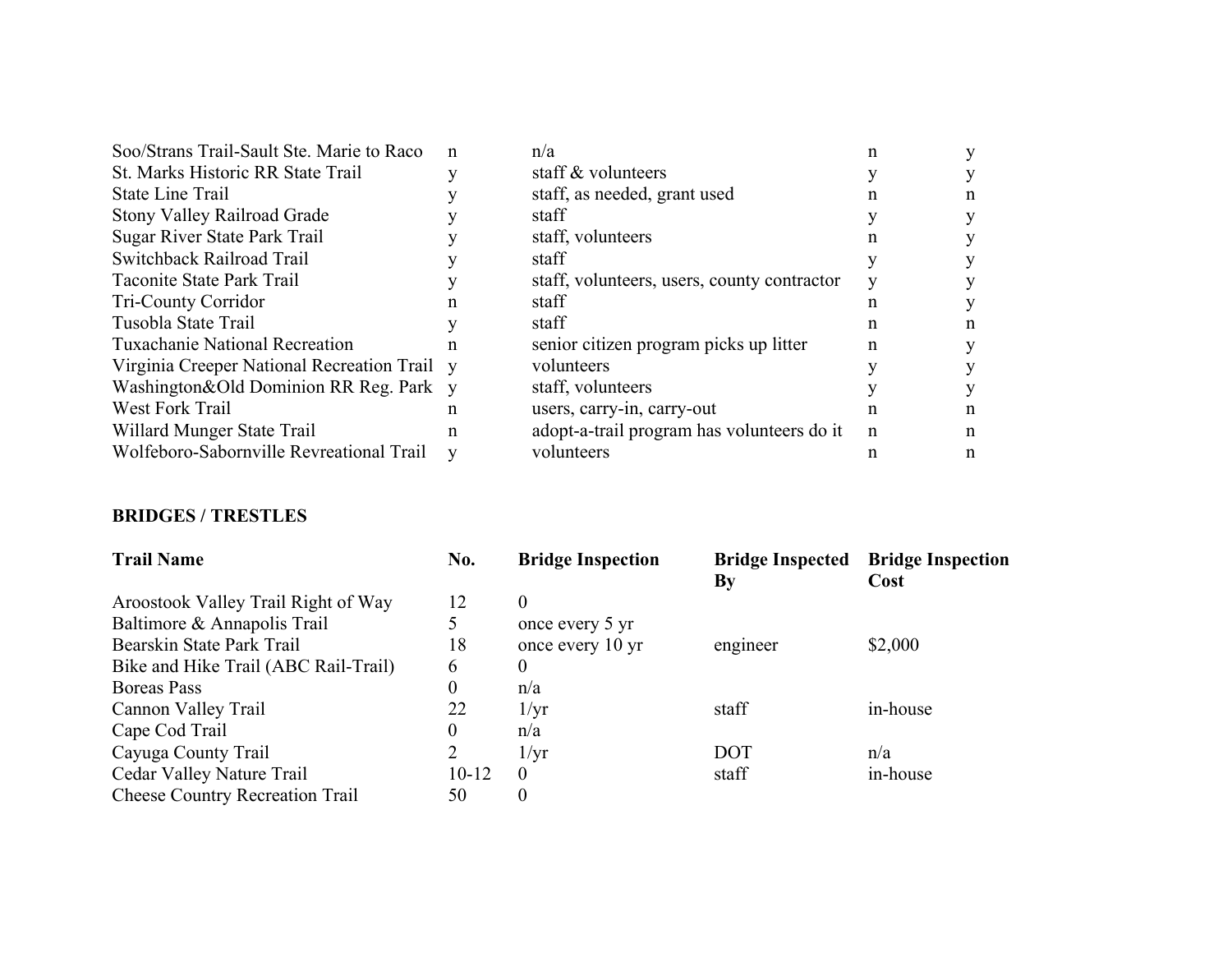| East Bay Bicycle Path                | 5                       | ongoing                | <b>DOT</b>            |               |
|--------------------------------------|-------------------------|------------------------|-----------------------|---------------|
| Elroy-Sparta State Park Trail        | 34                      | once every 5 yr        | staff                 | in-house      |
| Felch Grade Trail                    | 13                      | ongoing                | park staff            |               |
| Four-C Hiking Trail                  | $15 - 20$               | $2-3/yr$               | staff                 | in-house      |
| Fox River Trail                      | 6                       | 1/yr                   | staff                 |               |
| Freda Trail & Bill Nicholls Trail    | $\overline{\mathbf{3}}$ | once every 2 yr        |                       |               |
| <b>Glacial Drumlin State Park</b>    | 14                      | $1/\text{yr}$          | staff                 | \$50          |
| Great River State Park Trail         | 15                      | 0                      |                       |               |
| <b>Great River Trail</b>             | 50                      | $\boldsymbol{0}$       |                       |               |
| Hancock/Calumet Trail                | 3                       | $\boldsymbol{0}$       |                       |               |
| <b>Heartland Pathways</b>            | 30                      | $\boldsymbol{0}$       | n/a                   |               |
| <b>Heartland State Trail</b>         | 6                       | $\overline{0}$         |                       |               |
| Heritage Trail                       | 26                      | once every 5 yr        | staff                 |               |
| Katy Trail                           | 3                       | $\boldsymbol{0}$       | n/a                   | n/a           |
| Lagrange Right of Way Trail          | 1                       | $\overline{0}$         |                       |               |
| Larkin Bridle Trail                  | $\boldsymbol{0}$        | n/a                    |                       |               |
| Lehigh Gorge State Park Trail        | 9                       | once every 2 yr        | prof. Engineer        | \$800-\$1,000 |
|                                      |                         | (will be once every 4) |                       |               |
| Military Ridge State Park Trail      | 40                      | 1/yr                   | staff                 | in-house      |
| Milwaukee Road Corridor              | 22                      | 1/yr                   | engineer              | \$1,700/all   |
| Mohawk-Hudson Bikeway                | 1                       | 0                      |                       |               |
| Montpelier and Wells River Trail     | $\overline{2}$          | $\overline{0}$         |                       |               |
| Nahma Grade Trail                    | $\overline{2}$          | $1/\text{yr}$          | <b>Forest Service</b> | in-house      |
| North Shore Path                     | $\overline{4}$          | once every 2 yr        | highway staff         | n/a           |
| Nothern Central Railroad Trail       | many                    | as needed              | <b>DNR</b>            |               |
| Omaha Trail                          | 12                      | $1/\text{yr}$          | Highway Dept.         | minimal       |
| Oswego Recreational Trail            | few                     | $\theta$               |                       |               |
| Paint Creek Trailway                 | 13                      | once every 5 yr        | communities           |               |
| Pinellas Trail                       | 4                       | ongoing                | <b>DOT</b>            |               |
| Praerl Rail Trail                    | $\overline{2}$          |                        |                       |               |
| <b>TT</b> 11 TD 11<br>$\mathbf{D}$ . |                         |                        |                       |               |

Raccoon River Valley Trail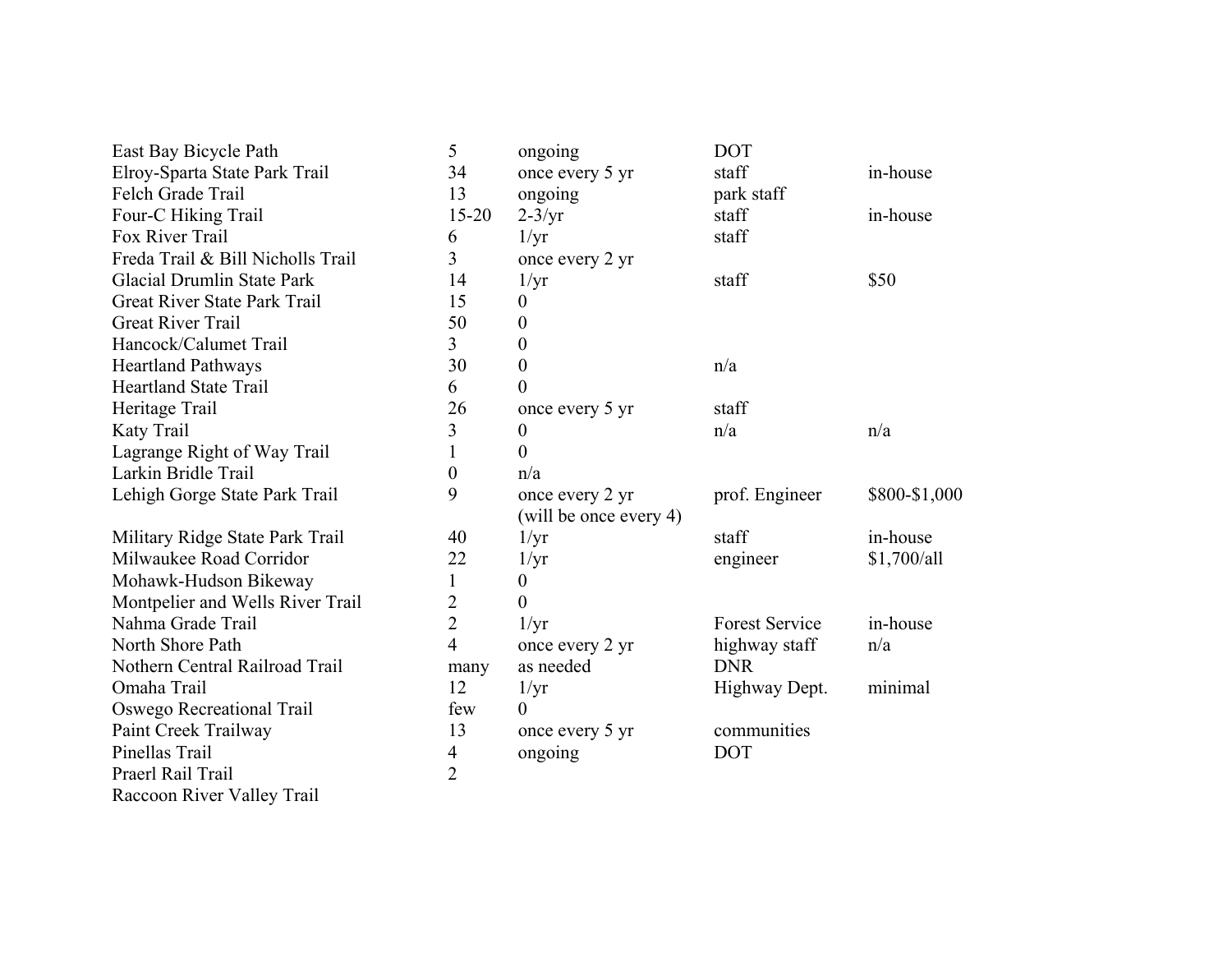Root River State Trail Roughrider Trail Sakatah Singing Hills State Trail Schuylkill River Trail Snoqualmie Valley Trail Soo/Strans Trail-Sault Ste. Marie to Raco St. Marks Historic RR State Trail State Line Trail Stony Valley Railroad Grade Sugar River State Park Trail Switchback Railroad Trail Taconite State Park Trail Tri-County Corridor Tusobla State Trail Tuxachanie National Recreation Virginia Creeper National Recreation Trail Washington&Old Dominion RR Reg. Park West Fork Trail Willard Munger State Trail Wolfeboro-Sabornville Revreational Trail

Aroostook Valley Trail Right of Way Baltimore & Annapolis Trail Bearskin State Park Trail Bike and Hike Trail (ABC Rail-Trail) Boreas Pass Cannon Valley Trail Cape Cod Trail Cayuga County Trail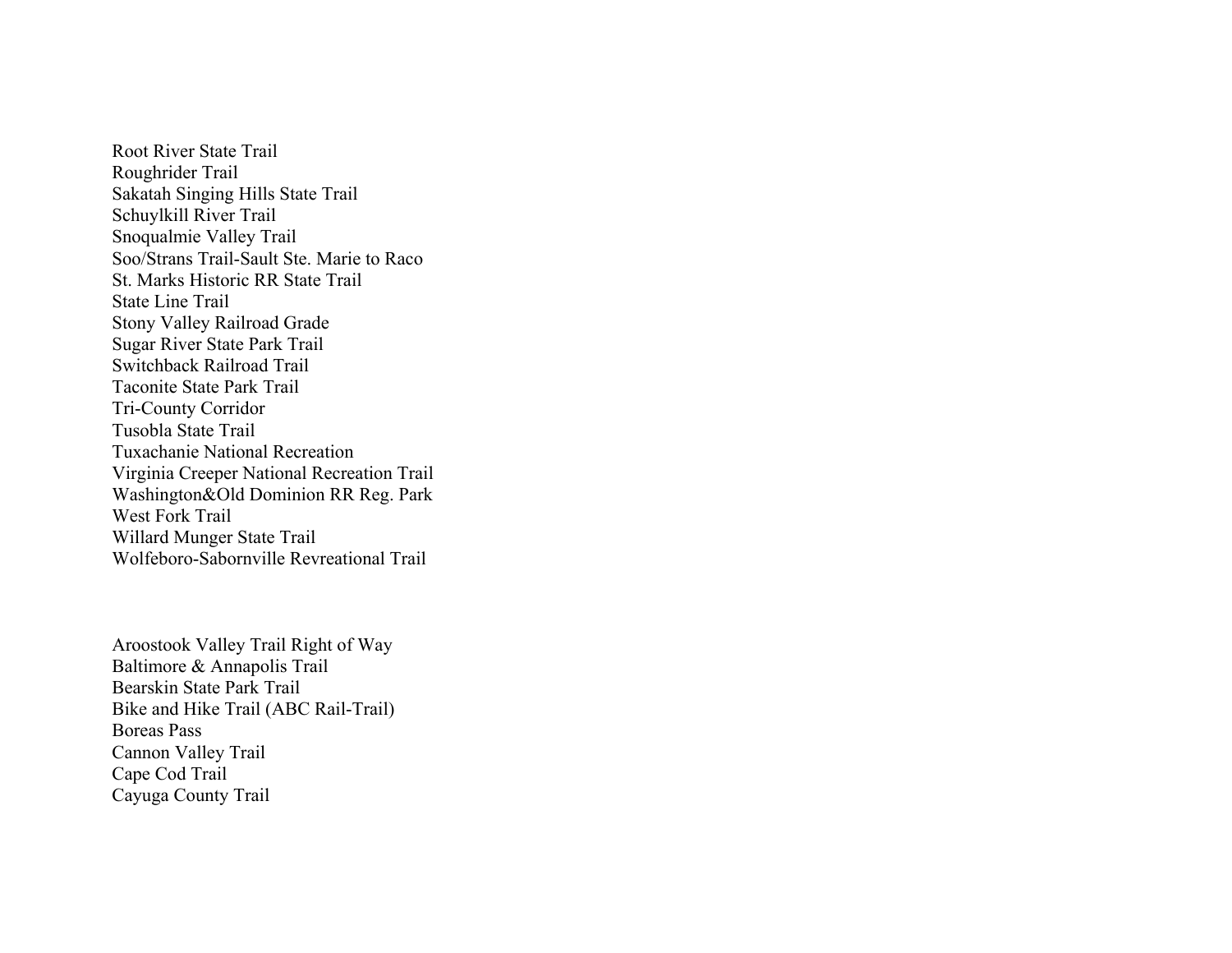Cedar Valley Nature Trail Cheese Country Recreation Trail East Bay Bicycle Path Elroy-Sparta State Park Trail Felch Grade Trail Four-C Hiking Trail Fox River Trail Freda Trail & Bill Nicholls Trail Glacial Drumlin State Park Great River State Park Trail Great River Trail Hancock/Calumet Trail Heartland Pathways Heartland State Trail Heritage Trail Katy Trail Lagrange Right of Way Trail Larkin Bridle Trail Lehigh Gorge State Park Trail Military Ridge State Park Trail Milwaukee Road Corridor Mohawk-Hudson Bikeway Montpelier and Wells River Trail Nahma Grade Trail North Shore Path Nothern Central Railroad Trail Omaha Trail Oswego Recreational Trail Paint Creek Trailway Pinellas Trail Praerl Rail Trail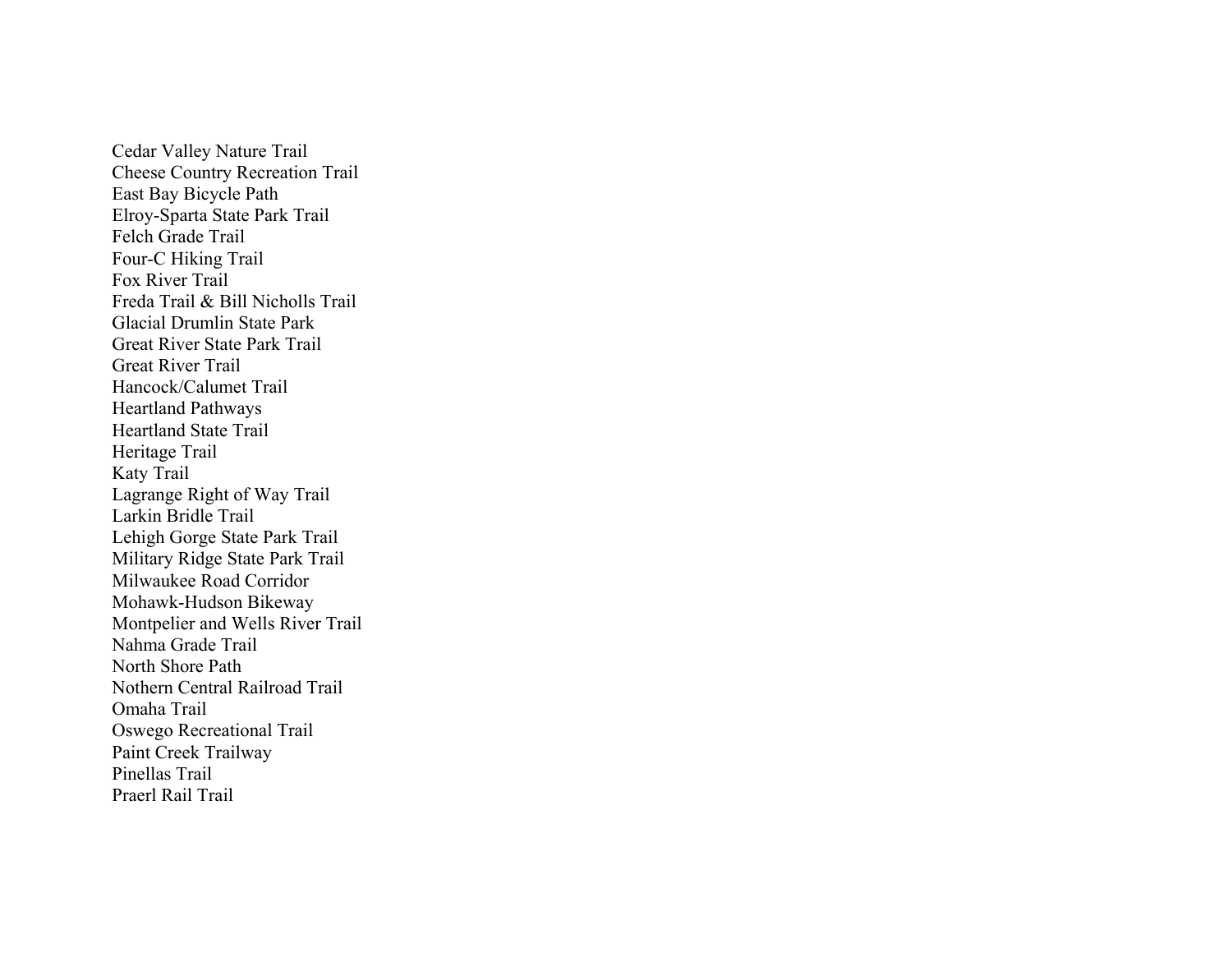Raccoon River Valley Trail Root River State Trail Roughrider Trail Sakatah Singing Hills State Trail Schuylkill River Trail Snoqualmie Valley Trail Soo/Strans Trail-Sault Ste. Marie to Raco St. Marks Historic RR State Trail State Line Trail Stony Valley Railroad Grade Sugar River State Park Trail Switchback Railroad Trail Taconite State Park Trail Tri-County Corridor Tusobla State Trail Tuxachanie National Recreation Virginia Creeper National Recreation Trail Washington&Old Dominion RR Reg. Park West Fork Trail Willard Munger State Trail Wolfeboro-Sabornville Revreational Trail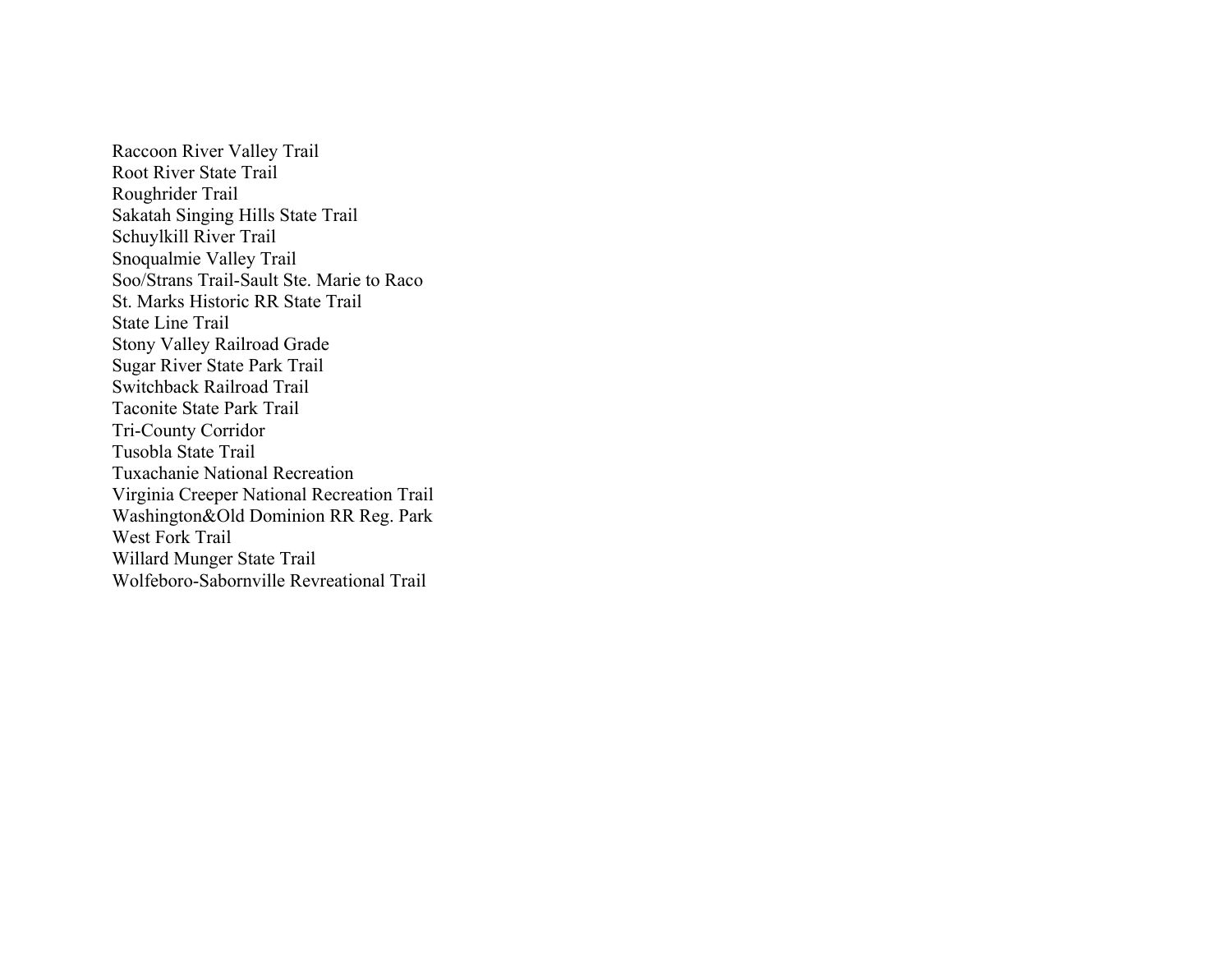# **TRAIL MAINTENANCE SURVEY CONTACT LIST**

#### **Aroostook Valley Trail Right of Way**

Scott Ramsey, Supervisor Bureau of Parks & Rec. Dept. of Conservation #22 Augusta, ME 04333 207-287-3821

# **Baltimore& Annapolis Trail**

David Dionne, Park Superintendent Baltimore& Annapolis Trail Pk PO Box 1007 Severna Park, MD 21146 410-222-6244

# **Bearskin State Park Trail**

Bill Eldred, Trail Manager Bearksin State Park Trail 4125 Highway M Boulder Junction, MI 55009 715-385-2727

#### **Bike and Hike Trail (ABC Rail-Trail)**

Dave Whitehead Summit Co. Metroparks 975 Treaty Line Rd Akron OH 44313 216-867-5511

#### **Cannon Valley Trail**

Bruce Blair, Superintendent Cannon Valley Trail City Hall 306 West Mill St. Cannon Falls, MI 55009 612-258-4141

#### **Cape Cod Rail Trail**

Steve Nicole, Park Manager Nickerson State Park 3488 Main St. Brewster, MA 02631 550 $\frac{1}{409-639-8529}$ 

## **Cayuga County Trail**

Tom Higgins, County Planner Cayuga Co. Planning Board 160 Genessee St. Auburn, NY 13021

## **Cedar Valley Nature Trail**

Richard Wieck Black Hawk Co. Conservation Board 2410 West Lone Tree Rd. Cedar Falls, IA 50613-1093

# **Cheese Country Recreation Trail**

Stephen Hubner, Trails Coordinator Tri-County Trail Commission 627 Washington St. Darlington, WI 53530

#### **East Bay Bicycle Path**

Kevin O'Malley, Regional Manager Colt State Park Bristol, RI 02809 401-253-7482

# **Elroy-Sparta State Park Trail**

Ron Nelson, Superintendent Wildcat Work Unit PO Box 99 Ontario WI 54651 608-337-4775

#### **Felch Grade Trail**

Russ MacDonald, Asst. Area Forest Mgr Escanaba Forest Area Escanaba River State Forest Galstone, MI 49870 906-786-2354

#### **Four-C Hiking Trail**

Duane Strock, Landscape Architect Davy Crockett National Forest 701 North 1st St. Lufkin, TX 75901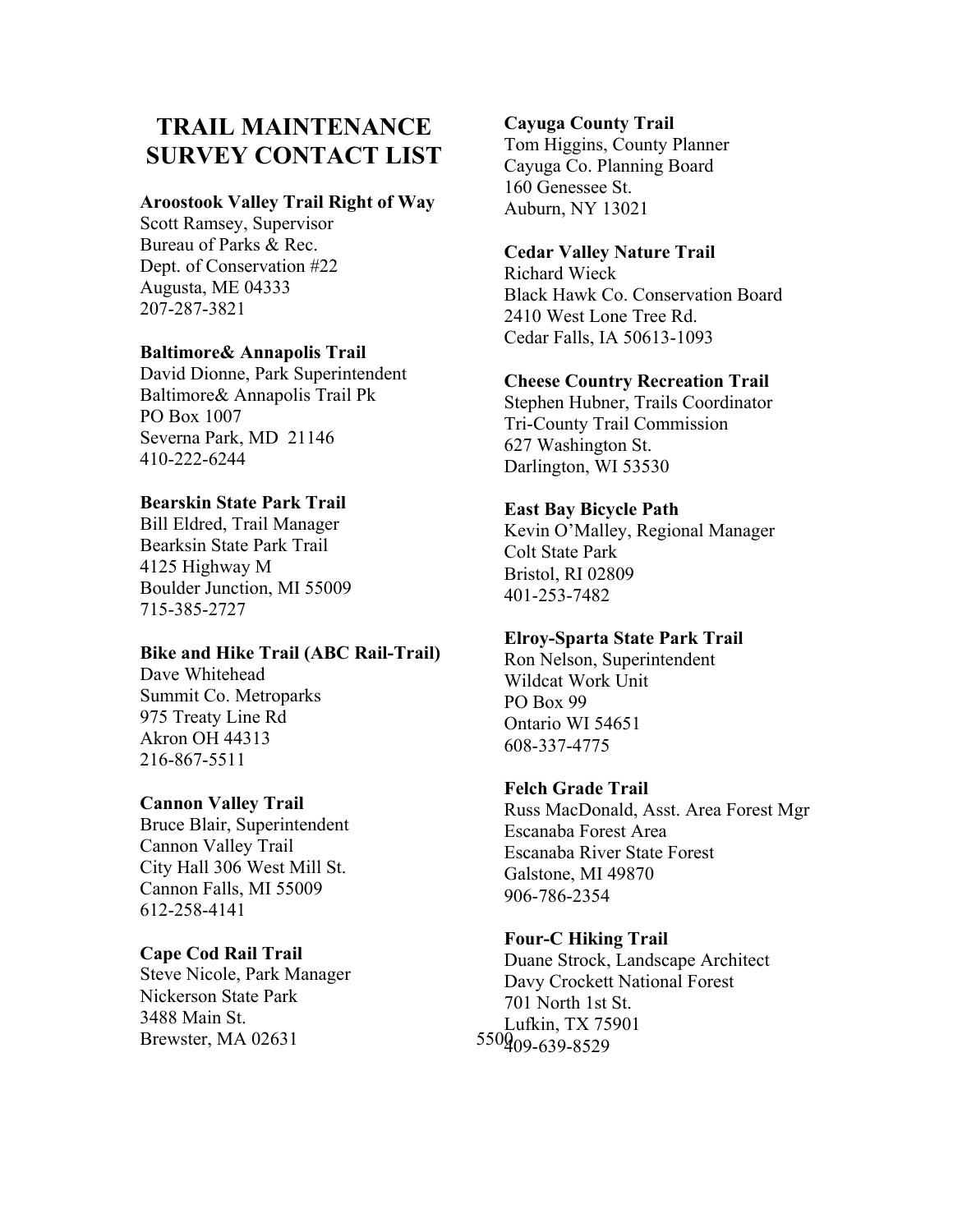# **Fox River Trail**

John Carlson Fox Valley Park District 712 South River St. Aurora, IL 60506 708-897-0516

# **Freda Trail and Bill Nicholls Trail**

Dave Tuovila Copper Co. State Forest PO Box 400 Baraga, MI 49908

#### **Glacial Drumlin State Park**

Mark Hrudkaj WI Dept. of Natural Resources 1213 S. Main St. Lake Mills, WI 53551 414-648-8774

# **Great River State Park Trail**

Philip Paulzkill Perrot State Park PO Box 407 Trempealeau, WI 54661 608-534-6409

#### **Great River Trail**

Patrick Marsh, Bikeway Coord. Bi-State Regional Commission 1504 Third Ave. Rock Island, IL 61201

# **Hancock/Calumet Trail**

Martin Nelson Copper Co. State Forest PO Box 400 Baraga, MI 49908

#### **Heartland Pathways**

David Monk, President Heartland Pathways 115 North Market St. Champaign, IL 61829-4004

### **Heartland State Trail**

Pat Tangeman, Trails & Waterways Tec Heartland State Trail PO Box 112 Nevis, MN 56467-0112 218-652-4054

# **Heritage Trail**

Robert Walton Dubuque County Conservation Board 13768 Swiss Valley Rd. Peosta, IA 52068 319-556-6745

# **Katy Trail**

Jackie Bubenick, Executive Director River Parks Authority 707 South Houston Tulsa, OK 74127 918-596-2001

# **Lagrange Right of Way Trail**

Scott Ramsey, Supervisor Bureau of Parks & Recreation Department of Conservation #22 Augusta, ME 04333 207-287-3821

# **Larkin Bridle Trail**

Tim O'Donoughe, Supervisor Southford Falls State Park 175 Quaker Farms Rd. Southbury, CT 06488 203-264-5169

# **Lehigh Gorge State Park Trail**

Dave Madl Lehigh Gorge State Park RR 1 Box 81 White Haven, PA 18661 717-443-0400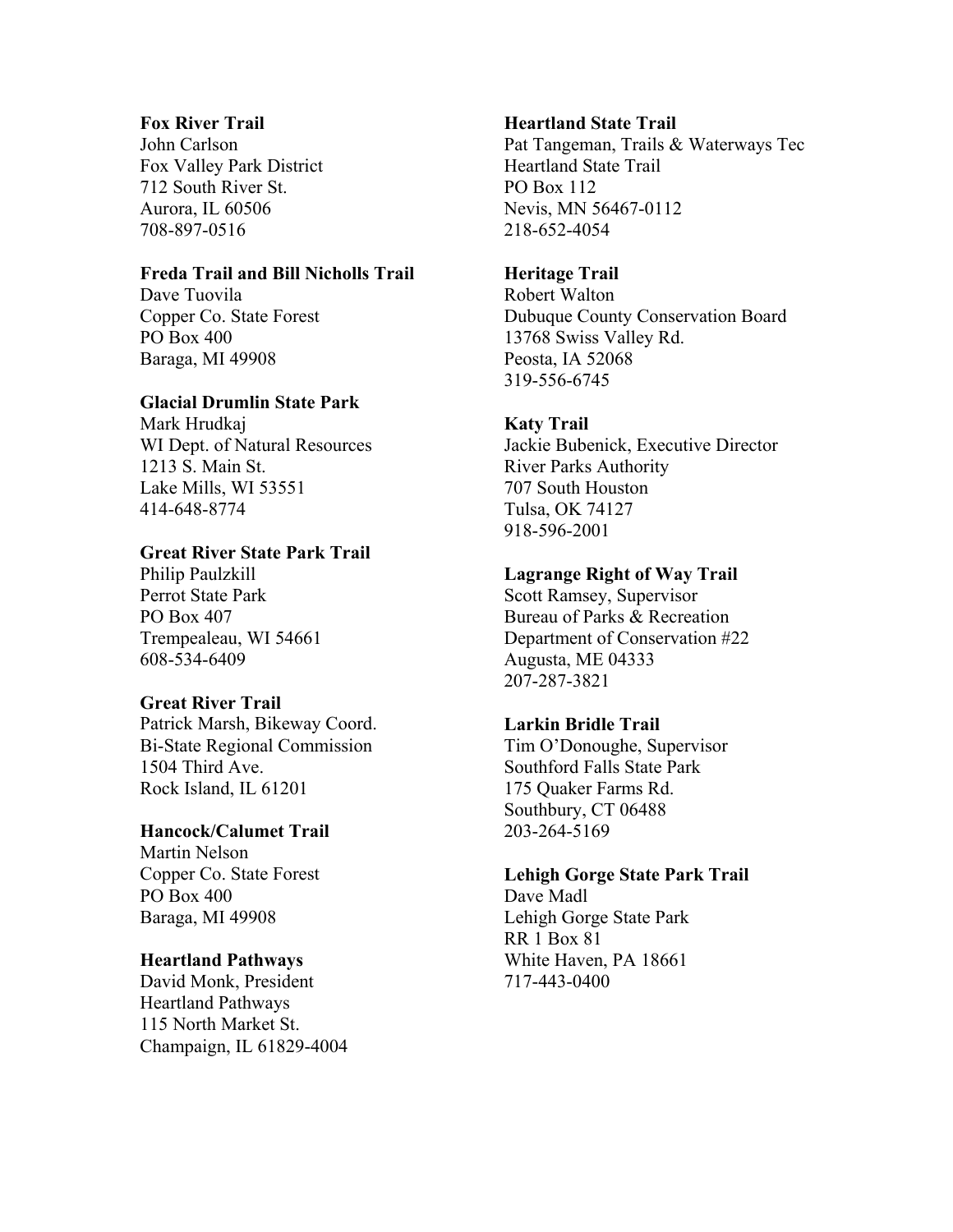#### **Military Ridge State Park Trail**

Greg Pittz, Trail Manager Military Ridge State Park Trail 4175 State Highway 23 Dodgeville, WI 53533 608-935-5119

# **Milwaukee Road Corridor**

James Munroe, Special Land Manager WA Dept of Natural Resources 2211 Airport Rd. Ellensburg, WA 98926 509-925-0948

# **Mohawk-Hudson Bikeway**

Don Myers Colonie Rec. & Parks Dept. Cohoes, NY 12047 518-783-2760

# **Montpelier and Wells River Trail**

David Willard, Trails Coordinator VT Agency of Natural Resources 184 Portland St. St. Johnsbury, VY 05819 802-748-8787

#### **Nahma Grade Trail**

Anne Okonek, Asst. District Ranger Hiawatha National Forest Rapid River Ranger Dist. 8181 US Rapid River, MI 49878-9501 904-474-6442

# **North Shore Path**

Martin Buehler/Ed Nel, Lake County Division of Transp. 600 West Winchester Rd. Libertyville, IL 60048 708-362-3950

# **Northern Central Railroad Trail**

Peyton Taylor, Area Manager Gunpowder Falls State Park PO Box 5032 Glen Arm, MD 21057 410-592-2897

# **Omaha Trail**

Dale Dorrow, Administrator 250 Oak St. Mauston, WI 53948 608-847-9389

# **Oswego Recreational Trail**

Brad Coe Oswego Co. Highway Dept. 46 E. Bridge St. Oswego, NY 13126 315-349-8331

# **Paint Creek Trailway**

Linda Gorecki, Trailways Coordinator Paint Creek Trailways Commission 4393 Collins Rd. Rochester, MI 48306

# **Pinellas Trail**

Carol Scherbarth, Planner Dept. of Planning 12 S. Ft. Harrison Ave. Clearwater, FL 34616 813-464-4751

#### **Praerl Rail Trail**

Steven Lekwa, Deputy Director McFarland Park RR 2, Box 272 E Ames, IA 50010-9651 512-232-2516

# **Raccoon River Valley Trail**

Bob Myers, Dallas Co. Conservation Board 1477 K Ave. Perry, IA 50220-8101 515-465-3577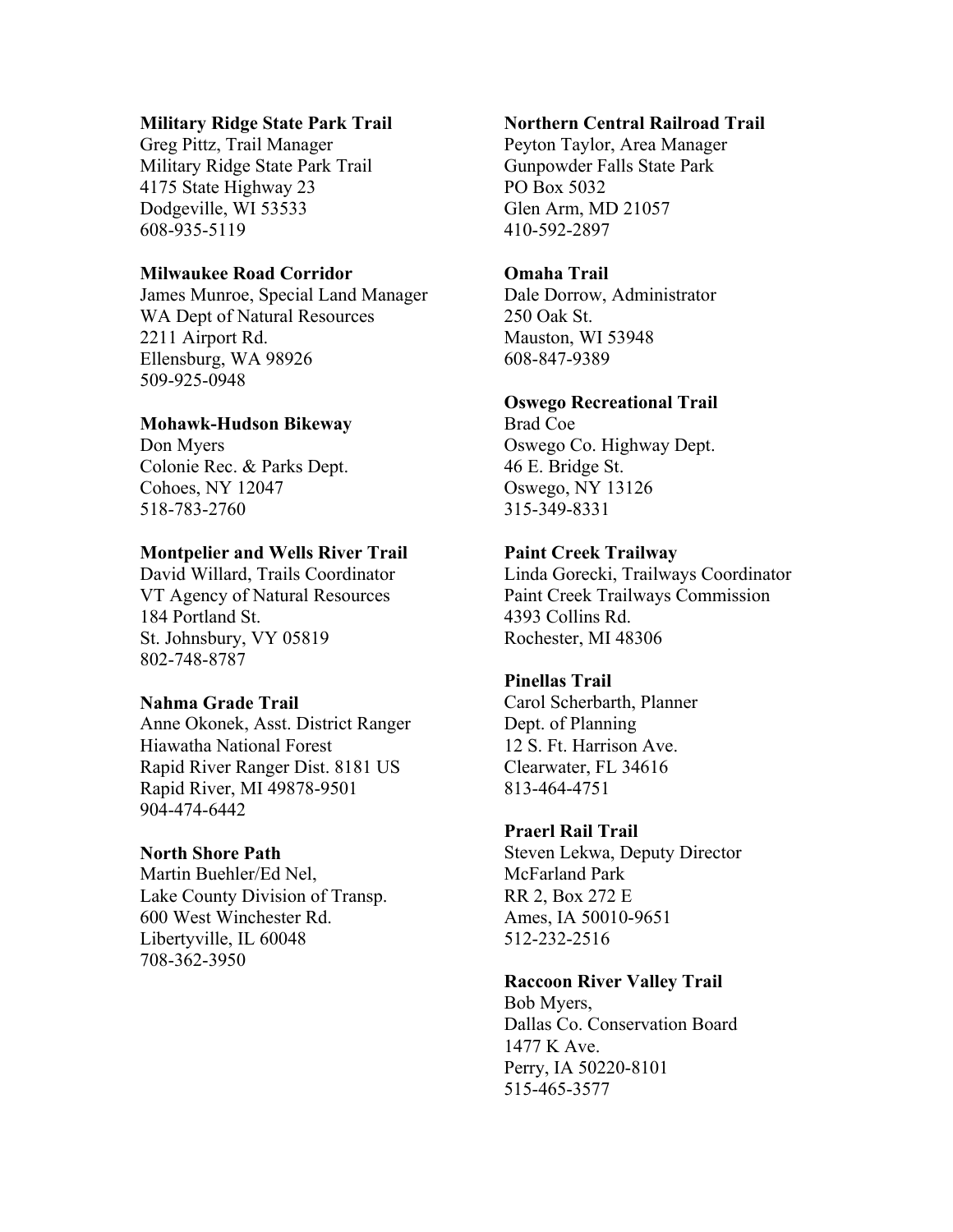# **Root River State Trail**

Leslie Undenburg, Area Supervisor Box 376 Laneboro, MN 55949 507-467-2552

# **Roughrider Trail**

Bob Smith, State Trail Coord. Snowmobile North Dakota 1835 Bismarck Expressway Bismarck, ND 58504 701-328-5357

#### **Sakatah Singing Hills State Trail**

Randy Schoeneck, Trail Technician Sakatah State Park PO Box 11 Elysian, MN 56028-0011 507-267-4772

# **Schuylkill River Trail**

Bill Markley Montgomery Co Planning Comm. Courthouse Norristown, PA 19404 610-666-5371

# **Snoqualmie Valley Trail**

Randy Schroers King County Office of Open Space 708 Smith Tower, 506 Second Ave. Seattle, WA 98104

# **Soo/Strans Trail-Sault Ste. Marie to R**

Mike Renner, Area Manager Sault Ste. Marie Forest Area Lake Superior State Forest PO Box Sault Ste. Marie, MI 49783 906-635-5281

#### **St. Marks Historic RR State Trail**

Wes Smith, Park Manager DNR/Environmental Prot. Dept. 1022 Desoto Park Dr. Tallahassee, FL 32301 904-922-6007

#### **State Line Trail**

Jerry Davine, Manager Copper County State Forest 1420 West Falls Baraga, MI 49920 906-875-6622

# **Stony Valley Railroad Grade**

Ralph Dengler PA Game Commission 2001 Elmerton Ave. Harrisburg, PA 17100 717-787-9612

#### **Sugar River State Trail**

Steve Johnson, Ranger PO Box 781 New Glarus, WI 53574 608-325-4844

#### **Switchback Railroad Trail**

Dennis DeMara, Park Director Carbon Co. Park & Rec. Dept. 625 Lentz Trail Road Jim Thorpe, PA 18229 717-325-3669

#### **Taconite State Trail**

Tom Peterson, Manager MN DNR Trail & Waterways PO Box 388, 406 Main St. Tower, MN 55790 218-753-6256

#### **Tri-County Corridor**

Richard Mackey PO Box 503 Ashland, WI 54806 715-682-5299

#### **Tuscobia State Trail**

Raymond Larson, Superintendent Tuscobia State Park Trail Route 2 Box 2003 Hayward, WI 54843 715-634-6513